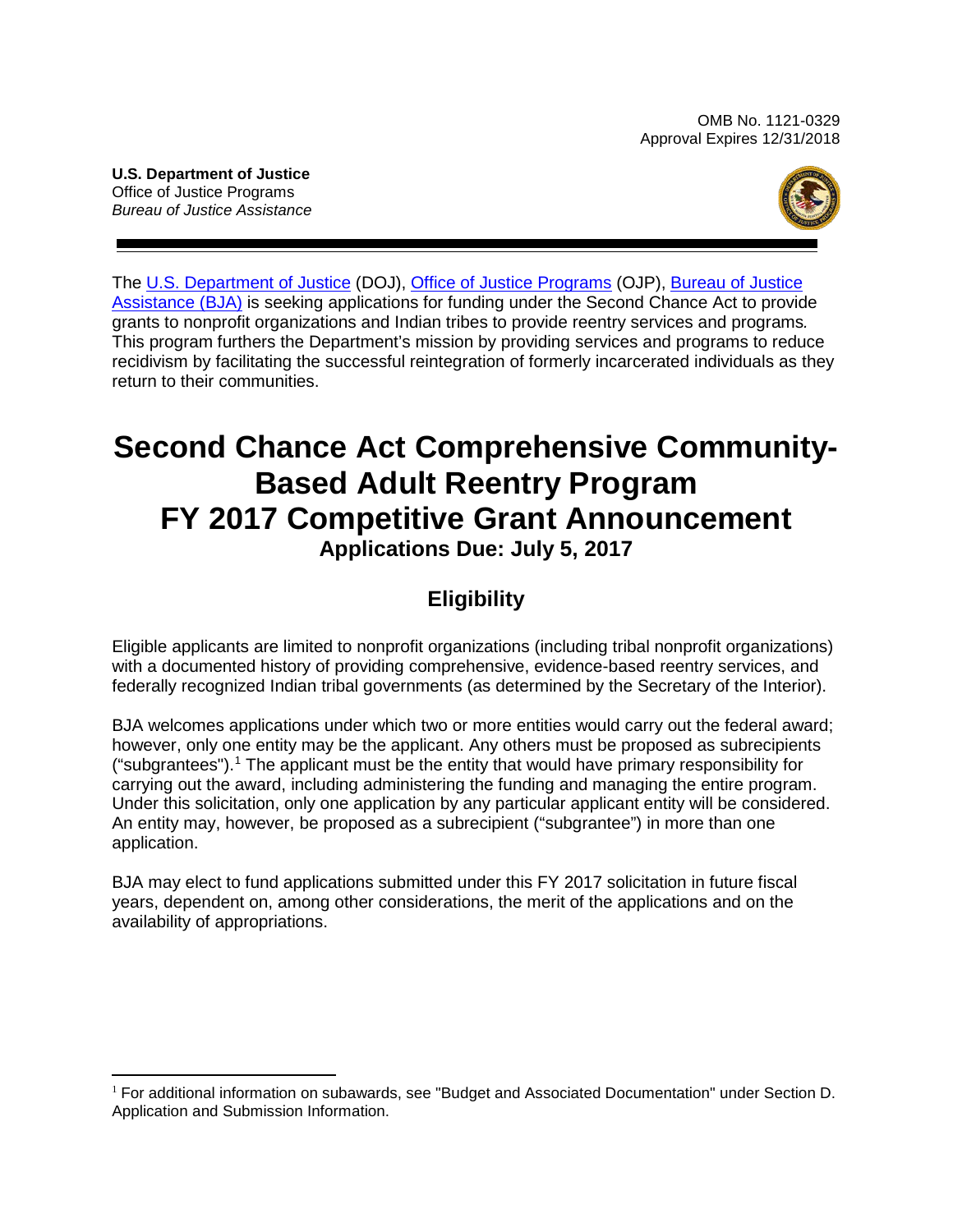# **Deadline**

Applicants must register with [Grants.gov](http://www.grants.gov/web/grants/register.html) prior to submitting an application. All applications are due to be submitted and in receipt of a successful validation message in Grants.gov by 11:59 p.m. eastern standard time on July 5, 2017.

 Grants.gov, and the applicant must have received a validation message from Grants.gov that indicates successful and timely submission. OJP urges applicants to submit applications at least validation messages or rejection notifications from Grants.gov, and to correct in a timely fashion To be considered timely, an application must be submitted by the application deadline using 72 hours prior to the application due date, in order to allow time for the applicant to receive any problems that may have caused a rejection notification.

OJP encourages all applicants to read this [Important Notice: Applying for Grants in Grants.gov.](http://ojp.gov/funding/Apply/Grants-govInfo.htm)

For additional information, see [How to Apply](#page-23-0) in Section [D. Application and Submission](#page-13-0)  [Information.](#page-13-0)

# **Contact Information**

 For technical assistance with submitting an application, contact the Grants.gov Customer Support Hotline at 800-518-4726 or 606-545-5035, or via email to **support@grants.gov.** The [Grants.gov](http://www.grants.gov/web/grants/support.html) Support Hotline operates 24 hours a day, 7 days a week, except on federal holidays.

 An applicant that experiences unforeseen Grants.gov technical issues beyond its control that prevent it from submitting its application by the deadline must email the contact identified below under "Experiencing Unforeseen Grants.gov Technical Issues" in the [How to Apply](#page-23-0) section. **within 24 hours after the application deadline** in order to request approval to submit its application after the deadline. Additional information on reporting technical issues appears

For assistance with any unforeseen Grants.gov technical issues beyond an applicant's control that prevent it from submitting its application by the deadline, or any other requirement of this solicitation, contact the National Criminal Justice Reference Service (NCJRS) Response Center: toll-free at 800-851-3420; via TTY at 301-240-6310 (hearing impaired only); email [grants@ncjrs.gov;](mailto:grants@ncjrs.gov) fax to 301-240-5830; or web chat at [https://webcontact.ncjrs.gov/ncjchat/chat.jsp.](https://webcontact.ncjrs.gov/ncjchat/chat.jsp) The NCJRS Response Center hours of operation are 10:00 a.m. to 6:00 p.m. eastern time, Monday through Friday, and 10:00 a.m. to 8:00 p.m. eastern time on the solicitation close date.

Grants.gov number assigned to this solicitation: BJA-2017-11540

Release date: May 17, 2017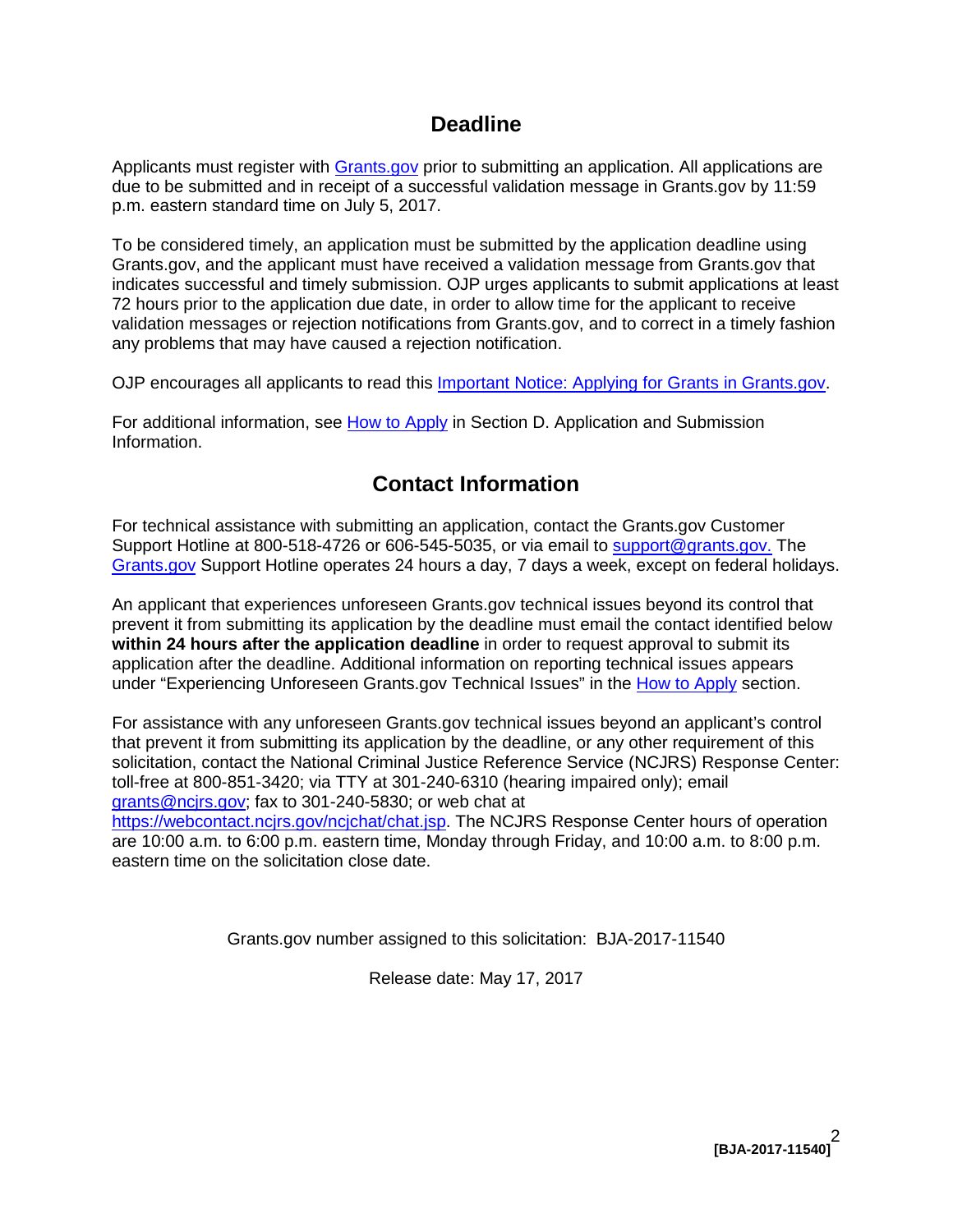# **Contents**

| Limitation on Use of Award Funds for Employee Compensation; Waiver 12           |  |
|---------------------------------------------------------------------------------|--|
| Prior Approval, Planning, and Reporting of Conference/Meeting/Training Costs 13 |  |
|                                                                                 |  |
|                                                                                 |  |
|                                                                                 |  |
|                                                                                 |  |
|                                                                                 |  |
|                                                                                 |  |
|                                                                                 |  |
|                                                                                 |  |
|                                                                                 |  |
|                                                                                 |  |
|                                                                                 |  |
| General Information about Post-Federal Award Reporting Requirements 33          |  |
|                                                                                 |  |
|                                                                                 |  |
| Freedom of Information Act and Privacy Act (5 U.S.C. 552 and 5 U.S.C. 552a)34   |  |
|                                                                                 |  |
|                                                                                 |  |
|                                                                                 |  |
|                                                                                 |  |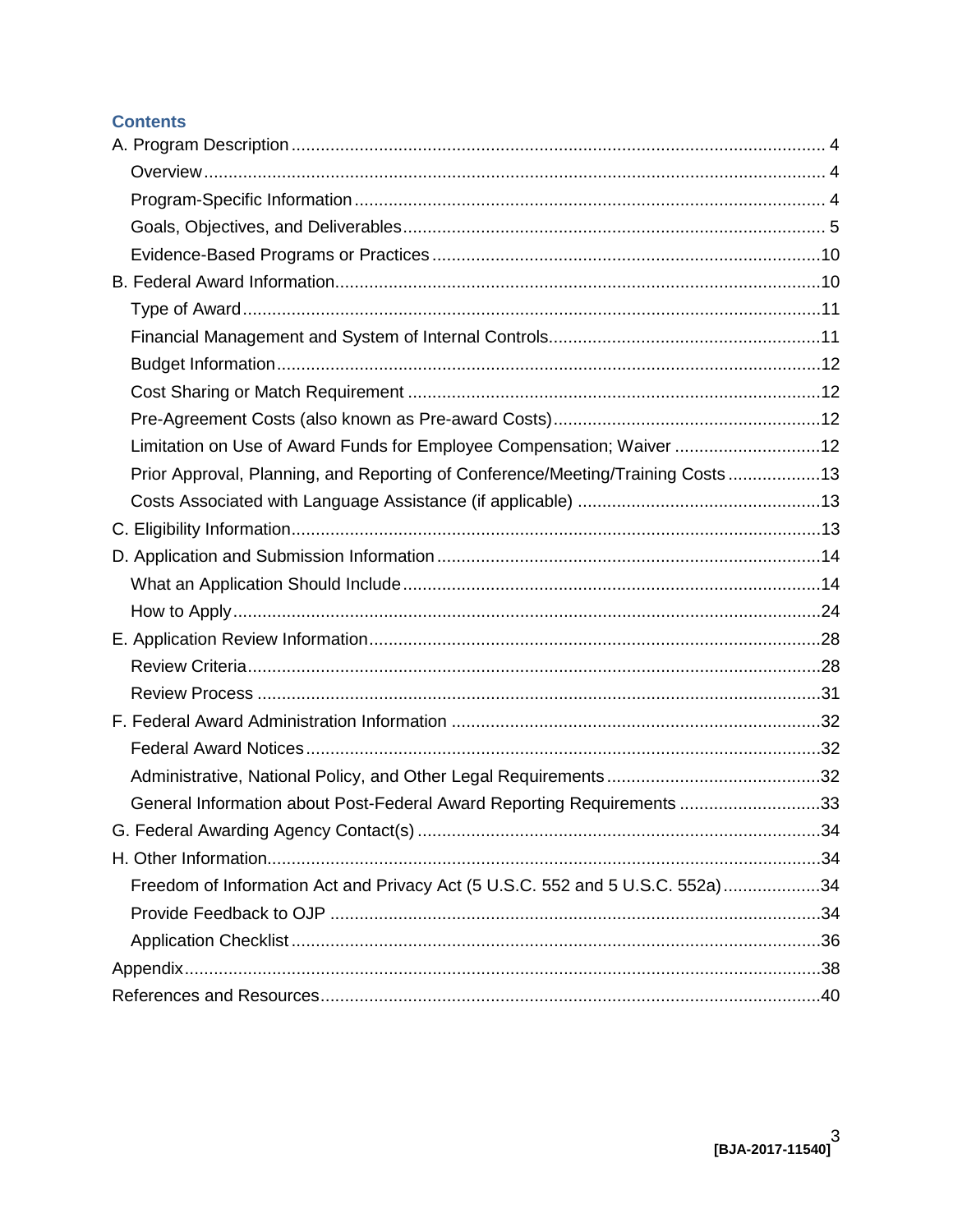# **Second Chance Act Comprehensive Community-Based Adult Reentry Program CFDA # 16.812**

# <span id="page-3-0"></span>**A. Program Description**

#### <span id="page-3-1"></span>**Overview**

 Over 2.2 million individuals are serving time in federal and state prisons, and millions of people cycle through tribal and local jails every year. Ninety-five percent of all incarcerated individuals today will eventually be released and will return to communities. The coordination of reentry of federal, Bureau of Indian Affairs (BIA), state, local, and tribal facilities. The Second Chance Act individuals make from prison, jail, or juvenile residential facilities to the community is successful members of Native American tribes is even more complex given that they can return from of 2007 (Pub. L. 110-199) provides a comprehensive response to ensure that the transition and promotes public safety.

 Second Chance Act grant funding is designed to help communities develop and implement recidivism reduction. "Reentry" is not a specific program, but rather a process that starts when comprehensive and collaborative strategies that address the challenges posed by reentry and an individual is initially incarcerated and ends when he or she has been successfully reintegrated in the community as a law-abiding citizen.

 **Statutory Authority:** Section 211 of the Second Chance Act, codified at 42 U.S.C. §17531, authorizes grants to nonprofit organizations and federally recognized Indian tribes that may be used for services to promote the safe and successful community reintegration of adults who have been incarcerated.

#### <span id="page-3-2"></span>**Program-Specific Information**

The Second Chance Act Comprehensive Community-Based Adult Reentry Program supports organizations providing comprehensive reentry services to program participants who are screened, assessed, and identified for program participation pre-release. During the postrelease phase of the reentry program, participants will receive case management services and be connected to evidence-based programming designed to ensure that the transition from prison or jail to the community is safe and successful.

 communities to which these men and women are returning, they hire staff from the local Community- and faith-based organizations have a long history of providing these services. In some jurisdictions, they may be the primary resource for this population. These organizations are well situated to respond to the needs of this population because they are often located in the community, and they are well connected to networks of other service providers that address the individualized needs of people leaving incarceration.

 Community- and faith-based organizations are also well positioned to engage with people who have been incarcerated, spent time on probation/parole, and/or participated in reentry programming, including eliciting and using their input on how reentry programs can be developed and implemented to support successful reintegration. Community- and faith-based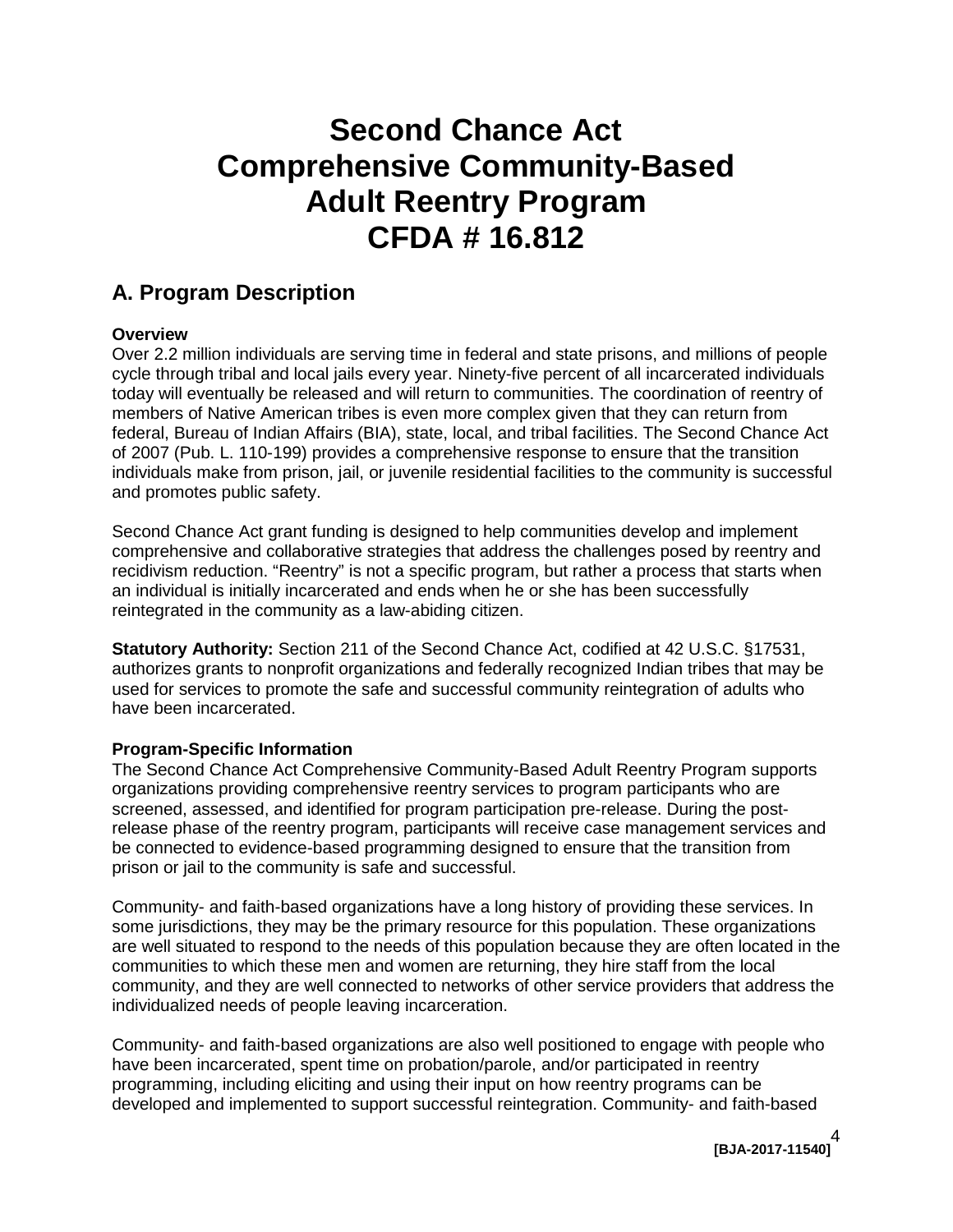organizations can also work with former offenders in other important ways, either as peer mentors and/or employed program staff, because they may be viewed as role models with whom participants can identify as compared with other professional staff, who may be viewed as authority figures. [2](#page-4-1)

#### <span id="page-4-0"></span>**Goals, Objectives, and Deliverables**

The goal of this program is to support community- and faith-based organizations in developing and implementing comprehensive and collaborative programs that support people who are reentering communities from incarceration and are at medium to high risk of reoffending.

 plans for individuals reentering their communities. Plans should incorporate supervision requirements,, and services attendant to criminogenic and other needs, including delivery or The objective of this program is for grantees to develop comprehensive case management facilitation of services in a manner consistent with participants' learning styles and abilities.

A required deliverable of this program is a Planning and Implementation (P&I) Guide—to be completed in consultation with the BJA technical assistance provider—comprising a problem analysis, logic model, and summary of strategies and intended outcomes. For more information about this requirement, see page [12.](#page-11-4)

## **Mandatory Requirements**

 To be eligible to receive an award under this solicitation, an applicant must demonstrate in its application compliance with the following five mandatory program components:

- **1. Memorandum of Agreement**. Include as an attachment a Memorandum of Agreement or Understanding (MOA or MOU), or other documentation more binding than a letter of support, that clearly demonstrates an established collaborative relationship between the applicant and the correctional agencies that 1) oversee the specific facility or facilities from which the applicant proposes to recruit the target reentering population, and 2) oversee community corrections (probation and/or parole) for the target population. The MOAs/MOUs must include the following information:
	- **a.** The roles and responsibilities for staff from both agencies involved in the program.
	- **b.** Terms of access to the correctional facility/ies for program staff. (If applicants are unable to conduct in-reach into correctional facilities, the application should explain the reason(s) why such access is not practicable.)
	- of grant activities. In particular, the MOAs/MOUs should account for how the applicant will receive information related to court and criminal involvement such as **c.** The data elements and performance measures that the partnering agencies will provide—or assist the grantee in obtaining—for the purpose of measuring the impact re-arrest, reconviction, revocation, and reincarceration as required by this solicitation's performance measures (see page [16\)](#page-15-0).
- **d.** A strong history of collaboration. The extent to which the applicant is able to **the strength of applications.**<br>
<u>Perfetcher and Batty, 2012</u> demonstrate a collaborative partnership with institutional and/or community corrections agencies, access to participants within facilities prior to release , and the ability and willingness of institutional and/or community corrections agencies to share data for performance measurement purposes will be key factors in assessing

<span id="page-4-1"></span> $\overline{a}$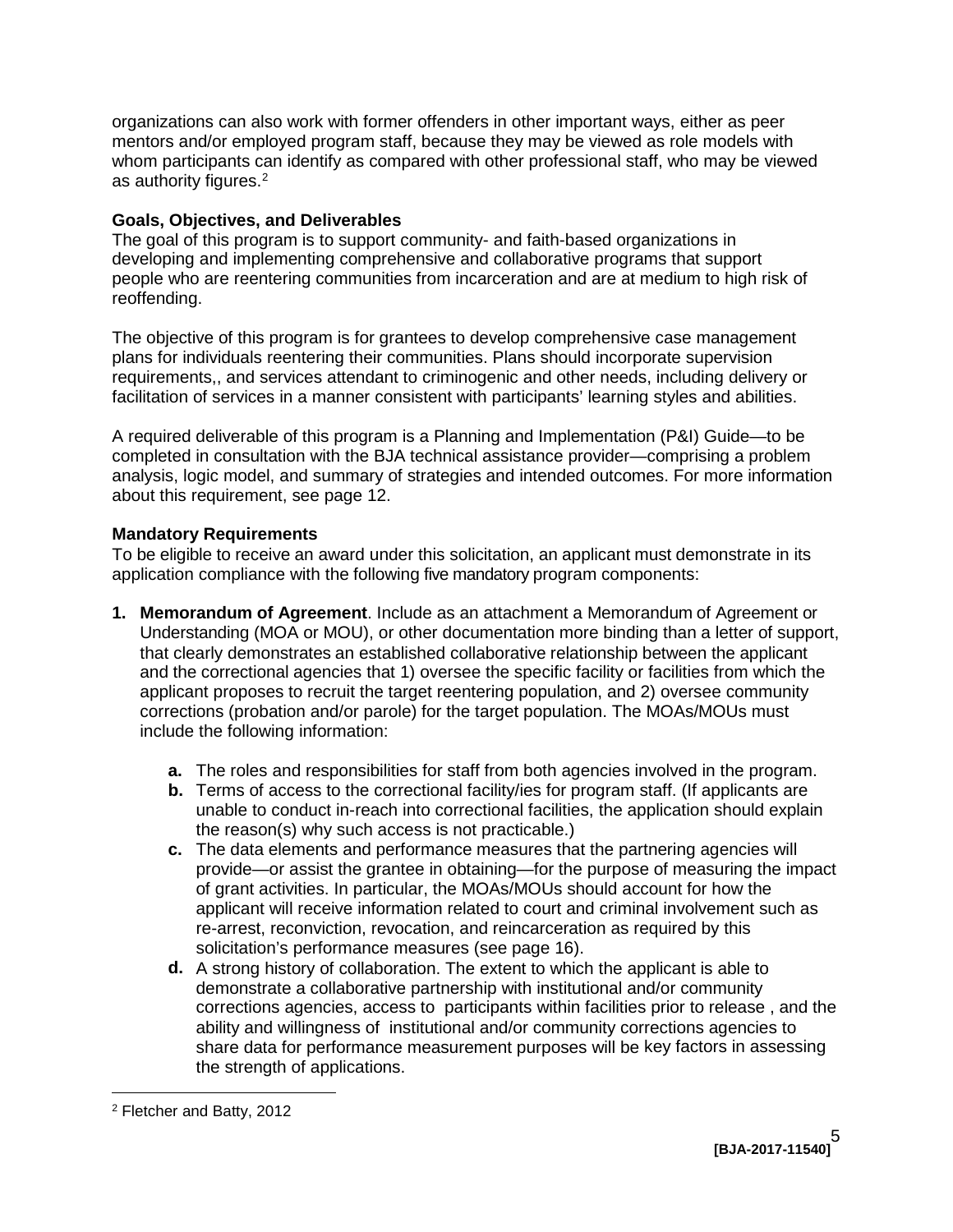- <span id="page-5-3"></span> corrections agency to use, information gathered from an empirically validated assessment tool(s) to determine the risk level and identify the criminogenic needs of the individuals to be process in the Program Narrative (see Review Criteria at page [28\)](#page-27-2). **2. Integration of Risk and Needs Assessment**. Applicants must use, or collaborate with a referred to the program. Applicants are expected to describe the proposed assessment
- <span id="page-5-2"></span> **3. Target Population**. The Program Narrative must include an estimate of the total number of individuals the proposed program plans to serve<sup>3</sup> during the project period (see Review application proposes to serve is based on a reasonable estimate. [4](#page-5-1) The target population for Criteria at page [28\)](#page-27-2). The number of individuals to be served must be at least 150. Provide data to demonstrate that the number of individuals in the target population which the the program must be a specific subset of:
	- Medium to high risk individuals as identified using a validated assessment tool,
	- Aged 18 or older and convicted as an adult, and
	- Incarcerated in a state, local, or tribal prison or jail at the time of enrollment in the program. For federally recognized Indian tribes, the individuals may be housed in a tribal, regional, county, or local jail pursuant to state or tribal law.

 applicants may choose to specifically target offenders who: Applicants must identify and define the target population of their project. For example,

- Represent a specific demographic or set of demographics (age, gender, etc.);
- Are returning to a specific community, neighborhood, or zip code; and/or
- Are housed in the same facility.
- **4. Baseline Recidivism Rate**. The Program Narrative should include a baseline recidivism rate for the proposed target population, specifying the definition used (e.g. arrest, conviction, reincarceration) and including documentation to support the development of the rate.
- information about recidivism from the relevant law enforcement, correctional and/or **5. Plan to Measure Outcomes.** Articulate a clear plan to track program participant outcomes for at least 12 months following release. This plan must describe the process for obtaining community corrections agencies. As described in the Performance Measures section below, grantees will also be required to provide the number of program participants who are reincarcerated within the 12-month period following their initial release.

<span id="page-5-0"></span> $\overline{a}$ program's services to an eligible individual.  $3$  For the purposes of this grant, "serve" entails enrolling and providing at least one of the proposed

<span id="page-5-1"></span>program's services to an eligible individual.<br><sup>4</sup> If the applicant is requesting funds for a program that is currently operational, the applicant must state eligible over the past 6 months will provide the foundation for determining the total number of people the proposed program plans to serve. BJA will measure the applicant against this target number, if the how many people the program has served (who meet the stated target population characteristics) over the past 6 months. If the applicant is proposing to implement a "new program," the applicant must state how many people met the target population characteristics within the past 6 months. Those served or applicant is selected to receive an award.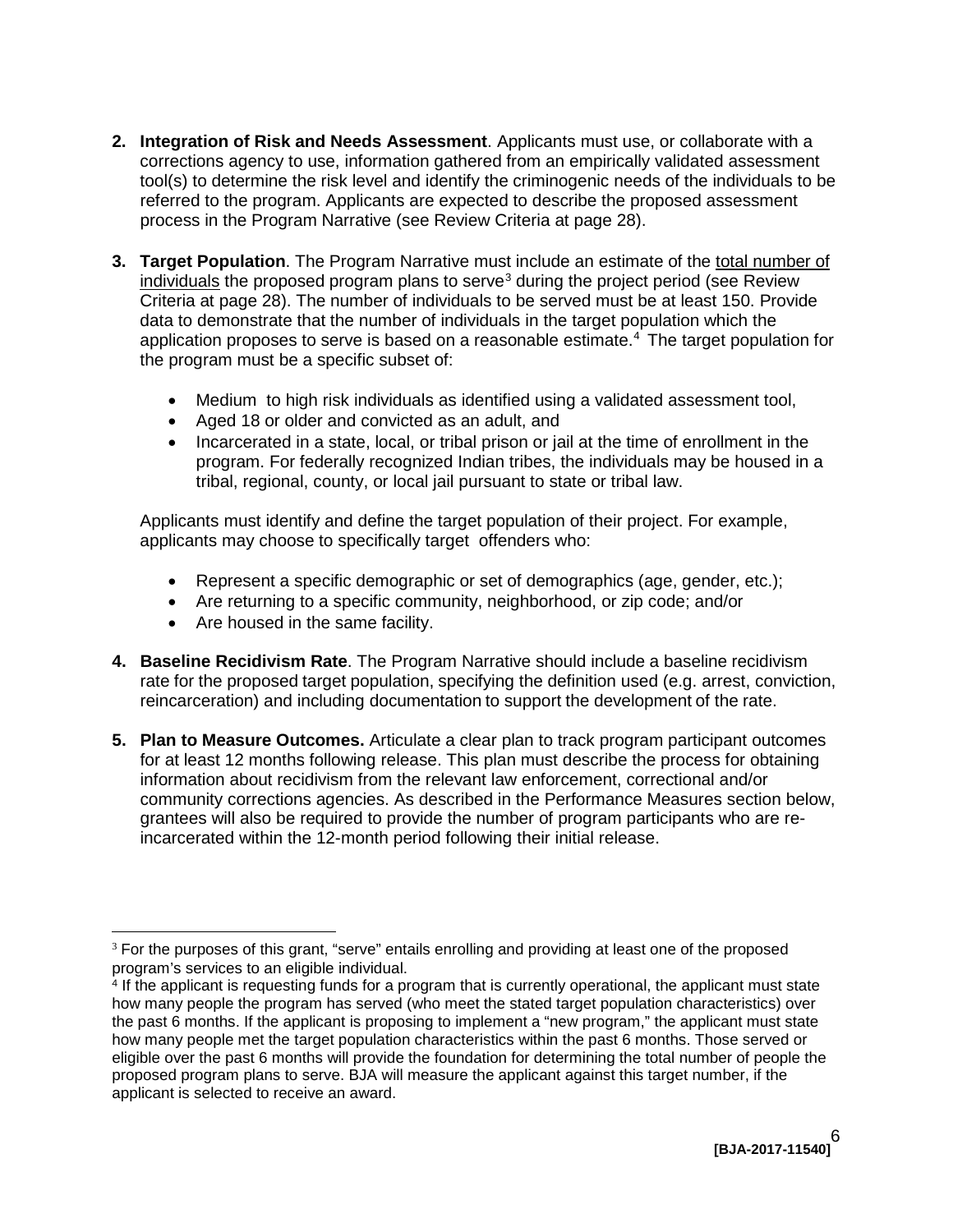#### **Priority Consideration**

may refer to this <u>Research Partner Q&A</u> document to learn answers to common questions about Priority consideration will be given to applicants that provide for an independent evaluation of the project that includes, to the maximum extent feasible, random assignment of individuals to program delivery and control groups, as per the Second Chance Act, Section 211(c). Applicants research partnerships, including how to identify a well-qualified research partner. If no existing research partnership is in place, inquiring with a sociology or criminology department at a local college or university is often a good place to start.

### **Allowable Uses of Funds**

 $\overline{a}$ 

 uses for the funds may be proposed to ensure a robust, evidence-informed reentry program appropriate for the target population and jurisdiction. Although each of the Mandatory Requirements must be included in the application, additional

- can use grant funding to conduct assessments using reliable, locally validated risk and information from their correctional and/or community corrections partner, in which case the MOA or MOU must detail the process for sharing that data. 1. Using Criminogenic Risk and Needs Information to Reduce Recidivism. Applicants needs tools to match individuals with appropriate treatment and reentry services (Desmarais and Singh 2013). Alternatively, applicants may receive assessment
- programs should ideally begin when the individual is first incarcerated and continue strongly urged, and may use grant funding, to provide pre- and post-release case management that is sustained over a period of at least 6 months post-release. 2. **Providing Sustained Case Planning/Management in the Community.** Reentry when the individual is released to the community. Individuals returning from incarceration are at the highest risk of re-arrest during the first few months after release, and therefore services should be most intensive during that period. Applicants are
- likelihood for future offending behavior—which can be identified through an risk/needs assessment, applicants may use grant funding to make available a 3. **Supporting a Comprehensive Range of Services.** Although individuals reentering the community have a variety of needs, applicants are encouraged to structure programs to address criminogenic needs—the characteristics most closely associated with the assessment.<sup>[5](#page-6-0)</sup> Applicants are strongly urged to provide treatment interventions that target criminal thinking, especially for higher risk individuals, and provide training for staff in utilizing cognitive-behavioral interventions and strategies. Based on an individual's comprehensive range of programs and a process for addressing the needs of each individual returning from incarceration including the following:
	- techniques of modeling, role playing, reinforcement, resource provision, and • treatment services that employ the cognitive, behavioral, and social learning, cognitive restructuring,
	- substance use treatment (including alcohol use),
	- • educational, literacy, vocational training, and job readiness and placement services,
	- housing and homelessness support services including permanent supportive housing,

<span id="page-6-0"></span><sup>5</sup> Criminogenic need factors include a history of anti-social behavior; antisocial personality pattern; antisocial cognition; anti-social associates; family/marital; school/work; leisure/recreation; and substance use.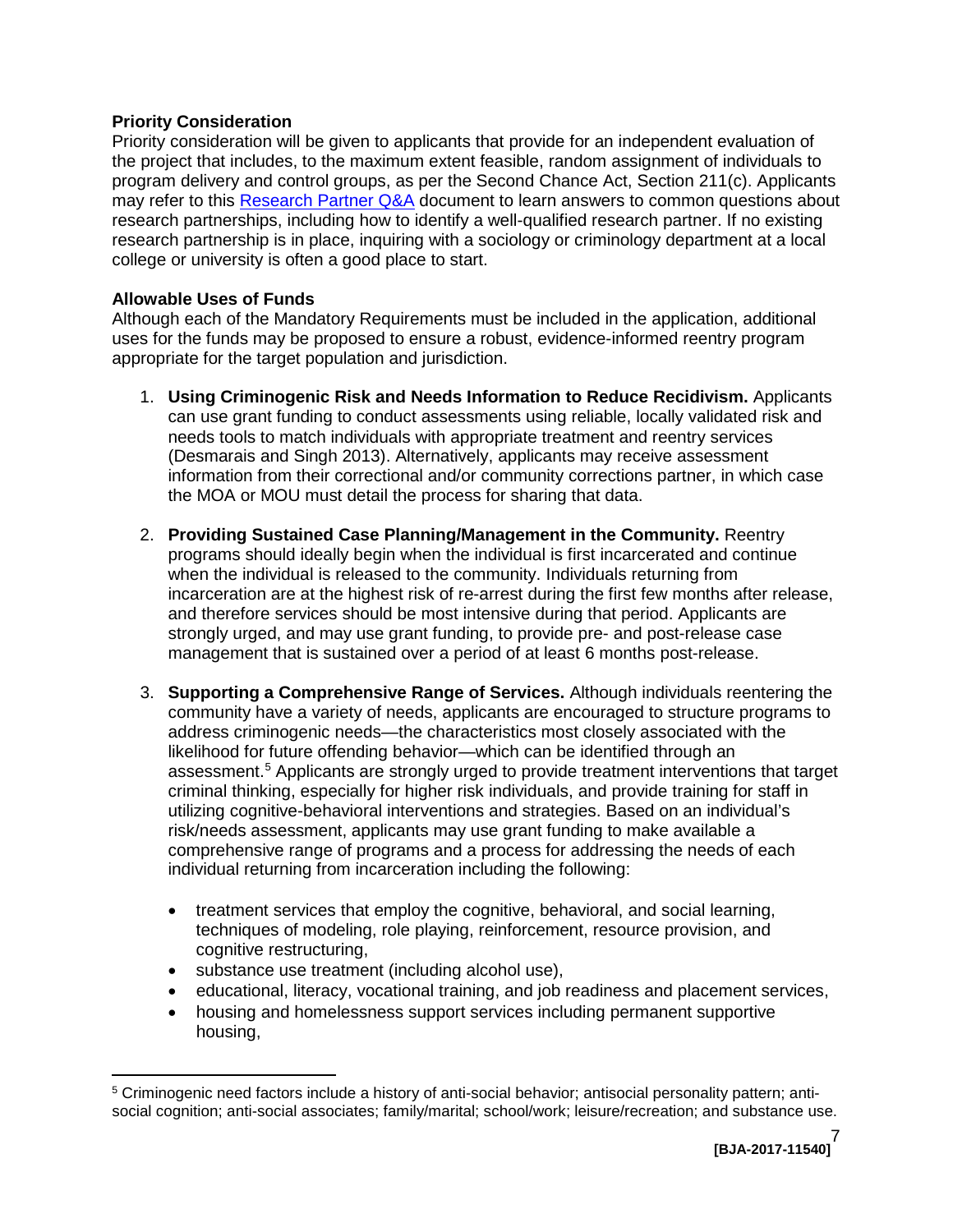- medical and mental healthcare services, including facilitating enrollment in healthcare plans,
- • gender-responsive and trauma-informed services,
- facilitating obtaining locally issued identification cards and other proof of identity,
- • veteran-specific services as applicable,
- • cultural-based programming, and
- programs that encourage safe, healthy, and responsible family and parent-child relationships and enhance family reunification, as appropriate.

 Applicants may choose to focus their reentry program around one or more of these areas based on their competencies and expertise while partnering with other agencies or programs to address other identified needs.

- 4. **Providing Pre- and/or Post-release Mentoring.** Mentoring can provide prosocial Trained mentors can support the individuals' preparations for release and help link them addition, mentors provide emotional support and encouragement to individuals returning benefits that are perhaps most evident with peer mentoring, through which participants are paired with individuals with similar experiences in the criminal justice system. to programs and services in the community that address their identified needs. In from incarceration, hold them accountable throughout the treatment process, and play active roles in promoting positive behavioral changes. If mentoring is a component of the proposed program, applicants should:
	- describe a standardized plan for recruiting, training, monitoring, supporting, and retaining mentors,
	- pool of mentors that is reflective of and culturally sensitive to the target population, • include the eligibility requirements for mentors, the number of mentors who will be recruited, a timeline for recruiting mentors, how the program will cultivate a diverse and list the community partners the applicant will engage in recruiting mentors,
	- timeframe for the mentoring relationship, • define the roles of mentors in relation to the rest of the reentry program including the
	- explain how peer mentors will be incorporated,
	- specify if and how mentors will be compensated (either as employees or through stipends), and
	- describe the initial and ongoing training mentors will receive to better equip them to support the target population.

Additionally, if incorporating mentoring, programs should consider measuring how mentoring impacts engagement in other reentry services and improves reentry outcomes such as family engagement and employment.

- 5. **Supporting Job Readiness and Employability**. Funds can be used to support strategies and programs designed to improve the employability of individuals returning to the community by providing wage-paid work, job readiness and skills training, and supportive services to help individuals facing barriers to employment succeed in the workforce.
- Benefits or other insurance, and to connect them to treatment providers as appropriate. 6. **Increasing Access to Health Benefits**. Develop and implement strategies to identify and enroll eligible, uninsured program participants in Medicaid, Social Security, Veterans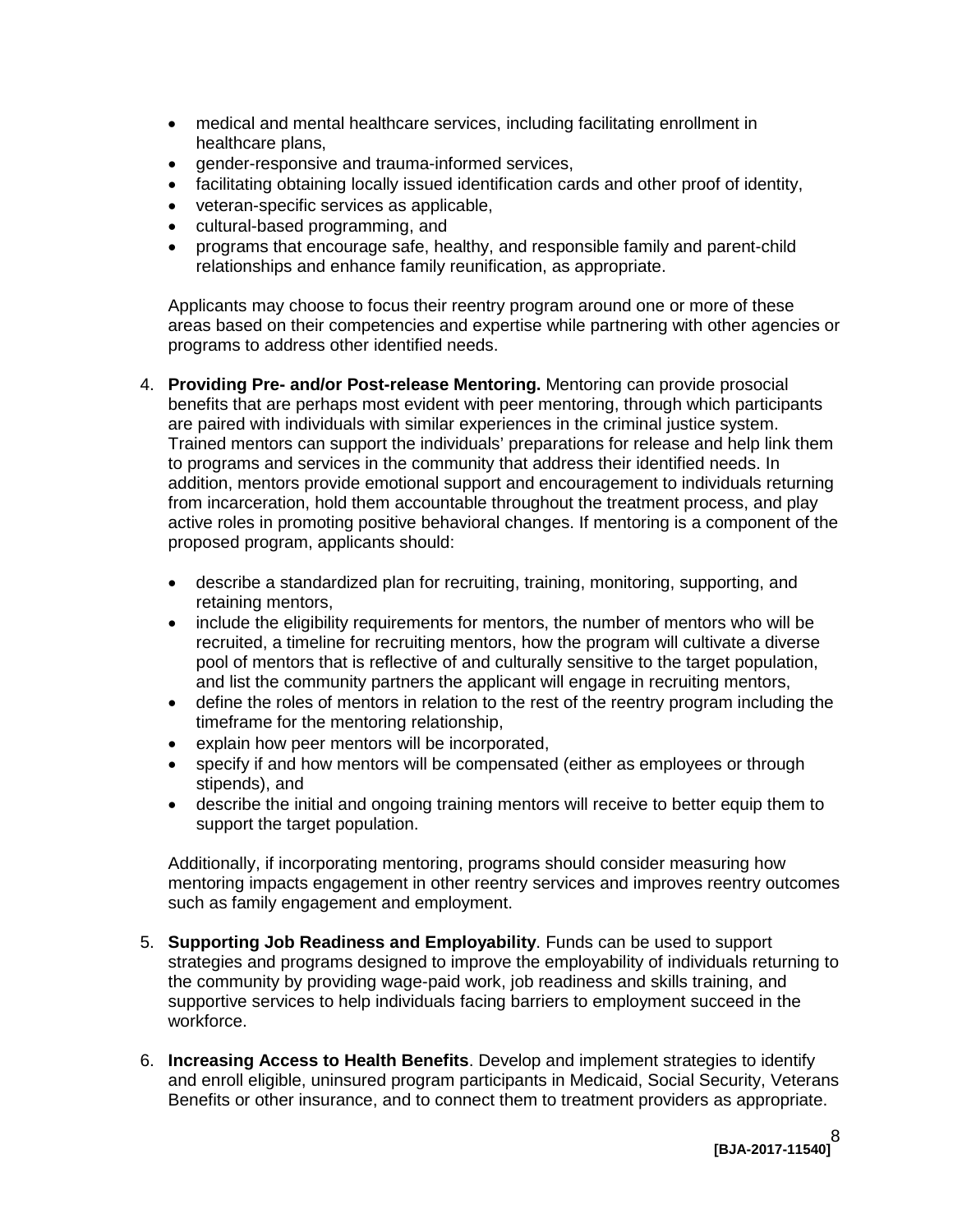Plan and strategize for how expanded options for access to healthcare can enhance outcomes for individuals returning home from incarceration. Applicants can plan and implement strategies for expanded Medicaid eligibility, behavioral health parity, and connection to subsidized private health insurance options through the health insurance marketplace (also known as exchanges) to increase access, service use, and outcomes.

 reentry programs should provide adequate staff training and coaching to appropriately programs and practices. Staff performance evaluations should contain items that reflect an expectation of fidelity to an evidence-based practice. Additionally, staff should be 7. **Providing Staff Training, Coaching, and Performance Evaluations on Adopted Evidence-Based Practices and Working with Reentry Populations**. Implemented use cognitive-behavioral interventions and strategies on the utilization of evidence-based trained and evaluated on their competency for serving diverse populations and understanding of reentry barriers

## 8. **New: Resources to Support Civil Legal Aid.**

It is allowable to use funds under this program to provide assistance and coordination to support successful reintegration. Such assistance and coordination may include the following areas:

- Securing a driver's license
- • Expunging criminal records
- Creating and/or modifying child support orders
- Family services that help stabilize individuals and families
- Finding and maintaining adequate housing
- Finding and maintaining employment
- Corrections to reports that fall under the Fair Credit Reporting Act

Please note, litigation services are not an allowable cost under FY2017 funding.

# **9. Develop Or Use An Existing Data System.**

A data system should capture information that assists with tracking key indicators of staff, program, and individual progress. This data should be used to identify successes and areas of improvement to address barriers to staff, program, or individual progress.

 The Goals, Objectives and Deliverables are directly related to the performance measures set out in the link under [Section D. Application and Submission Information,](#page-13-0) under "Program Narrative."

# **National Reentry Resource Center (NRRC)**

 network of practitioners, researchers, and policymakers invested in reducing recidivism. The The [National Reentry Resource Center](https://csgjusticecenter.org/nrrc/) (NRRC) serves as the primary source of information and guidance in reentry, advancing the use of evidence-based practices and policies and creating a NRRC is administered by BJA through a cooperative agreement in collaboration with the Office of Juvenile Justice and Delinquency Prevention. The NRRC operates in partnership with many leading nonprofit organizations and service providers.

 recidivism in their states and communities. **The NRRC will provide technical assistance to all**  In addition to advancing the knowledge base of the reentry field including the development and upkeep of the [What Works in Reentry Clearinghouse,](http://whatworks.csgjusticecenter.org/) the NRRC provides individualized and strategic guidance to recipients of Second Chance Act funding in order to maximize their efforts to help individuals returning from incarceration succeed in their communities and reduce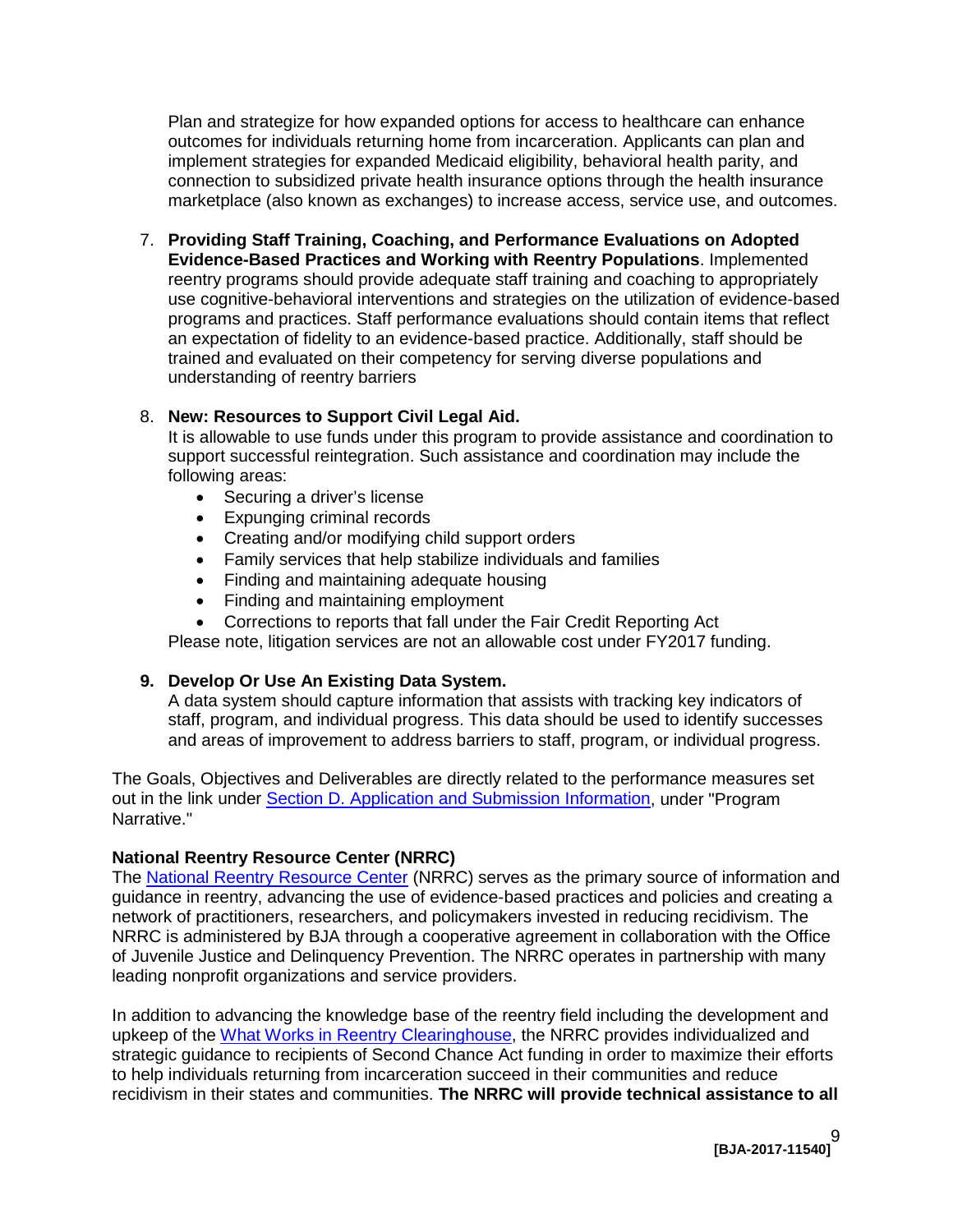more information about the P&I Guide, see page [12](#page-11-4) under "Budget Information." **grantees awarded under this solicitation. Grantees will be required to complete and submit a Planning and Implementation (P&I) Guide during the first year of their program provided by NRRC, which will guide each grantee in developing a comprehensive program plan that incorporates evidence-based programs, policies, and practices.** For

### <span id="page-9-0"></span>**Evidence-Based Programs or Practices**

OJP strongly emphasizes the use of data and evidence in policy making and program development in criminal justice, juvenile justice, and crime victim services. OJP is committed to:

- Improving the quantity and quality of evidence OJP generates.
- Integrating evidence into program, practice, and policy decisions within OJP and the field.
- Improving the translation of evidence into practice.

 change, and the extent to which a change may be attributed to the activity or possible, alternative explanations for the documented change. The strength of causal evidence, program or practice to be evidence-based. The OJP <u>CrimeSolutions.gov</u> website is one OJP considers programs and practices to be evidence-based when their effectiveness has been demonstrated by causal evidence, generally obtained through one or more outcome evaluations. Causal evidence documents a relationship between an activity or intervention (including technology) and its intended outcome, including measuring the direction and size of a intervention. Causal evidence depends on the use of scientific methods to rule out, to the extent based on the factors described above, will influence the degree to which OJP considers a resource that applicants may use to find information about evidence-based programs in criminal justice, juvenile justice, and crime victim services.

# <span id="page-9-1"></span> **B. Federal Award Information**

BJA estimates that it will make up to eight awards of up to \$1,000,000 each, with an estimated total amount awarded of up to \$8,000,000, for a 36-month performance period, beginning on October 1, 2017.

 BJA may, in certain cases, provide additional funding in future years to awards made under this OJP will consider, among other factors, the availability of appropriations, OJP's strategic and quality of progress reports), and the progress of the work funded under the award. solicitation, through supplemental awards. In making decisions regarding supplemental awards, priorities, and OJP's assessment of both the management of the award (for example, timeliness

All awards are subject to the availability of appropriated funds and to any modifications or additional requirements that may be imposed by law.

# **Unallowable Uses for Award Funds**

 may not be used for the following: In addition to the unallowable costs identified in the [DOJ Grants Financial Guide,](http://ojp.gov/financialguide/DOJ/index.htm) award funds

- Prizes/rewards/entertainment/trinkets (or any type of monetary incentive)
- Client stipends
- Gift cards
- Vehicles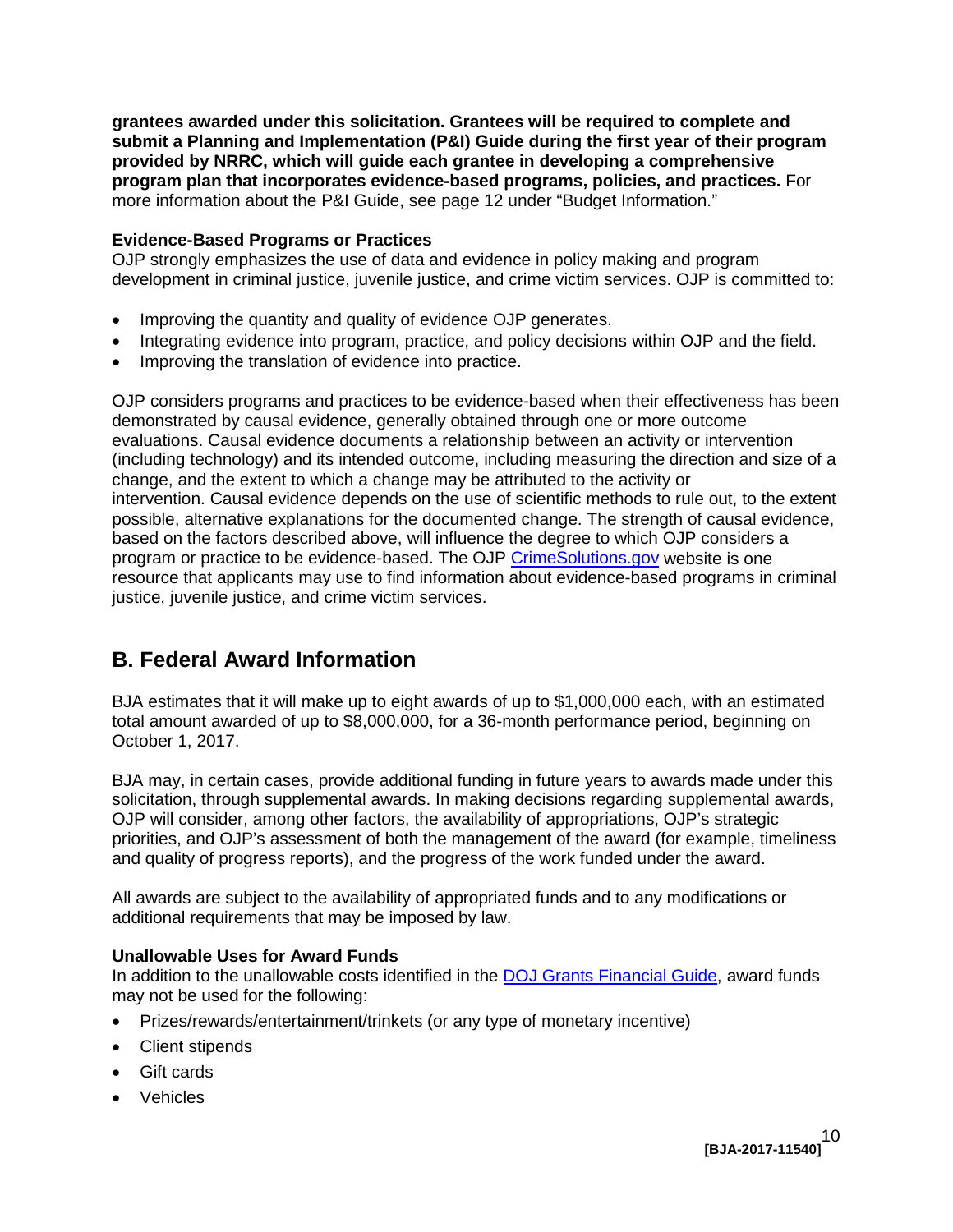• Food and beverage

For questions pertaining to budget and examples of allowable and unallowable costs, see the [DOJ Grants Financial Guide.](http://ojp.gov/financialguide/DOJ/index.htm)

# <span id="page-10-0"></span>**Type of Award**

 $\overline{a}$ 

 BJA expects that it will make any award from this solicitation in the form of a grant. See [Administrative, National Policy, and Other Legal Requirements,](#page-31-3) under [Section F. Federal Award](#page-31-3)  [Administration Information,](#page-31-3) for a brief discussion of important statutes, regulations, and award conditions that apply to many (or in some cases, all) OJP grants.

# <span id="page-10-1"></span> **Financial Management and System of Internal Controls**

 Award recipients and subrecipients (including recipients or subrecipients that are pass-through 200.303: entities<sup>[6](#page-10-2)</sup>) must, as described in the Part 200 Uniform Requirements<sup>[7](#page-10-3)</sup> as set out at 2 C.F.R.

 Federal Government" issued by the Comptroller General of the United States and Sponsoring Organizations of the Treadway Commission (COSO). (a) Establish and maintain effective internal control over the Federal award that provides reasonable assurance that [the recipient (and any subrecipient)] is managing the Federal award in compliance with Federal statutes, regulations, and the terms and conditions of the Federal award. These internal controls should be in compliance with guidance in "Standards for Internal Control in the the "Internal Control Integrated Framework", issued by the Committee of

(b) Comply with Federal statutes, regulations, and the terms and conditions of the Federal awards.

(c) Evaluate and monitor [the recipient's (and any subrecipient's)] compliance with statutes, regulations, and the terms and conditions of Federal awards.

(d) Take prompt action when instances of noncompliance are identified including noncompliance identified in audit findings.

 sensitive consistent with applicable Federal, state, local, and tribal laws regarding (e) Take reasonable measures to safeguard protected personally identifiable information and other information the Federal awarding agency or pass-through entity designates as sensitive or [the recipient (or any subrecipient)] considers privacy and obligations of confidentiality.

To help ensure that applicants understand applicable administrative requirements and cost principles, OJP encourages prospective applicants to enroll, at no charge, in the DOJ Grants Financial Management Online Training, available [here.](http://ojpfgm.webfirst.com/)

<span id="page-10-2"></span> $^6$  For purposes of this solicitation, the phrase "pass-through entity" includes any recipient or subrecipient that provides a subaward ("subgrant") to a subrecipient ("subgrantee") to carry out part of the funded award or program.

<span id="page-10-3"></span> $7$  The "Part 200 Uniform Requirements" means the DOJ regulation at 2 C.F.R Part 2800, which adopts (with certain modifications) the provisions of 2 C.F.R. Part 200.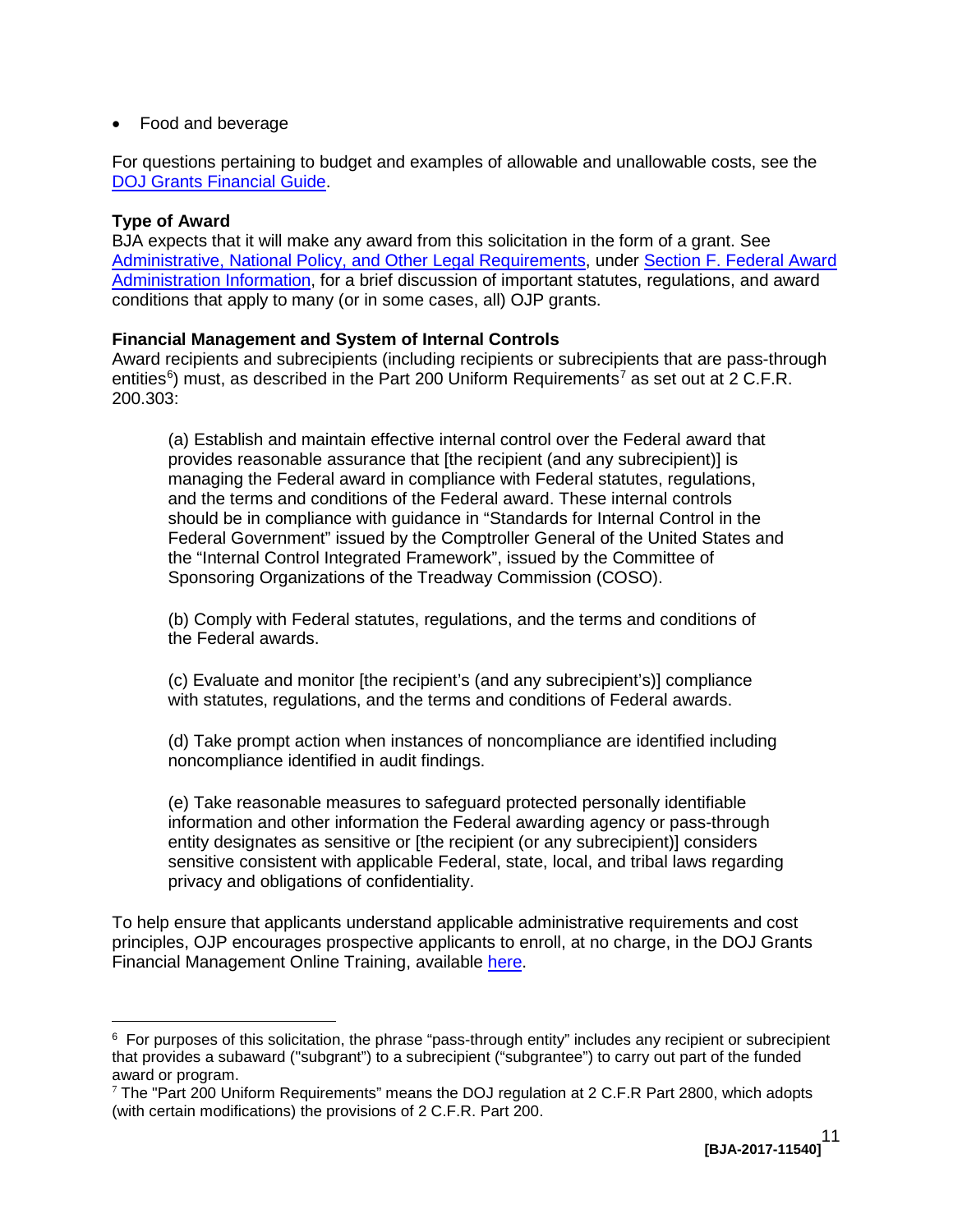### <span id="page-11-4"></span><span id="page-11-0"></span>**Budget Information**

#### <span id="page-11-1"></span>**Cost Sharing or Match Requirement**

This solicitation does not require a match. However, if a successful application proposes a voluntary match amount, and OJP approves the budget, the total match amount incorporated into the approved budget becomes mandatory and subject to audit.

#### **Award Special Condition – Withholding of Funds for BJA Action Plan**

 \$200,000, which will allow grantees to establish an action plan within 180 days of receiving final approval of the project's budget from the Office of the Chief Financial Officer (OCFO). The Once awarded, each grant award will have in place a special condition withholding all but recipient will not be authorized to obligate, expend, or draw down funds in excess of \$200,000 until BJA has reviewed and approved the action plan and a Grant Adjustment Notice has been issued and approved to remove the special condition. The action plan must include:

- Center (NRRC)—which will guide each grantee in developing a strategic plan that that will share many common elements with the P&I Guide for this solicitation can be found at this <u>link</u>.) A completed P&I Guide will include: A comprehensive project work plan based on a Planning and Implementation (P&I) Guide to be developed by BJA's technical assistance provider—the National Reentry Resource incorporates evidence-based programs, policies, and practices. (An example of a P&I Guide
	- o Description of the problem and the data that led to its identification.
	- $\circ$  Logic model that identifies the solution(s) to be tested, intended outcomes, and evaluation metrics, including the research base for proposed strategies.
	- $\circ$  Plan to measure outcomes, including performance measurement, ongoing analysis, and assessment of the overall project impact.

#### <span id="page-11-2"></span>**Pre-Agreement Costs (also known as Pre-award Costs)**

performance of the federal award. Pre-agreement costs are costs incurred by the applicant prior to the start date of the period of

 prior written approval of OJP for all such costs. All such costs incurred prior to award and prior to approval of the costs are incurred at the sole risk of the applicant. (Generally, no applicant OJP does **not** typically approve pre-agreement costs; an applicant must request and obtain the should incur project costs *before* submitting an application requesting federal funding for those costs.) Should there be extenuating circumstances that make it appropriate for OJP to consider approving pre-agreement costs, the applicant may contact the point of contact listed on the title page of this solicitation for the requirements concerning written requests for approval. If approved in advance by OJP, award funds may be used for pre-agreement costs, consistent with the recipient's approved budget and applicable cost principles. See the section on Costs Requiring Prior Approval in the **DOJ Grants Financial Guide** for more information.

#### <span id="page-11-3"></span>**Limitation on Use of Award Funds for Employee Compensation; Waiver**

 not use federal funds to pay total cash compensation (salary plus cash bonuses) to any With respect to any award of more than \$250,000 made under this solicitation, a recipient may employee of the recipient at a rate that exceeds 110% of the maximum annual salary payable to a member of the federal government's Senior Executive Service (SES) at an agency with a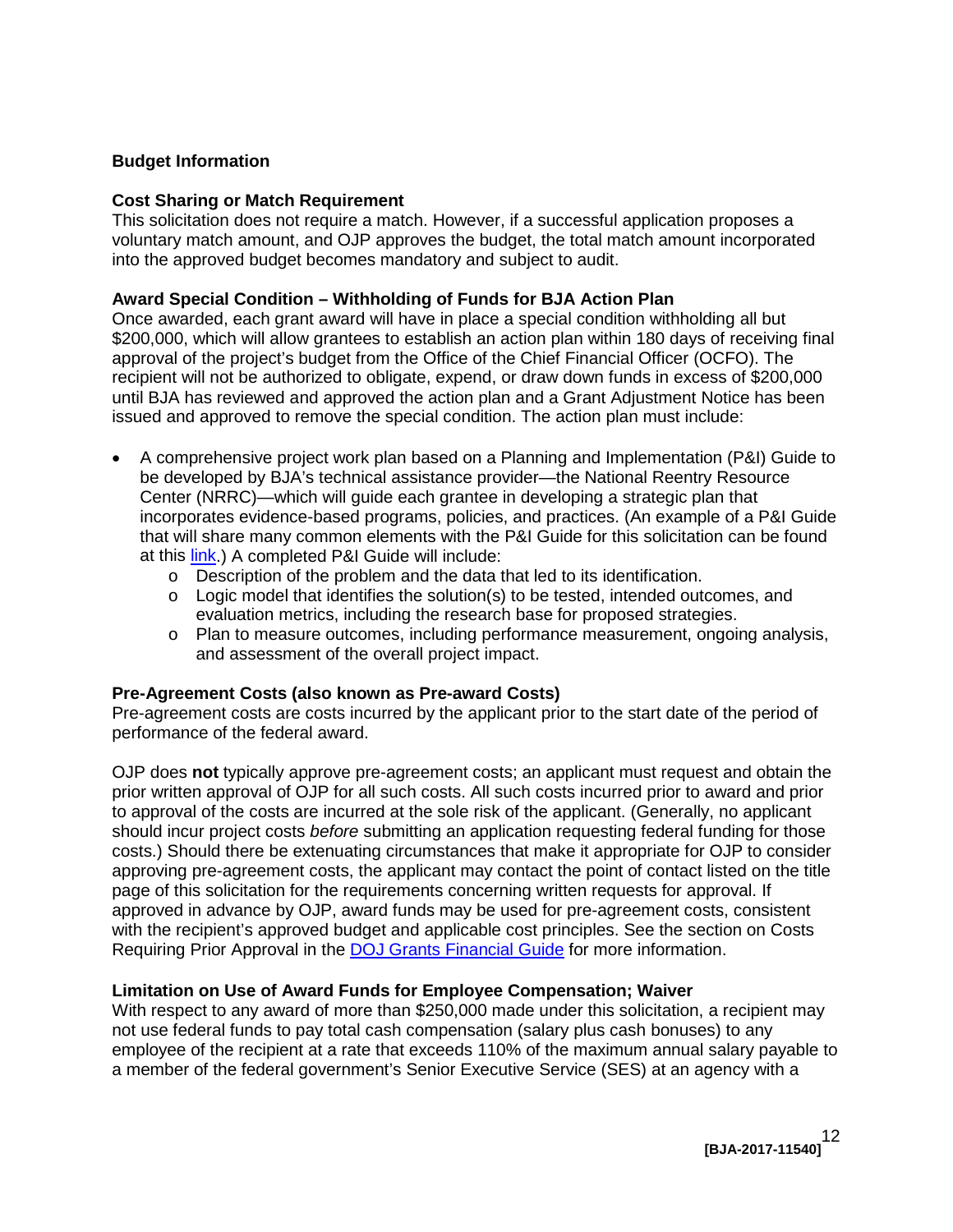Certified SES Performance Appraisal System for that year. [8](#page-12-3) The 2017 salary table for SES employees is available at the Office of Personnel Management [website.](https://www.opm.gov/policy-data-oversight/pay-leave/salaries-wages/salary-tables/17Tables/exec/html/ES.aspx) Note: A recipient may limitation is paid with non-federal funds. (Non-federal funds used for any such additional compensation will not be considered matching funds, where match requirements apply.) If only compensation is equal to the percentage of time worked times the maximum salary limitation. compensate an employee at a greater rate, provided the amount in excess of this compensation a portion of an employee's time is charged to an OJP award, the maximum allowable

 The Assistant Attorney General for OJP may exercise discretion to waive, on an individual basis, this limitation on compensation rates allowable under an award. An applicant that requests a waiver should include a detailed justification in the budget narrative of its application. An applicant that does not submit a waiver request and justification with its application should anticipate that OJP will require the applicant to adjust and resubmit the budget.

 the individual will provide, the individual's specific knowledge of the proposed program or qualifications and expertise, and for the work he/she would do under the award. The justification should address—in the context of the work the individual would do under the award—the particular qualifications and expertise of the individual, the uniqueness of a service project, and a statement that explains whether and how the individual's salary under the award would be commensurate with the regular and customary rate for an individual with his/her

## <span id="page-12-0"></span>**Prior Approval, Planning, and Reporting of Conference/Meeting/Training Costs**

 meeting-, or training-related activity (or similar event) to review carefully—before submitting an [chapter3.10a.htm.](http://www.ojp.gov/financialguide/DOJ/PostawardRequirements/chapter3.10a.htm) OJP policy and guidance (1) encourage minimization of conference, meeting, conference, meeting, and training costs for cooperative agreement recipients, as well as some OJP strongly encourages every applicant that proposes to use award funds for any conference-, application—the OJP and DOJ policy and guidance on approval, planning, and reporting of such events, available at [www.ojp.gov/financialguide/DOJ/PostawardRequirements/](http://www.ojp.gov/financialguide/DOJ/PostawardRequirements/chapter3.10a.htm)  and training costs; (2) require prior written approval (which may affect project timelines) of most conference, meeting, and training costs for grant recipients; and (3) set cost limits, which include a general prohibition of all food and beverage costs.

#### <span id="page-12-1"></span>**Costs Associated with Language Assistance (if applicable)**

 If an applicant proposes a program or activity that would deliver services or benefits to individuals, the costs of taking reasonable steps to provide meaningful access to those services or benefits for individuals with limited English proficiency may be allowable. Reasonable steps to provide meaningful access to services or benefits may include interpretation or translation services, where appropriate.

 [Requirements Generally Applicable to OJP Grants and Cooperative Agreements -](https://ojp.gov/funding/Explore/SolicitationRequirements/index.htm) FY 2017 [Awards"](https://ojp.gov/funding/Explore/SolicitationRequirements/index.htm) in the [OJP Funding Resource Center.](http://ojp.gov/funding/index.htm) For additional information, see the "Civil Rights Compliance" section under ["Overview of Legal](https://ojp.gov/funding/Explore/SolicitationRequirements/index.htm) 

# <span id="page-12-2"></span>**C. Eligibility Information**

 $\overline{a}$ 

For eligibility information, see the title page.

<span id="page-12-3"></span> $8$  OJP does not apply this limitation on the use of award funds to the nonprofit organizations listed in Appendix VIII to 2 C.F.R. Part 200.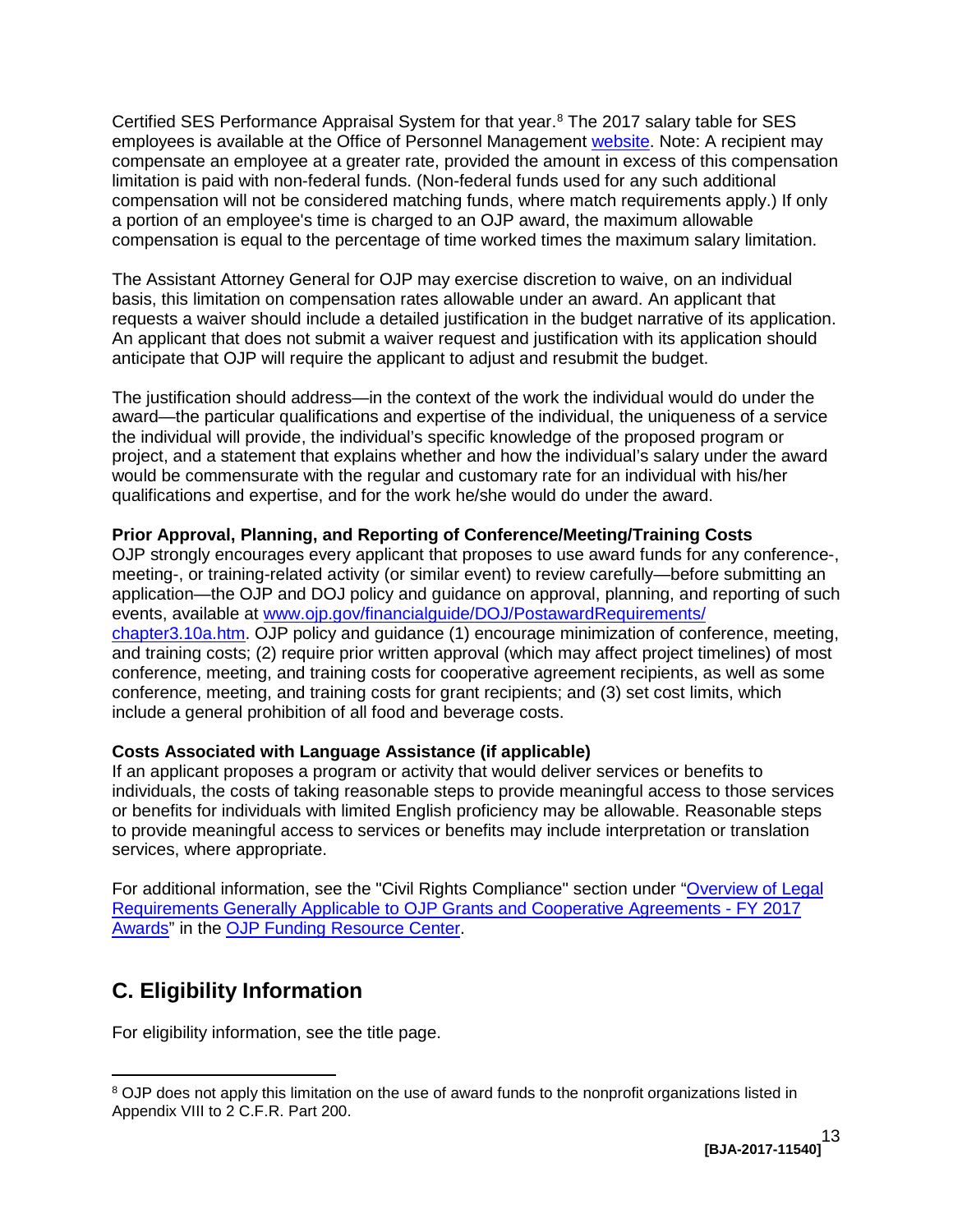For information on cost sharing or match requirements, see [Section B. Federal Award](#page-9-1)  [Information.](#page-9-1) 

# <span id="page-13-0"></span>**D. Application and Submission Information**

# <span id="page-13-1"></span>**What an Application Should Include**

 negatively affect the review of its application; and, should a decision be made to make an accessing or using award funds until the recipient satisfies the conditions and OJP makes the This section describes in detail what an application should include. An applicant should anticipate that if it fails to submit an application that contains all of the specified elements, it may award, it may result in the inclusion of award conditions that preclude the recipient from funds available.

 application elements as critical: Abstract, Program Narrative, Budget Detail Worksheet, Budget Moreover, an applicant should anticipate that an application that OJP determines is nonresponsive to the scope of the solicitation, or that OJP determines does not include the application elements that BJA has designated to be critical, will neither proceed to peer review, nor receive further consideration. For this solicitation, BJA has designated the following Narrative, and Memorandum/a of Agreement (MOA or MOU). An applicant may combine the Budget Narrative and the Budget Detail Worksheet in one document. However, if an applicant submits only one budget document, it must contain **both** narrative and detail information. Please review the "Note on File Names and File Types" under [How to Apply](#page-23-0) (below) to be sure applications are submitted in permitted formats.

*OJP strongly recommends that applicants use appropriately descriptive file names (e.g*.*, "Program Narrative," "Budget Detail Worksheet and Budget Narrative," "Timelines," "Memoranda of Understanding," "Résumés") for all attachments. Also, OJP recommends that applicants include résumés in a single file.* 

### **1. Information to Complete the Application for Federal Assistance (SF-424)**

 Management System (GMS) take information from the applicant's profile to populate the contain the requested award amount for the entire 36-month period. The SF-424 is a required standard form used as a cover sheet for submission of preapplications, applications, and related information. Grants.gov and the OJP Grants fields on this form. When selecting "type of applicant," if the applicant is a for-profit entity, select "For-Profit Organization" or "Small Business" (as applicable). The SF-424 should

- Applicants should ensure that all information is correct, check spelling, and pay careful attention to the legal name, award amount, address, and the points of contact.
- Applicants should select the appropriate Point of Contact (POC) and the Authorized Representative (Note: These two contacts should not be the same individual).
- legal contract with the federal government. This person is typically an executive director, • The Authorized Representative must have the authority to enter the organization into a chief executive officer, or other similarly designated official.
- The POC will serve as the primary point of contact and will be responsible for grant management duties such as the submission of reports. Please make sure that the name, contact information, title, and solicitation are correct.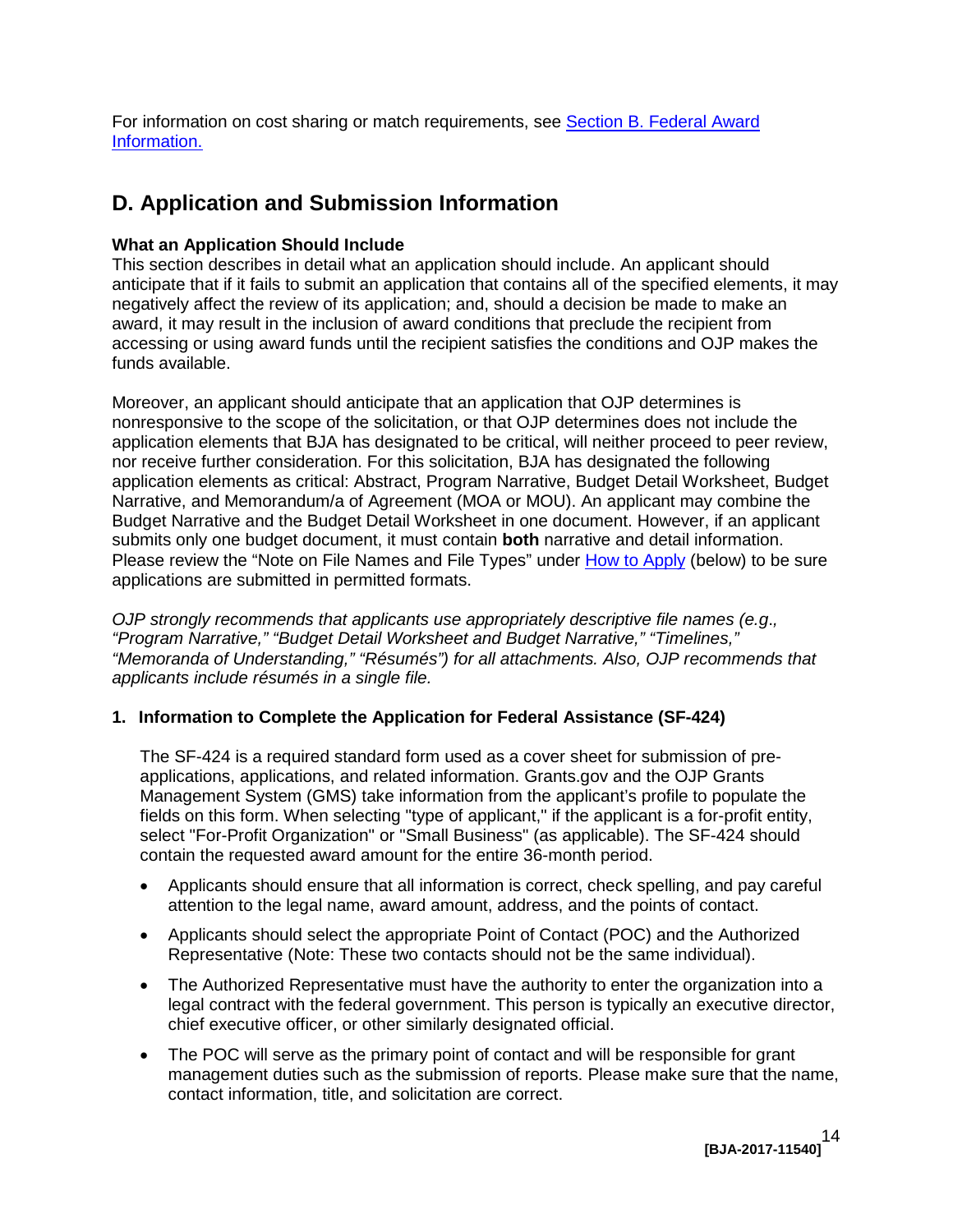current. If the applicant's profile is not current, the applicant should submit a Grant Adjustment Notice updating the information on its GMS profile prior to applying under this To avoid processing delays, an applicant must include an accurate legal name on its SF-424. Current OJP award recipients, when completing the field for "Legal Name" should use the same legal name that appears on the prior year award document which is also the legal name stored in OJP's financial system. On the SF-424, enter the Legal Name in box 5 and Employer Identification Number (EIN) in box 6 exactly as it appears on the prior year award document. An applicant with a current, active award(s) must ensure that its GMS profile is solicitation.

 documents to its application (e.g., articles of incorporation, 501C3, etc.) to confirm the legal name, address, and EIN entered into the SF-424. A new applicant entity should enter the Official Legal Name and address of the applicant entity in box 5 and the EIN in box 6 of the SF-424. An applicant must attach official legal

 **Intergovernmental Review:** This solicitation ("funding opportunity") **is not** subject to [Executive Order 12372.](http://www.archives.gov/federal-register/codification/executive-order/12372.html) (In completing the SF-424, an applicant is to answer question 19 by selecting the response that the "Program is not covered by E.O. 12372.")

#### **2. Project Abstract**

Applications must include a high-quality project abstract that summarizes the proposed project in 400 words or less. Project abstracts should be:

- • Written for a general public audience
- Submitted as a separate attachment with "Project Abstract" as part of its file name
- Single-spaced, using a standard 12-point font (such as Times New Roman) with 1-inch margins

 The abstract should provide an overall summary of the project and **should include the following clearly labeled and delineated information:** 

- Legal name of the grant recipient and the title of the project
- • Geographic location
- Whether the correctional partner agency/ facility is a state, local, or tribal entity
- • Project's purposes, goals, and deliverables
- Target population characteristics and projected number of participants to be served through the project
- The baseline recidivism rate and method used to calculate it
- Name of the validated risk and needs assessment tool(s) used, either by the program or by the partner correctional agency/ies, to appropriately target moderate to high risk individuals and appropriately match treatment and services
- • Description of both the pre- **and** post-release services to be provided
- Description of training and other supports provided to staff
- Confirmation that an MOA has been obtained from the correctional agency/ies
- Summary of how each individual Mandatory Requirement is met
- Indication if the Priority Consideration has been met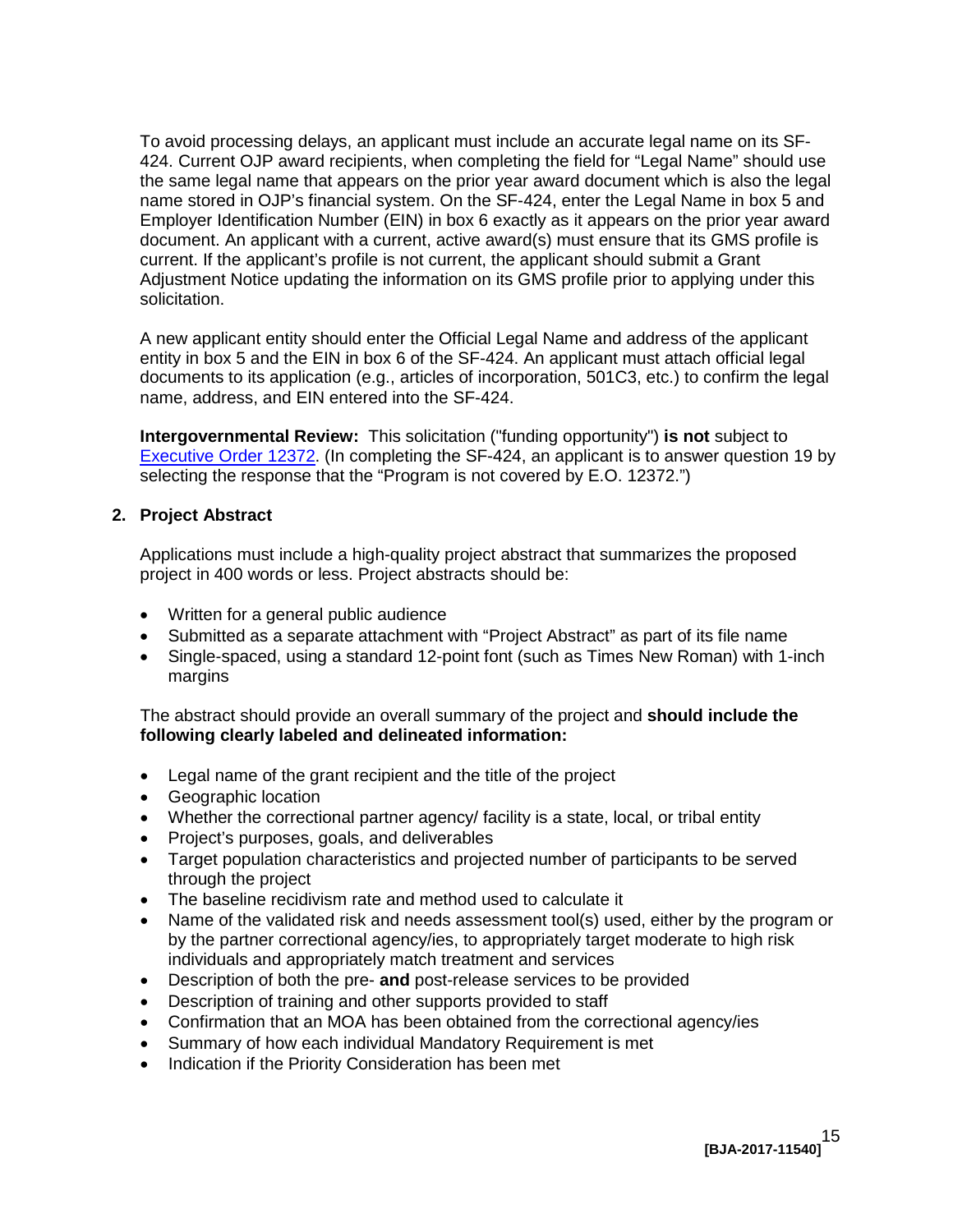As a separate attachment, the project abstract will **not** count against the page limit for the program narrative.

All project abstracts should follow the detailed template available at [ojp.gov/funding/Apply/Resources/ProjectAbstractTemplate.pdf.](http://ojp.gov/funding/Apply/Resources/ProjectAbstractTemplate.pdf)

 **Permission to Share Project Abstract with the Public:** It is unlikely that OJP will be able share information with the public regarding unfunded applications, for example, through a listing on a web page available to the public. The intent of this public posting would be to to fund all applications submitted under this solicitation, but it may have the opportunity to allow other possible funders to become aware of such applications.

 In the project abstract template, each applicant is asked to indicate whether it gives OJP funding decisions. Moreover, if the application is not funded, providing permission will not permission to share the applicant's project abstract (including contact information for individuals) with the public. Granting (or failing to grant) this permission will not affect OJP's ensure that OJP will share the abstract information, nor will it assure funding from any other source.

 **Note:** OJP may choose not to list a project that otherwise would have been included in a listing of unfunded applications, should the abstract fail to meet the format and content requirements noted above and outlined in the project abstract template.

#### **3. Program Narrative**

 $\overline{a}$ 

The Program Narrative must respond to the solicitation and the Selection Criteria (a-d) in the order given. The Program Narrative must be double-spaced, using a standard 12-point font (Times New Roman is preferred) with no less than 1-inch margins, and must not exceed 20 pages. Number pages "1 of 20," "2 of 20," etc.

If the program narrative fails to comply with these length-related restrictions, BJA may consider such noncompliance in peer review and in final award decisions.

The following sections should be included as part of the program narrative<sup>[9](#page-15-1)</sup>:

- a. Statement of the Problem
- b. Project Design and Implementation
- c. Capabilities and Competencies
- <span id="page-15-0"></span>d. Plan for Collecting the Data Required for this Solicitation's Performance Measures

OJP will require each successful applicant to submit specific performance measures data as part of its reporting under the award (see ["General Information about Post-](#page-32-0)[Federal Award Reporting Requirements"](#page-32-0) in [Section F. Federal Award Administration](#page-31-3)  [Information\)](#page-31-3). The performance measures correlate to the goals, objectives, and

<span id="page-15-1"></span> $9$  For information on subawards (including the details on proposed subawards that should be included in the application), see "Budget and Associated Documentation" under [Section D. Application and](#page-13-0)  [Submission Information.](#page-13-0)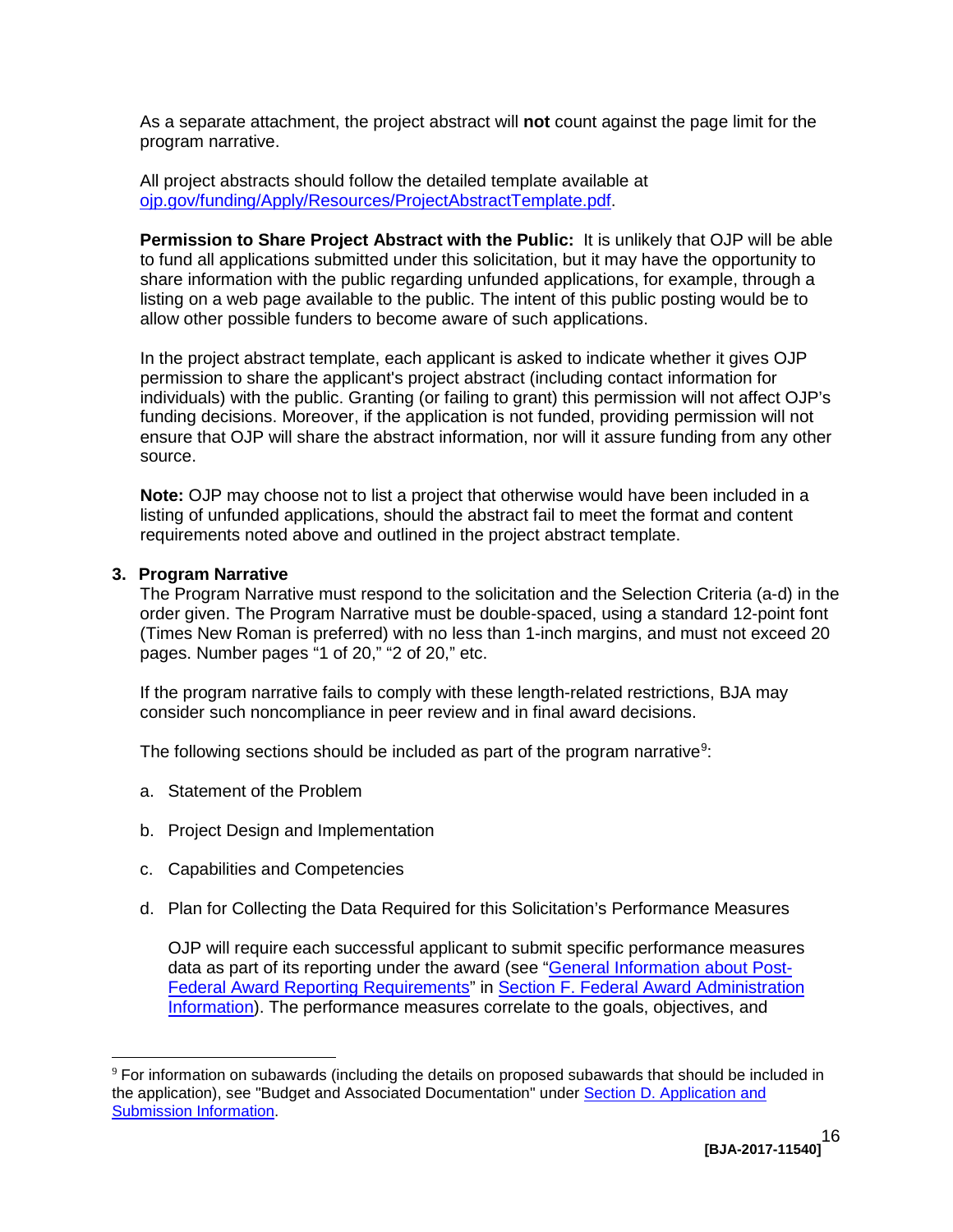deliverables identified under "Goals, Objectives, and Deliverables" in [Section A.](#page-3-0)  [Program Description.](#page-3-0)

 Award recipients will be required to provide the relevant data by submitting quarterly performance metrics through BJA's online Performance Measurement Tool (PMT), https://www.bjaperformancetools.org/help/scareentryquestionnaire.pdf. <u>https://www.bjaperformancetools.org/help/scareentryquestionnaire.pdf</u>.<br>The application should describe the applicant's plan for collection of all of the performance measures data listed in the list of measures should it receive funding. located at [www.bjaperformancetools.org.](http://www.bjaperformancetools.org/) The measures for this program are the same measures required for the Second Chance Act Adult Reentry Demonstration Program. Applicants should review the complete list of the performance measures at:

## **Note on Project Evaluations**

 designed to develop or contribute to generalizable knowledge) may constitute "research" for are conducted only to meet OJP's performance measure data reporting requirements, likely do not constitute "research." Each applicant should provide sufficient information for OJP to appears at 28 C.F.R. Part 46 ("Protection of Human Subjects"). An applicant that proposes to use award funds through this solicitation to conduct project evaluations should be aware that certain project evaluations (such as systematic investigations purposes of applicable DOJ human subjects protection regulations. However, project evaluations that are intended only to generate internal improvements to a program or service, or determine whether the particular project it proposes would either intentionally or unintentionally collect and/or use information in such a way that it meets the DOJ definition of research that

 develop or contribute to generalizable knowledge." 28 C.F.R. 46.102(d). Research, for purposes of human subjects protection for OJP-funded programs, is defined as "a systematic investigation, including research development, testing and evaluation, designed to

 for purposes of human subjects protection, applicants should consult the decision tree in the "Research and the protection of human subjects" section of the "<u>Requirements related to</u> For additional information on determining whether a proposed activity would constitute research [Research"](http://ojp.gov/funding/Explore/SolicitationRequirements/EvidenceResearchEvaluationRequirements.htm) web page of the ["Overview of Legal Requirements Generally Applicable to OJP](https://ojp.gov/funding/Explore/SolicitationRequirements/index.htm)  [Grants and Cooperative Agreements - FY 2017,](https://ojp.gov/funding/Explore/SolicitationRequirements/index.htm)" available through the [OJP Funding Resource](http://ojp.gov/funding/index.htm)  [Center.](http://ojp.gov/funding/index.htm) Every prospective applicant whose application may propose a research or statistical component also should review the "Data Privacy and Confidentiality Requirements" section on that web page.

# **4. Budget and Associated Documentation**

#### **a. Budget Detail Worksheet**

 submits its budget in a different format should use the budget categories listed in the sample budget worksheet. The Budget Detail Worksheet should break out costs by year. A sample Budget Detail Worksheet can be found at [www.ojp.gov/funding/Apply/Resources/BudgetDetailWorksheet.pdf.](http://ojp.gov/funding/Apply/Resources/BudgetDetailWorksheet.pdf) An applicant that

 Applicants should include an appropriate percent of the total grant award for research, data collection, performance measurement, and performance assessment.

 Applicants must budget funding to travel to DOJ-sponsored grant meetings. Applicants should estimate the costs of travel and accommodations for teams of three to attend three meetings for three days each in Washington, D.C. (one meeting for each year of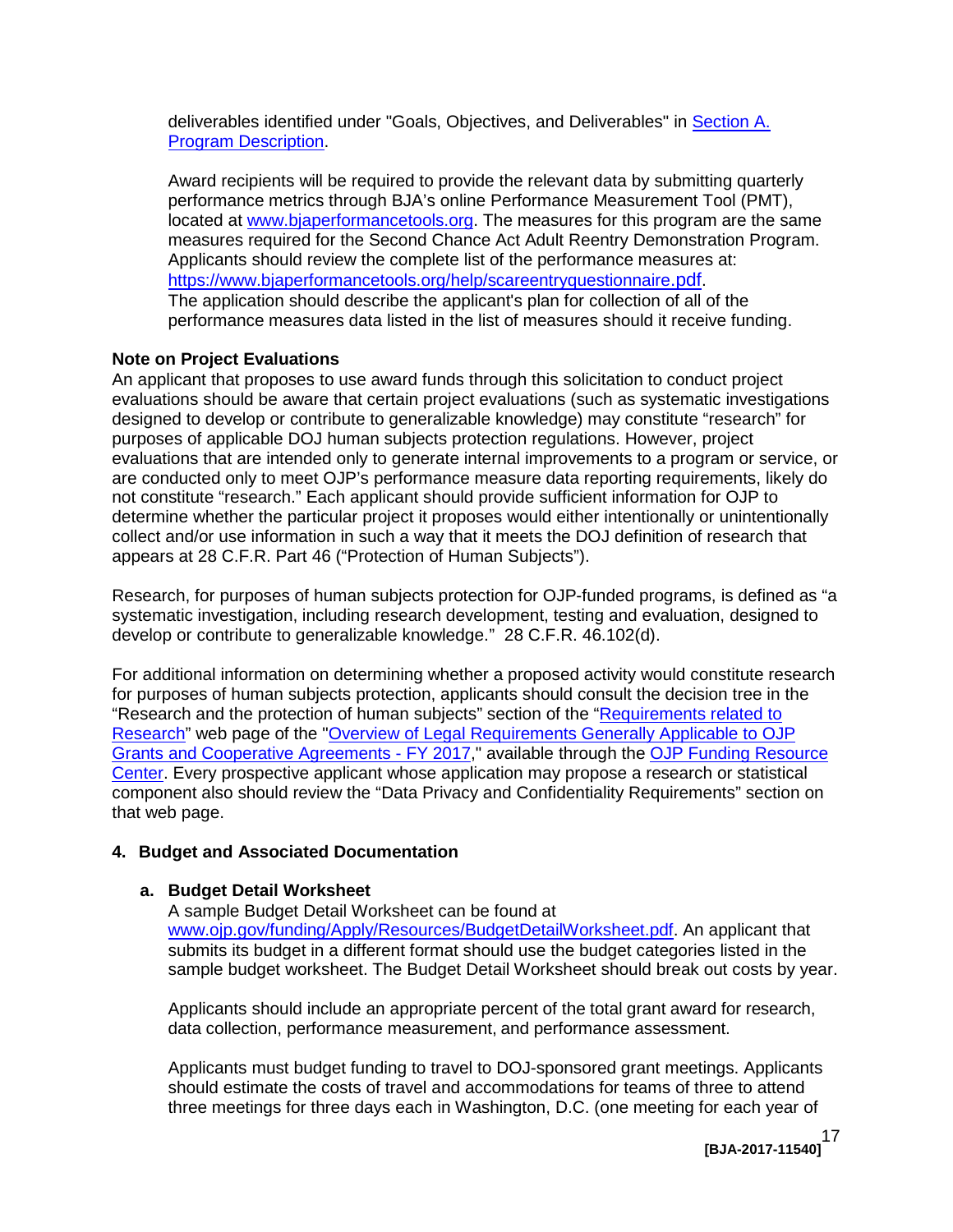#### the award).

For questions pertaining to budget and examples of allowable and unallowable costs, see the [DOJ Grants Financial Guide](http://ojp.gov/financialguide/DOJ/index.htm)*.* 

#### **b. Budget Narrative**

 cost effective, and allowable (e.g., reasonable, allocable, and necessary for project activities). The budget narrative should thoroughly and clearly describe every category of expense listed in the Budget Detail Worksheet. OJP expects proposed budgets to be complete,

 example, a budget narrative should detail why planned in-person meetings are used to reduce costs, without compromising quality. An applicant should demonstrate in its budget narrative how it will maximize cost effectiveness of award expenditures. Budget narratives should generally describe cost effectiveness in relation to potential alternatives and the goals of the project. For necessary, or how technology and collaboration with outside organizations could be

explain how the applicant estimated and calculated **all** costs, and how those costs are Detail Worksheet, the budget narrative should describe costs by year. The budget narrative should be mathematically sound and correspond clearly with the information and figures provided in the Budget Detail Worksheet. The narrative should necessary to the completion of the proposed project. The narrative may include tables for clarification purposes, but need not be in a spreadsheet format. As with the Budget

#### **c. Information on Proposed Subawards (if any), as well as on Proposed Procurement Contracts (if any)**

 Applicants for OJP awards typically may propose to make "subawards." Applicants also may propose to enter into procurement "contracts" under the award.

 federal rules and applicable OJP guidance. It is an important distinction, in part because Whether—for purposes of federal grants administrative requirements—a particular agreement between a recipient and a third party will be considered a "subaward" or instead be considered a procurement "contract" under the award is determined by the federal administrative rules and requirements that apply to "subawards" and to procurement "contracts" under awards differ markedly.

 do under its award to further a public purpose (e.g., services the recipient will provide, products it will develop or modify, research or evaluation it will conduct). If a third party will provide some of the services the recipient has committed (to OJP) to provide, will develop or modify all or part of a product the recipient has committed (to OJP) to subaward for purposes of federal grants administrative requirements. In general, the central question is the relationship between what the third-party will do under its agreement with the recipient and what the recipient has committed (to OJP) to develop or modify, or will conduct part of the research or evaluation the recipient has committed (to OJP) to conduct, OJP will consider the agreement with the third party a

 This will be true **even if** the recipient, for internal or other non-federal purposes, labels or treats its agreement as a procurement, a contract, or a procurement contract. Neither the title nor the structure of an agreement determines whether the agreement—for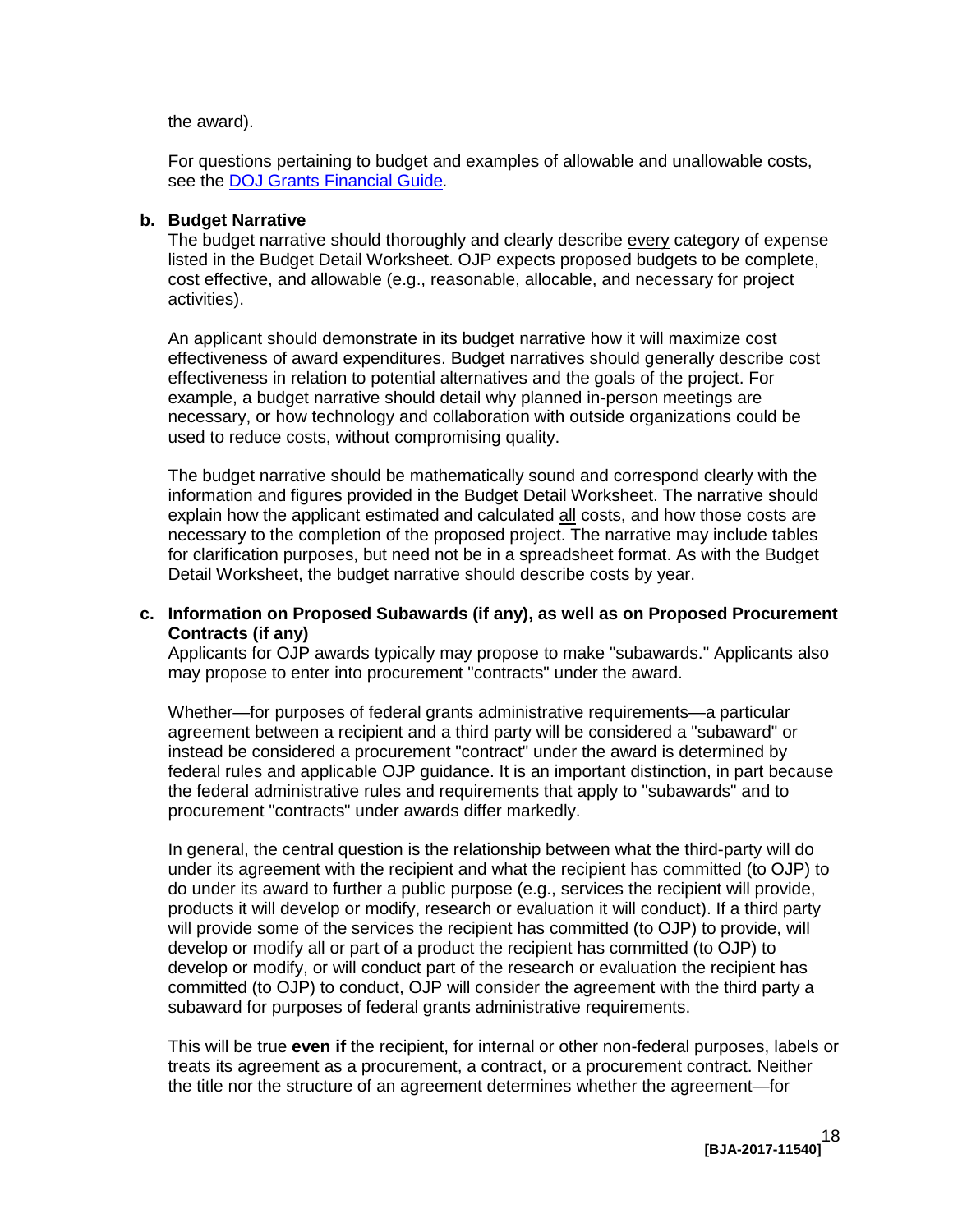purposes of federal grants administrative requirements—is a "subaward" or is instead a procurement "contract" under an award.

 Additional guidance on the circumstances under which (for purposes of federal grants [OJP Part 200 Uniform Requirements](http://ojp.gov/funding/Part200UniformRequirements.htm) web page. administrative requirements) an agreement constitutes a subaward as opposed to a procurement contract under an award, is available (along with other resources) on the

#### **1. Information on proposed subawards**

 regulation specifically authorizes (or requires) subawards, a recipient must have A recipient of an OJP award may not make subawards ("subgrants") unless the recipient has specific federal authorization to do so. Unless an applicable statute or DOJ authorization from OJP before it may make a subaward.

A particular subaward may be authorized by OJP because the recipient included a sufficiently-detailed description and justification of the proposed subaward in the application as approved by OJP. If, however, a particular subaward is not authorized by federal statute or regulation, and is not sufficiently described and justified in the application as approved by OJP, the recipient will be required, post-award, to request and obtain written authorization from OJP before it may make the subaward.

 (2) describe in detail what each subrecipient will do to carry out the federal award and If an applicant proposes to make one or more subawards to carry out the federal award and program, the applicant should (1) identify (if known) the proposed subrecipient(s), federal program, and (3) provide a justification for the subaward(s), with details on pertinent matters such as special qualifications and areas of expertise. Pertinent information on subawards should appear not only in the Program Narrative, but also in the Budget Detail Worksheet and budget narrative.

#### **2. Information on proposed procurement contracts (with specific justification for proposed noncompetitive contracts over \$150,000)**

 purposes of federal grants administrative requirements—is considered a procurement contract, **provided that** (1) the recipient uses its own documented procurement procedures and (2) those procedures conform to applicable federal law, including the C.F.R. 200.317 - 200.326). The Budget Detail Worksheet and budget narrative should Unlike a recipient contemplating a subaward, a recipient of an OJP award generally does not need specific prior federal authorization to enter into an agreement that—for Procurement Standards of the (DOJ) Part 200 Uniform Requirements (as set out at 2 identify proposed procurement contracts. (As discussed above, subawards must be identified and described separately from procurement contracts.)

 general expectation that agreements that (for purposes of federal grants administrative the basis of full and open competition. If a proposed procurement contract would exceed The Procurement Standards in the Part 200 Uniform Requirements, however, reflect a requirements) constitute procurement "contracts" under awards will be entered into on the simplified acquisition threshold—currently, \$150,000—a recipient of an OJP award may not proceed without competition unless and until the recipient receives specific advance authorization from OJP to use a non-competitive approach for the procurement.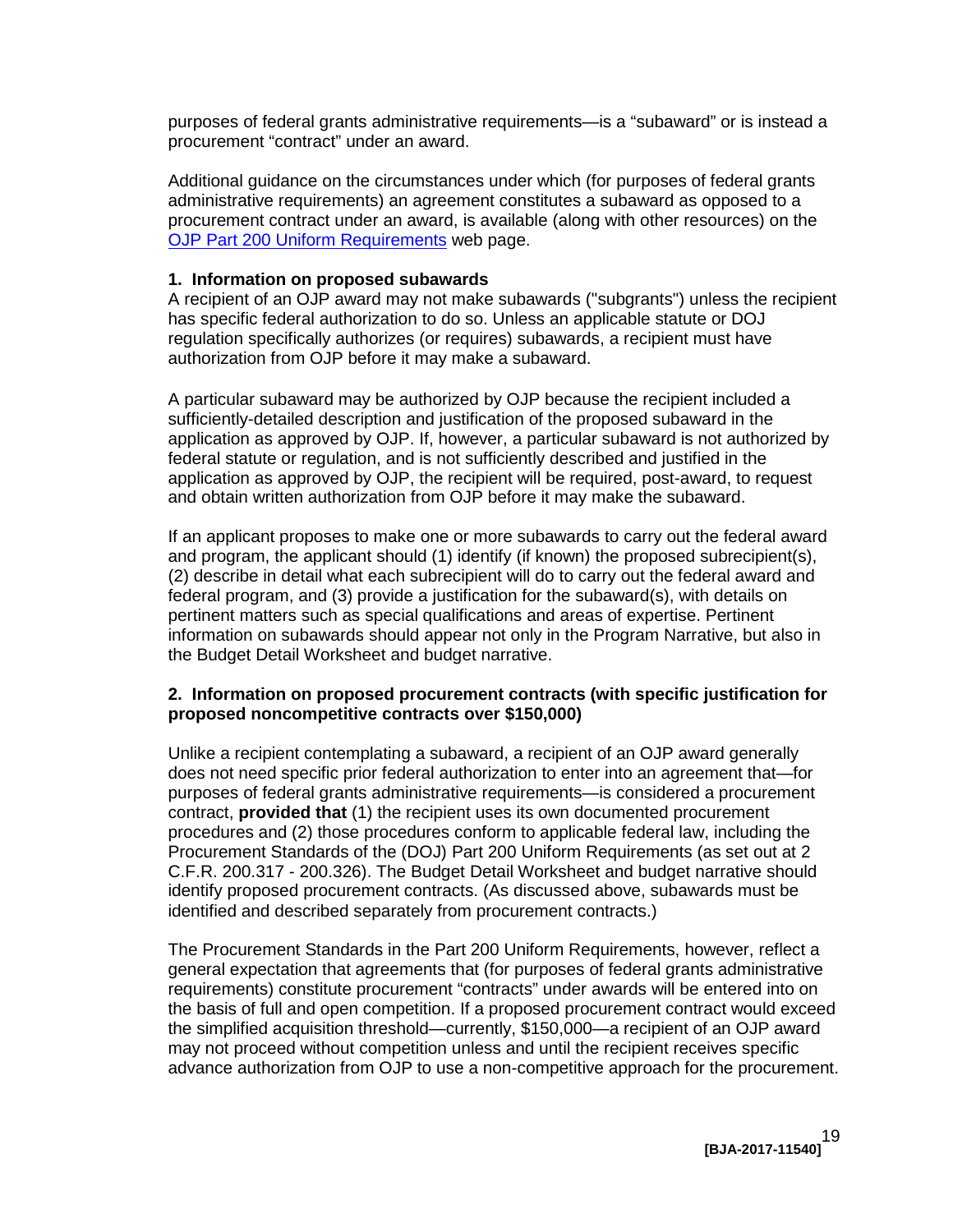An applicant that (at the time of its application) intends—without competition—to enter into a procurement "contract" that would exceed \$150,000 should include a detailed justification that explains to OJP why, in the particular circumstances, it is appropriate to proceed without competition. Various considerations that may be pertinent to the iustification are outlined in the [DOJ Grants Financial Guide.](http://ojp.gov/financialguide/DOJ/index.htm)

#### **d. Pre-Agreement Costs**

For information on pre-agreement costs, see [Section B. Federal Award Information.](#page-9-1)

#### **5. Indirect Cost Rate Agreement (if applicable)**

Indirect costs may be charged to an award only if:

- (a) The recipient has a current (that is, unexpired), federally-approved indirect cost rate; or
- (b) The recipient is eligible to use, and elects to use, the "de minimis" indirect cost rate described in the Part 200 Uniform Requirements, as set out at 2 C.F.R. 200.414(f).

 attach a copy of the indirect cost rate agreement to the application. An applicant that does An applicant with a current (that is, unexpired) federally-approved indirect cost rate is to not have a current federally-approved rate may request one through its cognizant federal agency, which will review all documentation and approve a rate for the applicant entity, or, if the applicant's accounting system permits, applicants may propose to allocate costs in the direct cost categories.

 For assistance with identifying the appropriate cognizant federal agency for indirect costs, please contact the OCFO Customer Service Center at 1-800-458-0786 or at [ask.ocfo@usdoj.gov.](mailto:ask.ocfo@usdoj.gov) If DOJ is the cognizant federal agency, applicants may obtain information needed to submit an indirect cost rate proposal at [http://www.ojp.gov/funding/Apply/Resources/IndirectCosts.pdf.](http://www.ojp.gov/funding/Apply/Resources/IndirectCosts.pdf)

 Certain OJP recipients have the option of electing to use the "de minimis" indirect cost rate. An applicant that is eligible to use the "de minimis" rate that wishes to use the "de minimis" applicant elects the "de minimis" rate, costs must be consistently charged as either indirect rate is eligible to use the "de minimis" rate.) rate should attach written documentation to the application that advises OJP of both (1) the applicant's eligibility to use the "de minimis" rate, and (2) its election to do so. If an eligible or direct costs, but may not be double charged or inconsistently charged as both. The "de minimis" rate may no longer be used once an approved federally-negotiated indirect cost rate is in place. (No entity that ever has had a federally-approved negotiated indirect cost

#### **6. Tribal Authorizing Resolution (if applicable)**

 affidavit, or other documentation, as appropriate, that demonstrates (as a legal matter) that consortium bylaws allow action without support from all tribes in the consortium (i.e., without A tribe, tribal organization, or third party that proposes to provide direct services or assistance to residents on tribal lands should include in its application a resolution, letter, the applicant has the requisite authorization from the tribe(s) to implement the proposed project on tribal lands. In those instances when an organization or consortium of tribes applies for an award on behalf of a tribe or multiple specific tribes, the application should include appropriate legal documentation, as described above, from all tribes that would receive services or assistance under the award. A consortium of tribes for which existing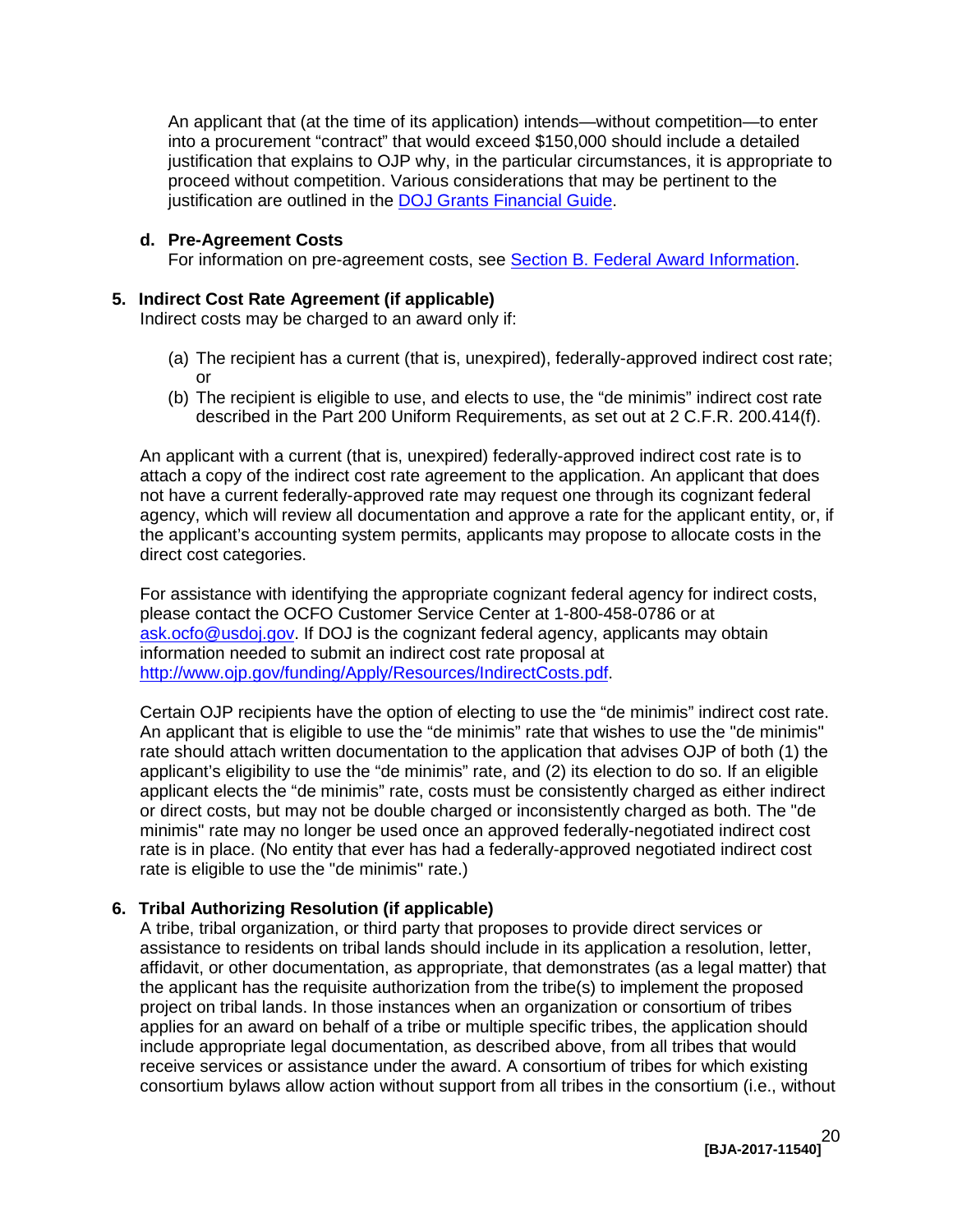an authorizing resolution or comparable legal documentation from each tribal governing body) may submit, instead, a copy of its consortium bylaws with the application.

 tribe's governance structure, should, at a minimum, submit an unsigned, draft version of An applicant unable to submit an application that includes a fully-executed (i.e., signed) copy of legal appropriate documentation, as described above, consistent with the applicable such legal documentation as part of its application (except for cases in which, with respect to a tribal consortium applicant, consortium bylaws allow action without the support of all consortium member tribes). If selected for funding, OJP will make use of and access to award funds contingent on receipt of the fully-executed legal documentation.

#### **7. Financial Management and System of Internal Controls Questionnaire (including applicant disclosure of high risk status)**

download, complete, and submit the OJP Financial Management and System of Internal **Every** applicant (other than an individual applying in his/her personal capacity) is to [Controls Questionnaire,](http://ojp.gov/funding/Apply/Resources/FinancialCapability.pdf) as part of its application.

 Among other things, the form requires each applicant to disclose whether it currently is designated "high risk" by a federal grant-making agency outside of DOJ. For purposes of this disclosure, high risk includes any status under which a federal awarding agency provides additional oversight due to the applicant's past performance, or other programmatic or financial concerns with the applicant. If an applicant is designated high risk by another federal awarding agency, the applicant must provide the following information:

- The federal awarding agency that currently designates the applicant high risk
- The date the applicant was designated high risk
- The high risk point of contact at that federal awarding agency (name, phone number, and email address)
- The reasons for the high risk status, as set out by the federal awarding agency

OJP seeks this information to help ensure appropriate federal oversight of OJP awards. An applicant that is considered "high risk" by another federal awarding agency is not automatically disqualified from receiving an OJP award. OJP may, however, consider the information in award decisions, and may impose additional OJP oversight of any award under this solicitation (including through the conditions that accompany the award document).

#### **8. Disclosure of Lobbying Activities**

 funds for lobbying activities is to provide all of the information requested on the form Each applicant must complete and submit this information. An applicant that expends any [Disclosure of Lobbying Activities \(SF-LLL\).](http://ojp.gov/funding/Apply/Resources/Disclosure.pdf) An applicant that does not expend any funds for lobbying activities is to enter "N/A" in the text boxes for item 10 ("a. Name and Address of Lobbying Registrant" and "b. Individuals Performing Services").

#### **9. Additional Attachments**

**a. Memorandum of Agreement or Understanding (MOA or MOU)** from correctional partners as described in the Mandatory Requirements section on page 5.

> **[BJA-2017-11540]**  21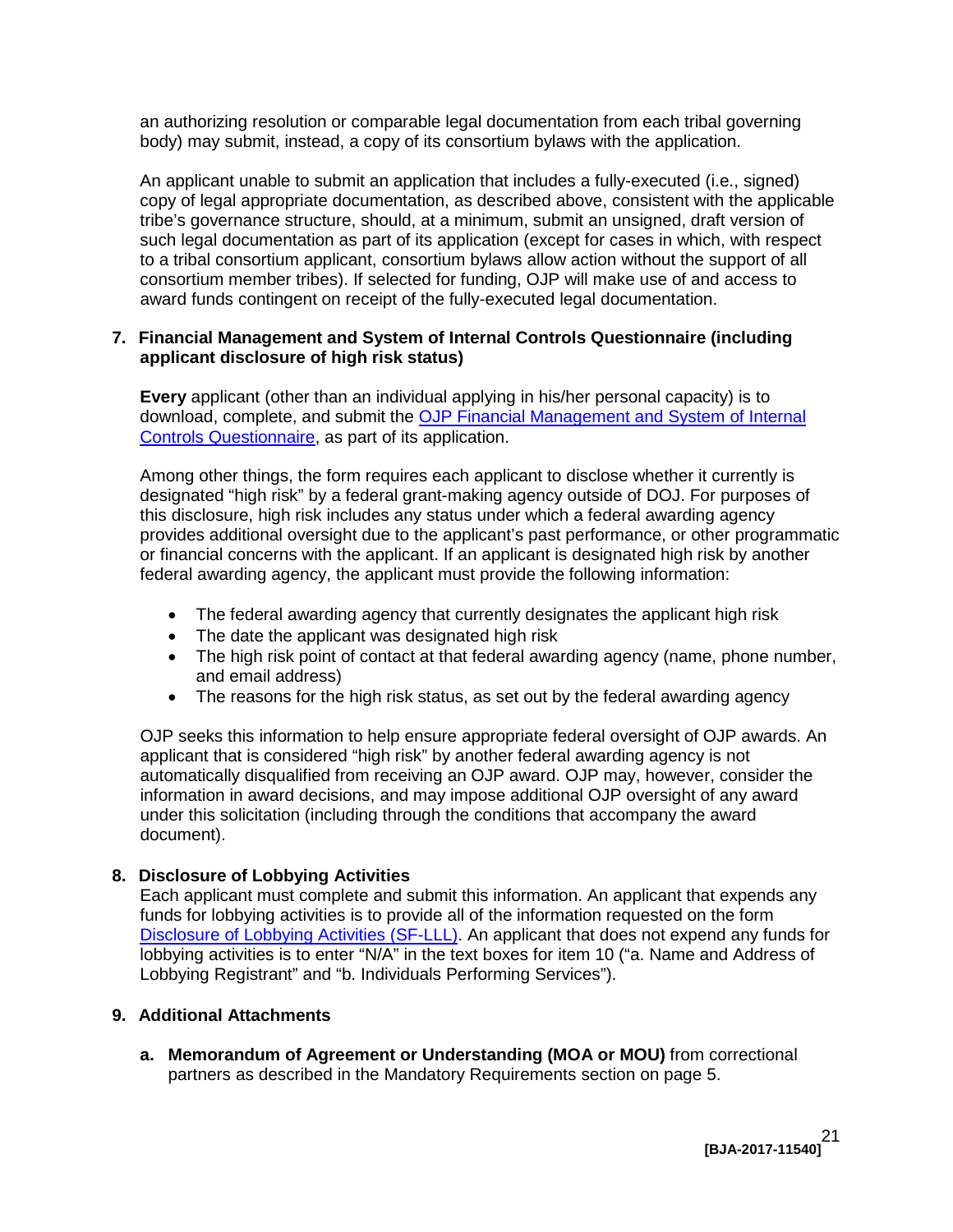- **b.** Project Timeline with each project goal, related objective, activity, expected completion date, and responsible person or organization.
- **c. Position Descriptions** for key positions and résumés for personnel in those positions, including research partner position(s), if applicable.
- **d. Letters of Support** from key partners (other than correctional agency partners, for which MOAs/MOUs are required), detailing the commitment to work with the applicant to promote the mission of the project

# **e. Applicant Disclosure of Pending Applications**

 Each applicant is to disclose whether it has (or is proposed as a subrecipient under) any application under this solicitation, and (2) would cover any identical cost items outlined in the budget submitted to OJP as part of the application under this solicitation. The applicant is to disclose applications made directly to federal awarding agencies, and also applications for subawards of federal funds (e.g., applications to State agencies that will pending applications for federally-funded grants or cooperative agreements that (1) include requests for funding to support the same project being proposed in the subaward ("subgrant") federal funds).

 Leveraging multiple funding sources in a complementary manner to implement OJP seeks this information to help avoid any inappropriate duplication of funding. comprehensive programs or projects is encouraged and is not seen as inappropriate duplication.

Each applicant that has one or more pending applications as described above is to provide the following information about pending applications submitted within the last 12 months:

- The federal or State funding agency
- The solicitation name/project name
- The point of contact information at the applicable federal or State funding agency

| <b>Federal or State</b><br><b>Funding Agency</b>                                                             | <b>Solicitation</b><br>Name/Project<br><b>Name</b>                                                    | Name/Phone/Email for Point of Contact at<br><b>Federal or State Funding Agency</b> |
|--------------------------------------------------------------------------------------------------------------|-------------------------------------------------------------------------------------------------------|------------------------------------------------------------------------------------|
| DOJ/Office of<br><b>Community Oriented</b><br><b>Policing Services</b><br>(COPS)                             | <b>COPS Hiring</b><br>Program                                                                         | Jane Doe, 202/000-0000; jane.doe@usdoj.gov                                         |
| <b>Health and Human</b><br>Services/ Substance<br>Abuse & Mental<br><b>Health Services</b><br>Administration | Drug-Free<br>Communities<br>Mentoring<br>Program/North<br><b>County Youth</b><br>Mentoring<br>Program | John Doe, 202/000-0000; john.doe@hhs.gov                                           |

Each applicant should include the table as a separate attachment to its application. The file should be named "Disclosure of Pending Applications." The applicant Legal Name on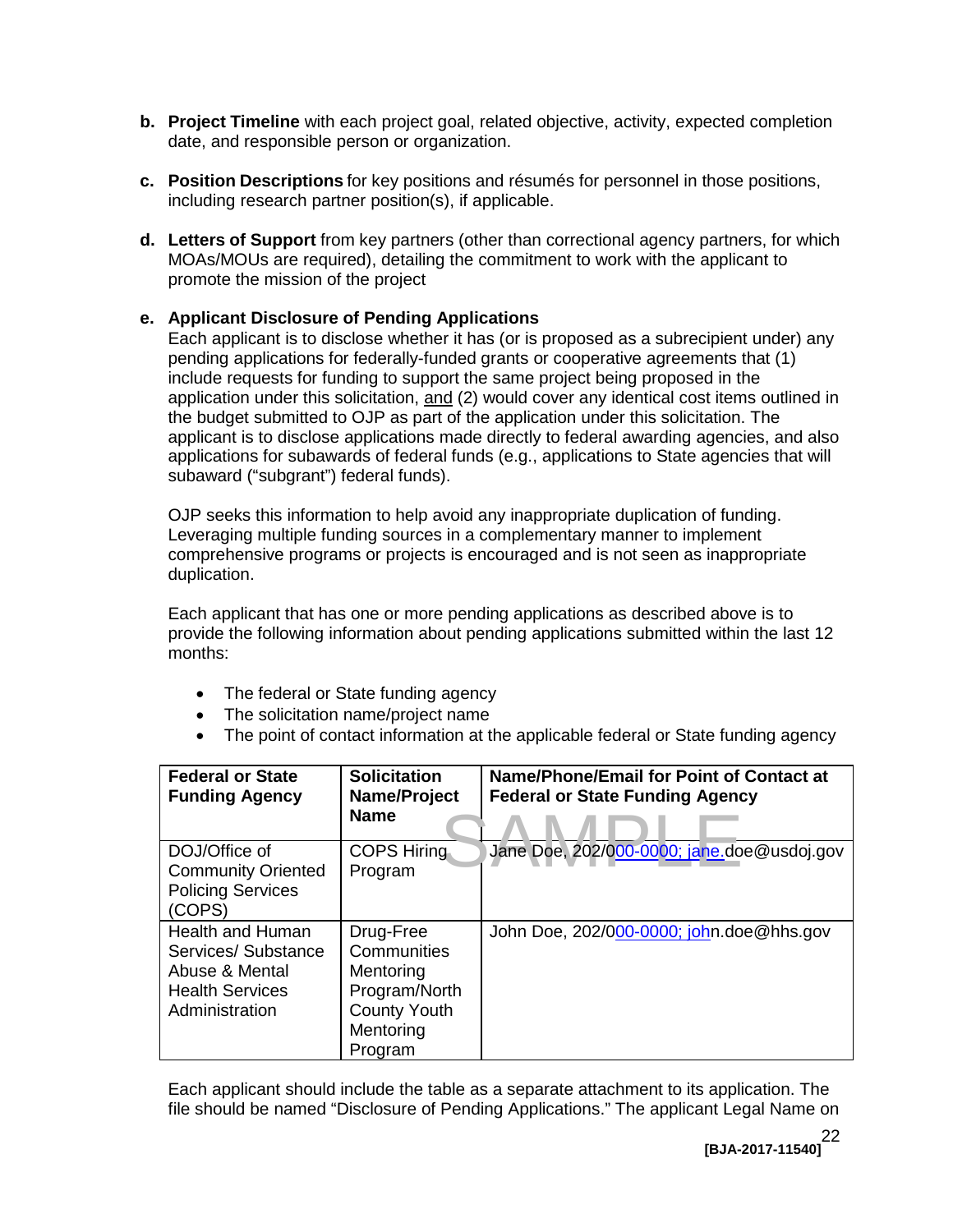the application must match the entity named on the disclosure of pending applications statement.

 applications submitted within the last 12 months for federally-funded grants or cooperative agreements (or for subawards under federal grants or cooperative submitted as part of in this application." Any applicant that does not have any pending applications as described above is to submit, as a separate attachment, a statement to this effect: "[Applicant Name on SF-424] does not have (and is not proposed as a subrecipient under) any pending agreements) that request funding to support the same project being proposed in this application to OJP and that would cover any identical cost items outlined in the budget

#### **f. Research and Evaluation Independence and Integrity**

 If an application proposes research (including research and development) and/or integrity, including appropriate safeguards, before it may receive award funds. The evaluation, the applicant must demonstrate research/evaluation independence and applicant must demonstrate independence and integrity regarding both this proposed research and/or evaluation, and any current or prior related projects.

Each application should include an attachment that addresses **both** i. and ii. below.

- i. For purposes of this solicitation, each applicant is to document research and evaluation independence and integrity by including one of the following two items:
	- investigators, and any subrecipients), and that the applicant has identified no (including on the part of the applicant entity or on the part of staff, integrity of the research, including the design, conduct, and reporting of the a. A specific assurance that the applicant has reviewed its application to identify any actual or potential apparent conflicts of interest (including through review of pertinent information on the principal investigator, any co-principal such conflicts of interest – whether personal or financial or organizational investigators, or subrecipients) – that could affect the independence or research.

#### OR

b. A specific description of actual or potential apparent conflicts of interest that the applicant has identified – including through review of pertinent information subrecipients – that could affect the independence or integrity of the Some examples of potential investigator (or other personal) conflict situations position to evaluate the work of a former or current colleague (potential on the principal investigator, any co-principal investigators, and any research, including the design, conduct, or reporting of the research. These conflicts may be personal (e.g., on the part of investigators or other staff), financial, or organizational (related to the applicant or any subrecipient entity). are those in which an investigator would be in a position to evaluate a spouse's work product (actual conflict), or an investigator would be in a apparent conflict). With regard to potential organizational conflicts of interest, as one example, generally an organization would not be given an award to evaluate a project, if that organization had itself provided substantial prior technical assistance to that specific project or a location implementing the

> **[BJA-2017-11540]**  23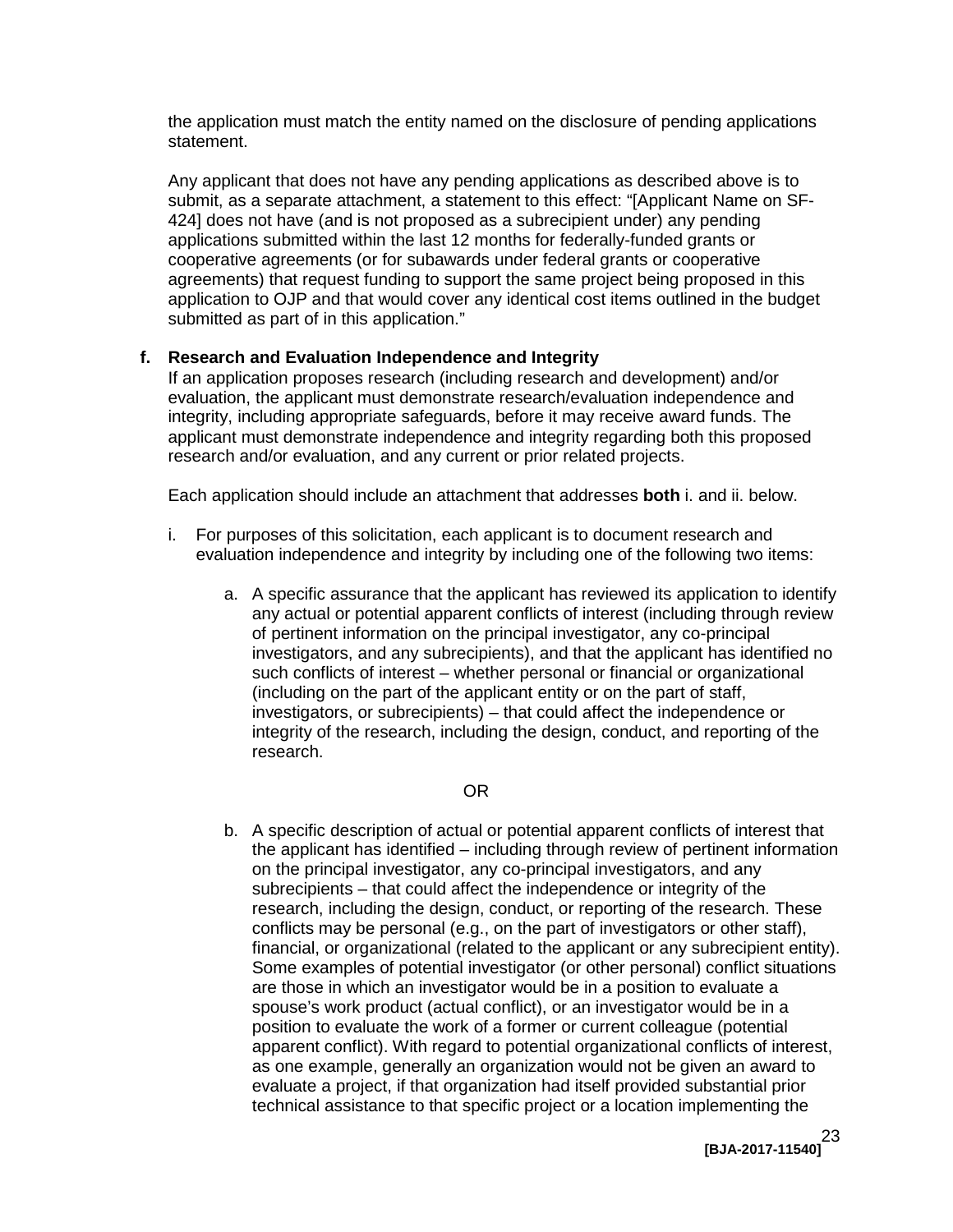project (whether funded by OJP or other sources), because the organization evaluation project are objective and reliable. Any outside personal or financial in such an instance might appear to be evaluating the effectiveness of its own prior work. The key is whether a reasonable person understanding all of the facts would be able to have confidence that the results of any research or interest that casts doubt on that objectivity and reliability of an evaluation or research product is a problem and must be disclosed.

- ii. In addition, for purposes of this solicitation, each applicant is to address possible mitigation of research integrity concerns by including, at a minimum, one of the following two items:
	- a. If an applicant reasonably believes that no actual or potential apparent conflicts of interest (personal, financial, or organizational) exist, then the reached that conclusion. The applicant also is to include an explanation of the conflicts of interest pertinent to the funded project during the period of applicant should provide a brief narrative explanation of how and why it specific processes and procedures that the applicant has in place, or will put in place, to identify and prevent (or, at the very least, mitigate) any such performance. Documentation that may be helpful in this regard may include organizational codes of ethics/conduct and policies regarding organizational, personal, and financial conflicts of interest. There is no guarantee that the plan, if any, will be accepted as proposed.

#### OR

b. If the applicant has identified actual or potential apparent conflicts of interest plan to address each of those conflicts. At a minimum, the applicant is organizational, personal, and financial conflicts of interest. There is no (personal, financial, or organizational) that could affect the independence and integrity of the research, including the design, conduct, or reporting of the research, the applicant must is to provide a specific and robust mitigation expected to explain the specific processes and procedures that the applicant has in place, or will put in place, to identify and eliminate (or, at the very least, mitigate) any such conflicts of interest pertinent to the funded project during the period of performance. Documentation that may be helpful in this regard may include organizational codes of ethics/conduct and policies regarding guarantee that the plan, if any, will be accepted as proposed.

 considerations such as the adequacy of the applicant's efforts to identify factors that could affect the objectivity or integrity of the proposed staff and/or the applicant entity OJP will assess research and evaluation independence and integrity based on (and any subrecipients) in carrying out the research, development, or evaluation activity; and the adequacy of the applicant's existing or proposed remedies to control any such factors.

#### <span id="page-23-1"></span><span id="page-23-0"></span> **How to Apply**

 Applicants must register in, and submit applications through Grants.gov, a primary source to find federal funding opportunities and apply for funding. Find complete instructions on how to register and submit an application at [www.Grants.gov.](http://www.grants.gov/) Applicants that experience technical difficulties during this process should call the Grants.gov Customer Support Hotline at **800–518–**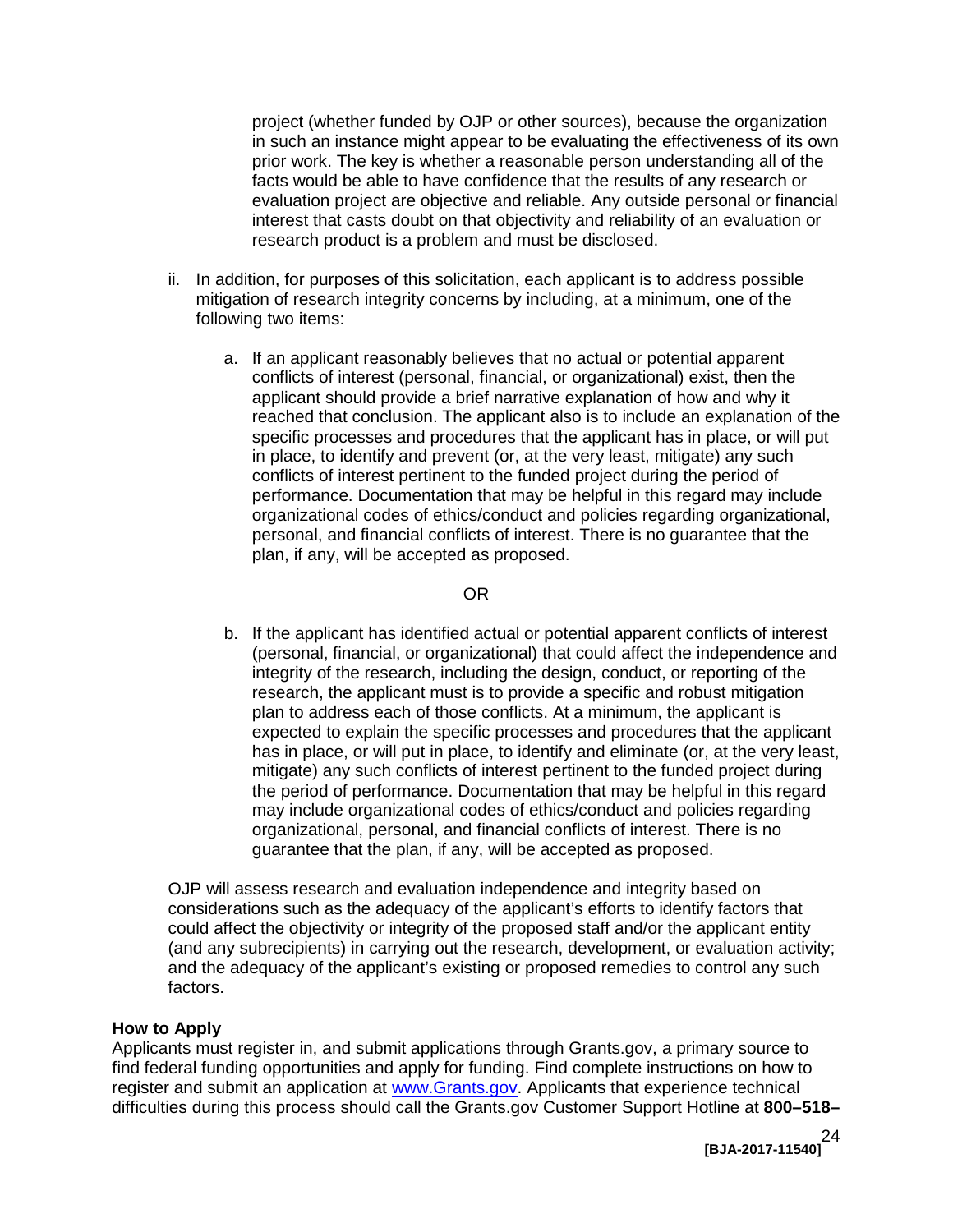holidays. **4726** or **606–545–5035**, which operates 24 hours a day, 7 days a week, except on federal

Registering with Grants.gov is a one-time process; however, **processing delays may occur, and it can take several weeks** for first-time registrants to receive confirmation of registration and a user password. OJP encourages applicants to **register several weeks before** the application submission deadline. In addition, OJP urges applicants to submit applications at least 72 hours prior to the application due date, in order to allow time for the applicant to receive validation messages or rejection notifications from Grants.gov, and to correct in a timely fashion any problems that may have caused a rejection notification.

OJP strongly encourages all prospective applicants to sign up for Grants.gov email [notifications](http://www.grants.gov/web/grants/manage-subscriptions.html)  regarding this solicitation. If this solicitation is cancelled or modified, individuals who sign up with Grants.gov for updates will be automatically notified.

**Browser Information:** Grants.gov was built to be compatible with Internet Explorer. For technical assistance with Google Chrome, or another browser, contact Grants.gov Customer Support.

 **Note on Attachments:** Grants.gov has two categories of files for attachments: "mandatory" and documents are attached in either Grants.gov category. "optional." OJP receives all files attached in both categories. Please ensure that all required

**Note on File Names and File Types:** Grants.gov **only permits the use of certain specific** characters in the file names of attachments. Valid file names may include only the characters shown in the table below. Grants.gov rejects any application that includes an attachment(s) with a file name that contains <u>any</u> characters not shown in the table below. Grants.gov forwards successfully-submitted applications to the OJP Grants Management System (GMS).

| <b>Characters</b>                    |                                                                  | <b>Special Characters</b> |                       |
|--------------------------------------|------------------------------------------------------------------|---------------------------|-----------------------|
| Upper case $(A - Z)$                 | Parenthesis (                                                    | Curly braces $\{ \}$      | Square brackets [     |
| Lower case $(a - z)$                 | Ampersand (&)                                                    | Tilde $(-)$               | Exclamation point (!) |
| Underscore (                         | Comma $($ , $)$                                                  | Semicolon (; )            | Apostrophe ('         |
| Hyphen<br>$\blacksquare$             | At sign $(\mathcal{Q})$                                          | Number sign (#)           | Dollar sign (\$)      |
| Space                                | Percent sign (%)                                                 | Plus sign $(+)$           | Equal sign $(=)$      |
| Period (.)                           | Applicants must use the "&" format in place of the ampersand (&) |                           |                       |
| when using XML format for documents. |                                                                  |                           |                       |

 file types include, but are not limited to, the following extensions: ".com," ".bat," ".exe," ".vbs," ".cfg," ".dat," ".db," ".dbf," ".dll," ".ini," ".log," ".ora," ".sys," and ".zip." GMS may reject applications with files that use these extensions. It is important to allow time to change the type of file(s) if **GMS does not accept executable file types as application attachments**. These disallowed the application is rejected.

All applicants are required to complete the following steps:

 Every applicant entity must comply with all applicable System for Award Management (SAM) and unique entity identifier (currently, a Data Universal Numbering System [DUNS] number) requirements. If an applicant entity has not fully complied with the applicable SAM and unique identifier requirements by the time OJP makes award decisions, OJP may determine that the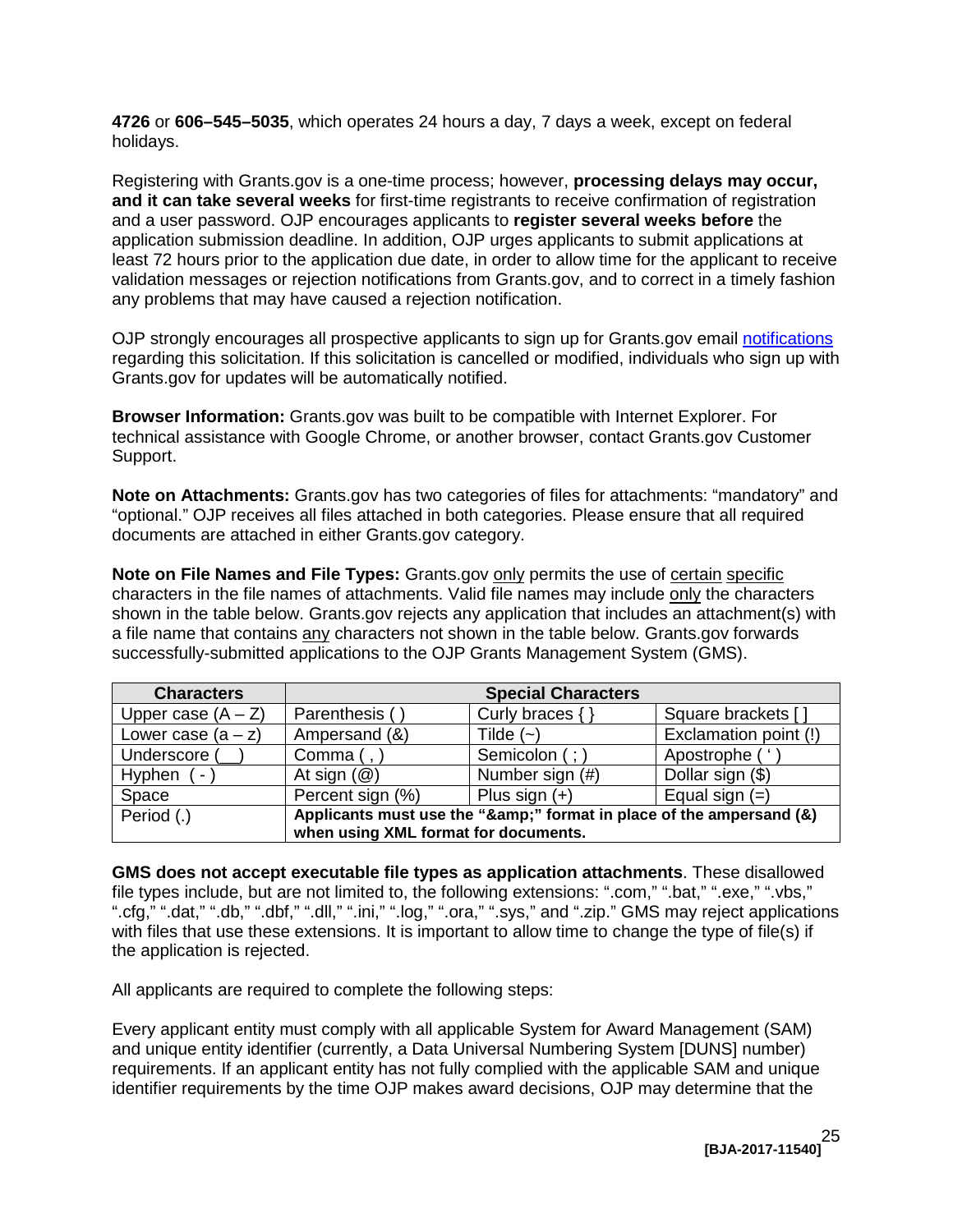applicant is not qualified to receive an award and may use that determination as a basis for making the award to a different applicant.

 An individual who wishes to apply in his/her personal capacity should search Grants.gov for Number (FON) to register. (An applicant applying as an individual must comply with all funding opportunities for which individuals are eligible to apply. Use the Funding Opportunity applicable Grants.gov individual registration requirements.)

Complete the registration form at<https://apply07.grants.gov/apply/IndCPRegister>to create a username and password for Grants.gov. (An applicant applying as an individual should complete all steps except 1, 2 and 4.)

 Management and Budget requires every applicant for a federal award (other than an individual) to include a "unique entity identifier" in each application, including an application **1. Acquire a unique entity identifier (currently, a DUNS number).** In general, the Office of for a supplemental award. Currently, a DUNS number is the required unique entity identifier.

DUNS number or apply online at [www.dnb.com.](http://www.dnb.com/) A DUNS number is usually received within A DUNS number is a unique nine-digit identification number provided by the commercial company Dun and Bradstreet. This unique entity identifier is used for tracking purposes, and to validate address and point of contact information for applicants, recipients, and subrecipients. It will be used throughout the life cycle of an OJP award. Obtaining a DUNS number is a free, one-time activity. Call Dun and Bradstreet at 866–705–5711 to obtain a 1-2 business days.

**2. Acquire registration with SAM.** SAM is the repository for certain standard information about federal financial assistance applicants, recipients, and subrecipients. All applicants for OJP awards (other than individuals) must maintain current registrations in the SAM database. An applicant must be registered in SAM to successfully register in Grants.gov. Each applicant must **update or renew its SAM registration at least annually** to maintain an active status. SAM registration and renewal can take as long as 10 business days to complete.

 An application cannot be successfully submitted in Grants.gov until Grants.gov receives the SAM registration information. Once the SAM registration/renewal is complete, **the information transfer from SAM to Grants.gov can take as long as 48 hours.** OJP recommends that the applicant register or renew registration with SAM as early as possible.

Information about SAM registration procedures can be accessed at [www.sam.gov.](https://www.sam.gov/portal/SAM/#1)

- to complete this step. For more information about the registration process for organizations **3. Acquire an Authorized Organization Representative (AOR) and a Grants.gov username and password**. Complete the AOR profile on Grants.gov and create a username and password. An applicant entity's "unique entity identifier" (DUNS number) must be used and other entities, go to [www.grants.gov/web/grants/register.html.](http://www.grants.gov/web/grants/register.html) Individuals registering with Grants.gov should go to [http://www.grants.gov/web/grants/applicants/individual](http://www.grants.gov/web/grants/applicants/individual-registration.html)[registration.html.](http://www.grants.gov/web/grants/applicants/individual-registration.html)
- **4. Acquire confirmation for the AOR from the E-Business Point of Contact (E-Biz POC).**  The E-Biz POC at the applicant organization must log into Grants.gov to confirm the applicant organization's AOR. The E-Biz POC will need the Marketing Partner Identification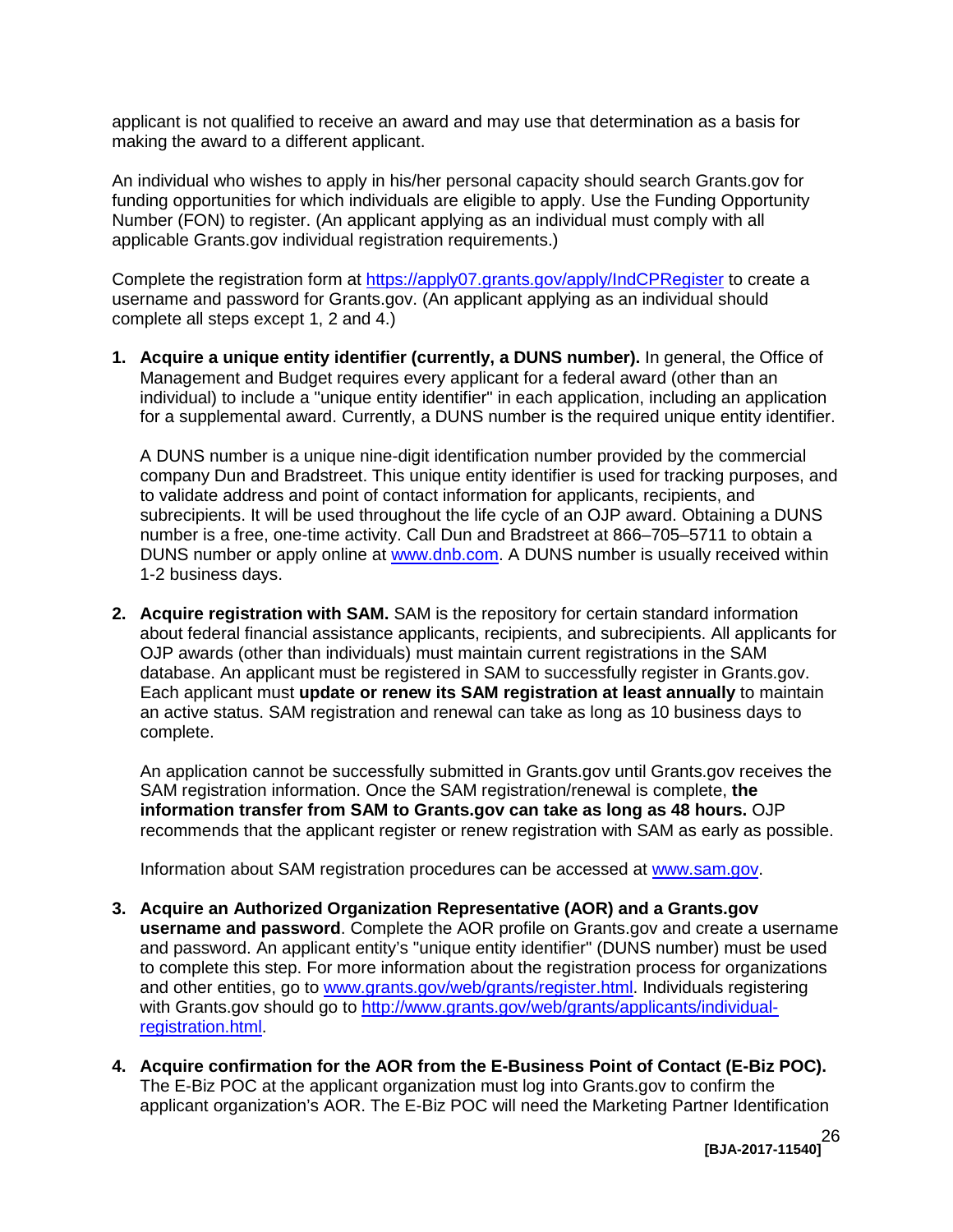Number (MPIN) password obtained when registering with SAM to complete this step. Note that an organization can have more than one AOR.

- **5.** Search for the funding opportunity on Grants.gov. Use the following identifying information when searching for the funding opportunity on Grants.gov. The Catalog of Federal Domestic Assistance ("CFDA") number for this solicitation is 16.812, titled "Second Chance Act Reentry Initiative," and the funding opportunity number is BJA-2017-11540.
- should receive two notifications from Grants.gov. The first will confirm the receipt of the is possible to first receive a message indicating that the application is received, and then due date, to allow time to receive validation messages or rejection notifications from 11:59 p.m. eastern time on July 5, 2017. **6. Submit a valid application consistent with this solicitation by following the directions in Grants.gov.** Within 24–48 hours after submitting the electronic application, the applicant application. The second will state whether the application has been validated and successfully submitted, or whether it has been rejected due to errors, with an explanation. It receive a rejection notice a few minutes or hours later. Submitting an application well ahead of the deadline provides time to correct the problem(s) that caused the rejection. **Important:**  OJP urges each applicant to submit its application **at least 72 hours prior** to the application Grants.gov, and to correct in a timely fashion any problems that may have caused a rejection notification. Applications must be successfully submitted through Grants.gov by

Click <u>here</u> for further details on DUNS numbers, SAM, and Grants.gov registration steps and timeframes.

# **Note: Application Versions**

 recent system-validated version submitted. If an applicant submits multiple versions of the same application, OJP will review only the most

#### **Experiencing Unforeseen Grants.gov Technical Issues**

prevent it from submitting its application by the deadline must contact the Grants.gov Customer receive a tracking number. The applicant must email the NCJRS Response Center identified in the Contact Information section on the title page **within 24 hours after the application**  Desk or SAM tracking number(s). An applicant that experiences unforeseen Grants.gov technical issues beyond its control that [Support Hotline](http://www.grants.gov/web/grants/about/contact-us.html) or the [SAM Help Desk](https://www.fsd.gov/fsd-gov/home.do) (Federal Service Desk) to report the technical issue and **deadline** to request approval to submit its application after the deadline. The applicant's email must describe the technical difficulties, and must include a timeline of the applicant's submission efforts, the complete grant application, the applicant's DUNS number, and any Grants.gov Help

 **Note: OJP does not automatically approve requests to submit a late application***.* After OJP reviews the applicant's request, and contacts the Grants.gov or SAM Help Desks to verify applicant's request to submit its application. the reported technical issues, OJP will inform the applicant whether the request to submit a late application has been approved or denied. If OJP determines that the untimely application submission was due to the applicant's failure to follow all required procedures, OJP will deny the

The following conditions generally are insufficient to justify late submissions:

 can take as long as 10 business days to complete. The information transfer from SAM to Grants.gov can take up to 48 hours.) • Failure to register in SAM or Grants.gov in sufficient time (SAM registration and renewal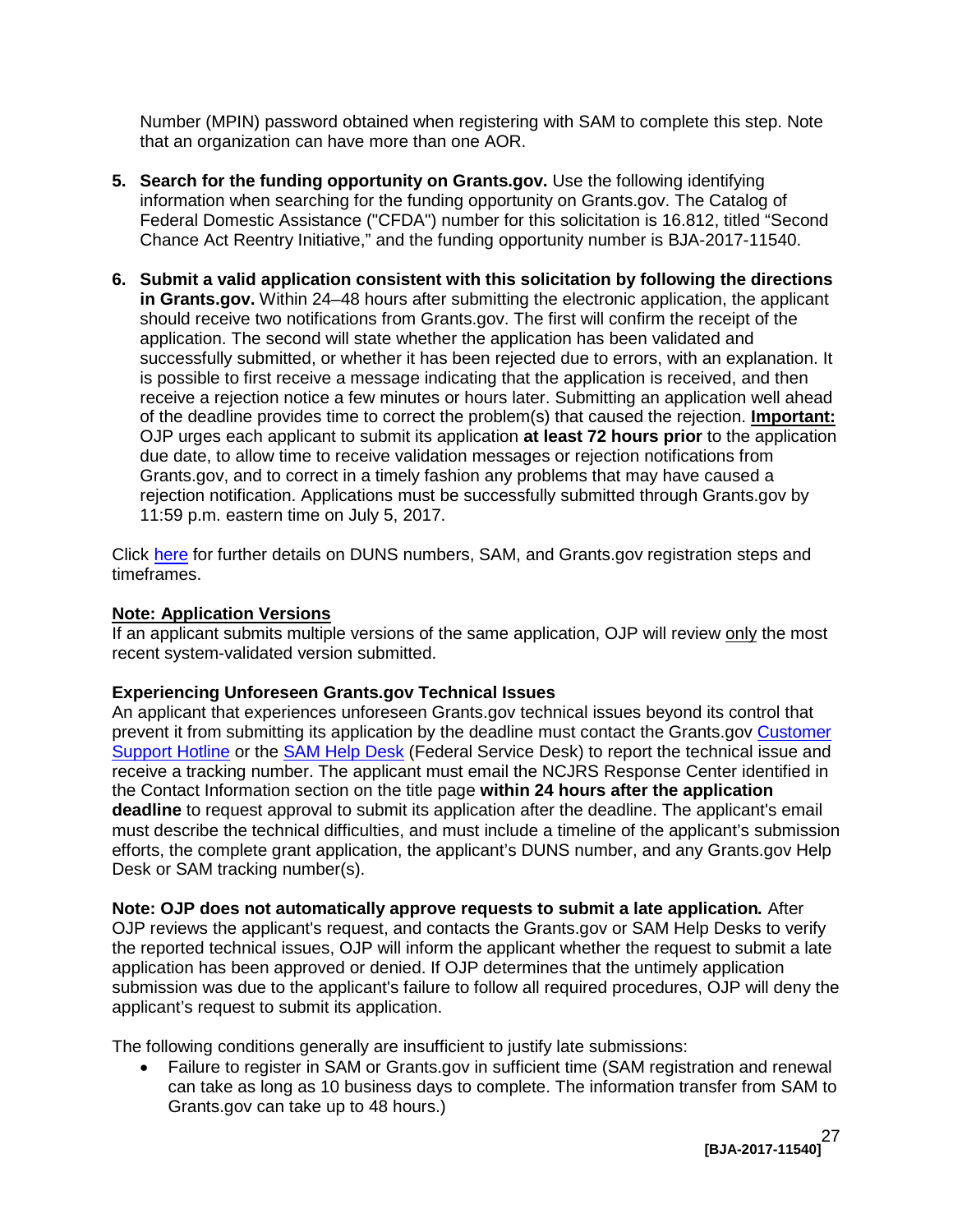- Failure to follow Grants.gov instructions on how to register and apply as posted on its website
- Failure to follow each instruction in the OJP solicitation
- such as issues with firewalls or browser incompatibility. • Technical issues with the applicant's computer or information technology environment,

 **the top of the OJP [Funding Resource Center](http://ojp.gov/funding/index.htm) web page. Notifications regarding known technical problems with Grants.gov, if any, are posted at**

# <span id="page-27-0"></span>**E. Application Review Information**

# <span id="page-27-1"></span> **Review Criteria**

Applications that meet basic minimum requirements will be evaluated by peer reviewers using the following review criteria.

## **1. Statement of the Problem (15%)**

- Describe the problems formerly incarcerated individuals in the target population face when returning to the community the applicant proposes to serve.
- Indicate the jurisdiction or tribal community to be served.
- Summarize the basic components of the state, local, or tribal reentry efforts as currently practiced.
- Describe the existing continuum or menu of services (pre- and post-release) available to individuals in the target population.
- • Clearly specify and describe the empirically validated assessment tool or tools used by the correctional agency, the community corrections agency, and/or the applicant to determine the risk level and identify the criminogenic needs of the individuals to be referred to the program. Specify when assessment and re-assessment takes place and by which agencies.
- Describe how the program proposed in this project application will interface with the existing reentry process.

# <span id="page-27-2"></span> **2. Project Design and Implementation (35%)**

- Describe the plan to provide transitional reentry services to individuals returning from incarceration during the 3-year project period, including:
	- Target population and the baseline recidivism rate (see Mandatory Requirements on page [6\)](#page-5-2).
	- The processes the applicant will use to identify and recruit potential participants and to match services and programs to their identified needs,  $^{10}$  $^{10}$  $^{10}$  including:
		- **IDENTIFICATE IS A LOCATE 10 ISON THE VISTOR ISON THAT ISON THAT ISON ISONAL ISONAL ISONAL ISONAL ISONAL ISONAL ISONAL ISONAL ISONAL ISONAL ISONAL ISONAL ISONAL ISONAL ISONAL ISONAL ISONAL ISONAL ISONAL ISONAL ISONAL ISONA**

<span id="page-27-3"></span> $\overline{a}$  $10$  In considering how to structure an effective reentry program, applicants are encouraged to refer to the Appendix to this solicitation for guidance on incorporating principles of effective practices to reduce recidivism and facilitate the successful reentry of individuals.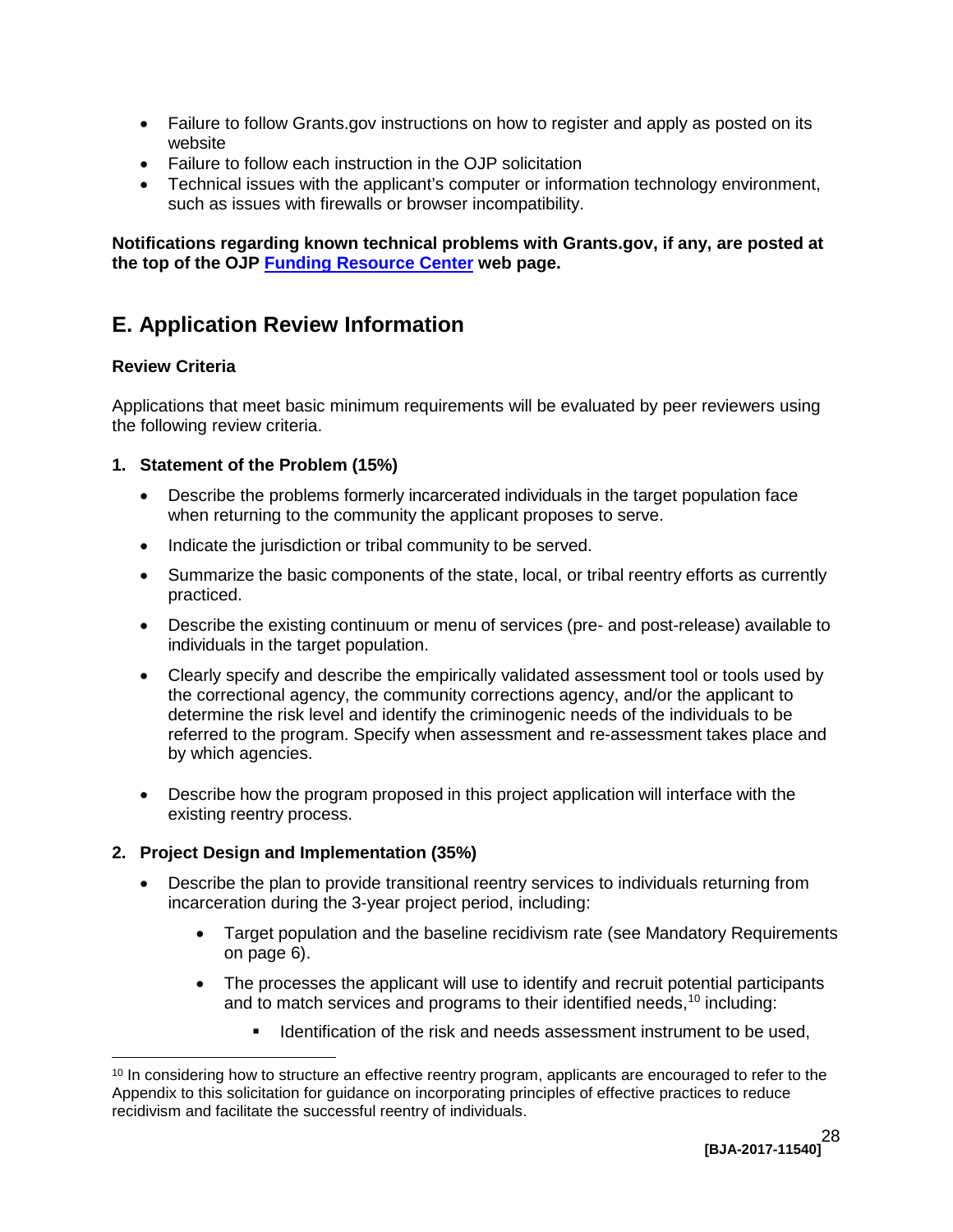when it was most recently validated, and by whom (see Mandatory Requirements on page [6\)](#page-5-3).

- The pre-release (if applicable) and post-release services that will be available to assist in the reintegration of formerly incarcerated individuals, whether provided by the applicant or a partner organization.
- **The process for matching pre-release (if applicable) and post-release**  programs or services based on risk and needs identified through the validated assessment (see Mandatory Requirements on page [6\)](#page-5-3).
- State the intended ratio between case managers and participants.
- Describe staff training curriculum components and methods of delivery (see Mandatory include, at a minimum, the following: Requirements on page 6). Training for new staff and in-service training together should
	- Knowledge of the criminal justice system as a whole, and the corrections and reentry process.
	- Knowledge about relevant governing policies and procedures of the correctional agencies/facilities referring participants.
	- Interpersonal communication skills.
	- Awareness and sensitivity to the causes and consequences of trauma and the basics of trauma-informed care.
	- Awareness of available transitional services and referral procedures to other agencies/ organizations.
	- • Ethical standards and the nature of the professional relationship; and safety.
- If a program currently exists, describe the current costs and recidivism of participants. If no program currently exists, detail how the program plan is based on what research shows reduces recidivism.
- Describe how the project could be broadly replicated if demonstrated to be effective.
- • Describe in detail whether and how the **Priority Consideration** specified on page 7 of this solicitation has been met.

# **3. Capabilities and Competencies (25%)**

- nonprofit organization/agency and other key partners. This should include a historical perspective on how the organization is positioned to provide transitional services throughout the entire reentry process from pre-release (if applicable) to post-release community support. Describe the organizational structure, capabilities, and competencies of the applicant
- Describe the management structure and staffing of the project, identifying the agency responsible for the project and the grant coordinator. BJA strongly encourages applicants to hire a full-time coordinator with a documented history of working with formerly management and organizational structure described should match the staff needs necessary to accomplish the tasks outlined in the project implementation plan. incarcerated individuals. Organizations should consider including in the management of the project individuals with lived criminal justice system involvement experience. The
- Discuss the history of collaboration with correctional agency partners. The extent to which the applicant is able to demonstrate a collaborative partnership with institutional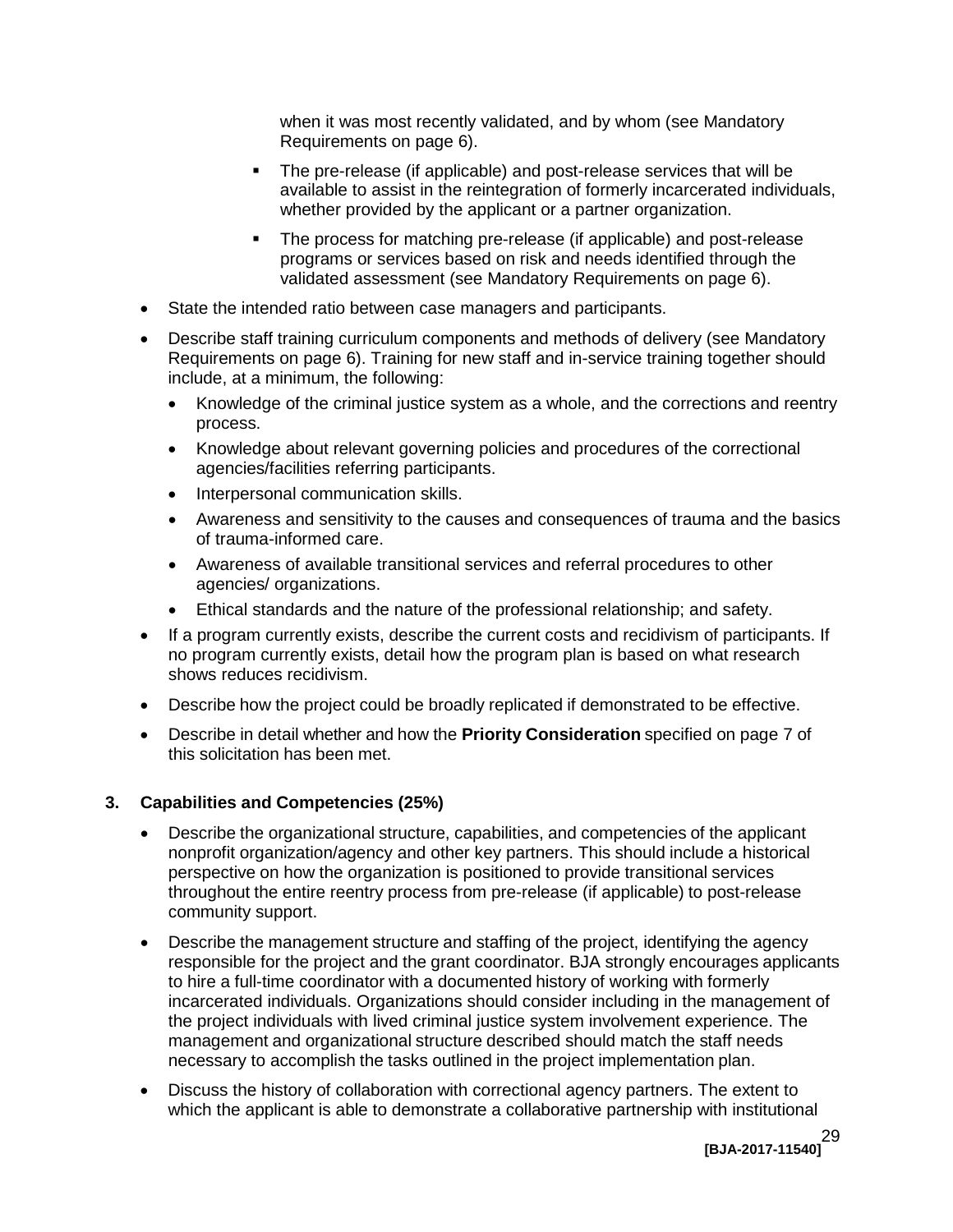and/or community corrections agencies, access to participants within facilities prior to release, and the ability and willingness of law enforcement, institutional and/or community corrections agencies to share data for performance measurement purposes will be key factors in assessing the strength of applications.

#### **4. Plan for Collecting the Data Required for this Solicitation's Performance Measures and Sustainability Plans (15%)**

- Describe the plan to track program outcomes for at least 12 months following release of program participants from incarceration. See Mandatory Requirements on page 6. The plan should include:
	- Identification of goals and objectives for program development, implementation, and outcomes.
	- A description of how performance will be documented, monitored, and evaluated, and identify the impact of each strategy once implemented.
	- Identification of data and information will be collected, and by whom; the process for obtaining information about recidivism from the relevant justice agencies; and a description of how evaluation and collaborative partnerships will be leveraged to build long-term support and resources for the program.
- Describe the process for assessing the project's effectiveness through the collection and reporting of the required performance metrics data (see Performance Measures, page 16).
- Discuss how the program will be sustained after federal funding ends.
- **5. Budget (10%): complete, cost effective, and allowable (e.g., reasonable, allocable, and necessary for project activities).** Budget narratives should demonstrate generally how demonstrate cost effectiveness in relation to potential alternatives and the goals of the applicants will maximize cost effectiveness of grant expenditures. Budget narratives should project. [11](#page-29-0)
	- Submit a budget that is complete, cost effective, and allowable (e.g., reasonable, allocable, and necessary for project activities). Budget Narratives should generally demonstrate how applicants will maximize cost effectiveness of grant expenditures. Budget Narratives should demonstrate cost effectiveness in relation to potential alternatives and the goals of the project.
	- Include an appropriate percent of the total grant award for data collection, performance measurement, and research (if applicable).
	- Applicants must budget funding to travel to DOJ-sponsored grant meetings. Applicants should estimate the costs of travel and accommodations for teams of three to attend three meetings for three days each in Washington, D.C. (one meeting for each of the three grant years).

<span id="page-29-0"></span> $\overline{a}$  $11$  Generally speaking, a reasonable cost is a cost that, in its nature or amount, does not exceed that which would be incurred by a prudent person under the circumstances prevailing at the time the decision was made to incur the costs.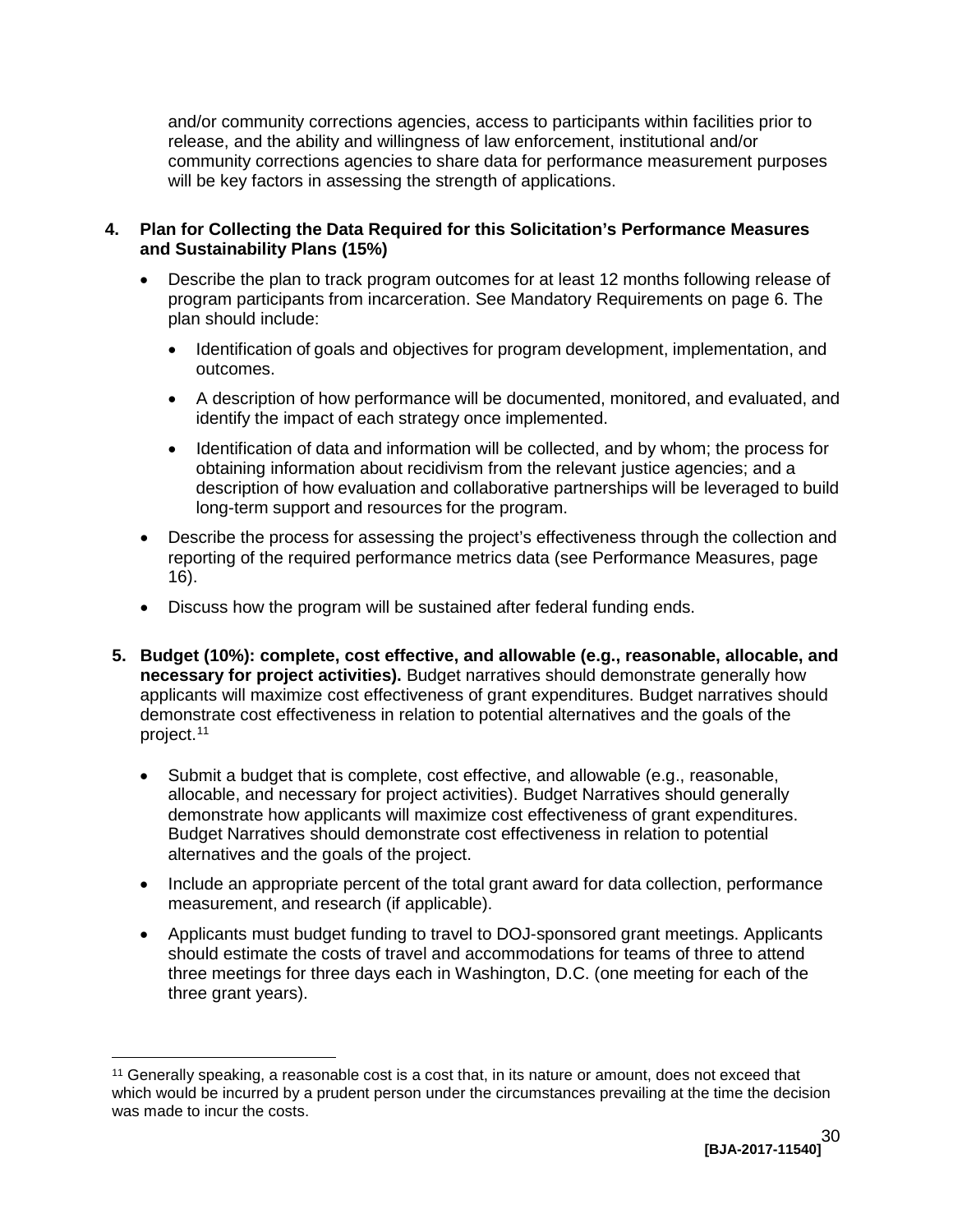#### <span id="page-30-0"></span>**Review Process**

OJP is committed to ensuring a fair and open process for making awards. BJA reviews the application to make sure that the information presented is reasonable, understandable, measurable, and achievable, as well as consistent with the solicitation.

 Peer reviewers will review the applications submitted under this solicitation that meet basic for compliance with those requirements. Although specific requirements may vary, the following are common requirements applicable to all solicitations for funding under OJP programs: minimum requirements. For purposes of assessing whether an application meets basic minimum requirements and should proceed to further consideration, OJP screens applications

- The application must be submitted by an eligible type of applicant
- The application must request funding within programmatic funding constraints (if applicable)
- The application must be responsive to the scope of the solicitation
- The application must include all items designated as "critical elements"
- The applicant must not be identified in SAM as excluded from receiving federal awards

For a list of the critical elements for this solicitation, see "What an Application Should Include" under [Section D. Application and Submission Information.](#page-13-0) 

 to assess applications on technical merit using the solicitation's review criteria. An external peer reviewer is an expert in the subject matter of a given solicitation who is not a current DOJ in the subject matter of this solicitation. Peer reviewers' ratings and any resulting worksheet and budget narrative accurately explain project costs that are reasonable, necessary, Peer review panels will evaluate, score, and rate applications that meet basic minimum requirements. BJA may use internal peer reviewers, external peer reviewers, or a combination, employee. An internal reviewer is a current DOJ employee who is well-versed or has expertise recommendations are advisory only, although reviewer views are considered carefully. Other important considerations for OJP include underserved populations, geographic diversity, strategic priorities, and available funding, as well as the extent to which the budget detail and otherwise allowable under federal law and applicable federal cost principles.

Pursuant to the Part 200 Uniform Requirements, before award decisions are made, OJP also reviews information related to the degree of risk posed by applicants. Among other things to help assess whether an applicant that has one or more prior federal awards has a satisfactory record with respect to performance, integrity, and business ethics, OJP checks whether the applicant is listed in SAM as excluded from receiving a federal award. If OJP anticipates that an award will exceed \$150,000 in federal funds, OJP also must review and consider any information about the applicant that appears in the non-public segment of the integrity and performance system accessible through SAM (currently, the Federal Awardee Performance and Integrity Information System; "FAPIIS").

 information about itself that currently appears in FAPIIS and was entered by a federal awarding **Important note on FAPIIS**: An applicant, at its option, may review and comment on any agency. OJP will consider any such comments by the applicant, in addition to the other information in FAPIIS, in its assessment of the risk posed by applicants.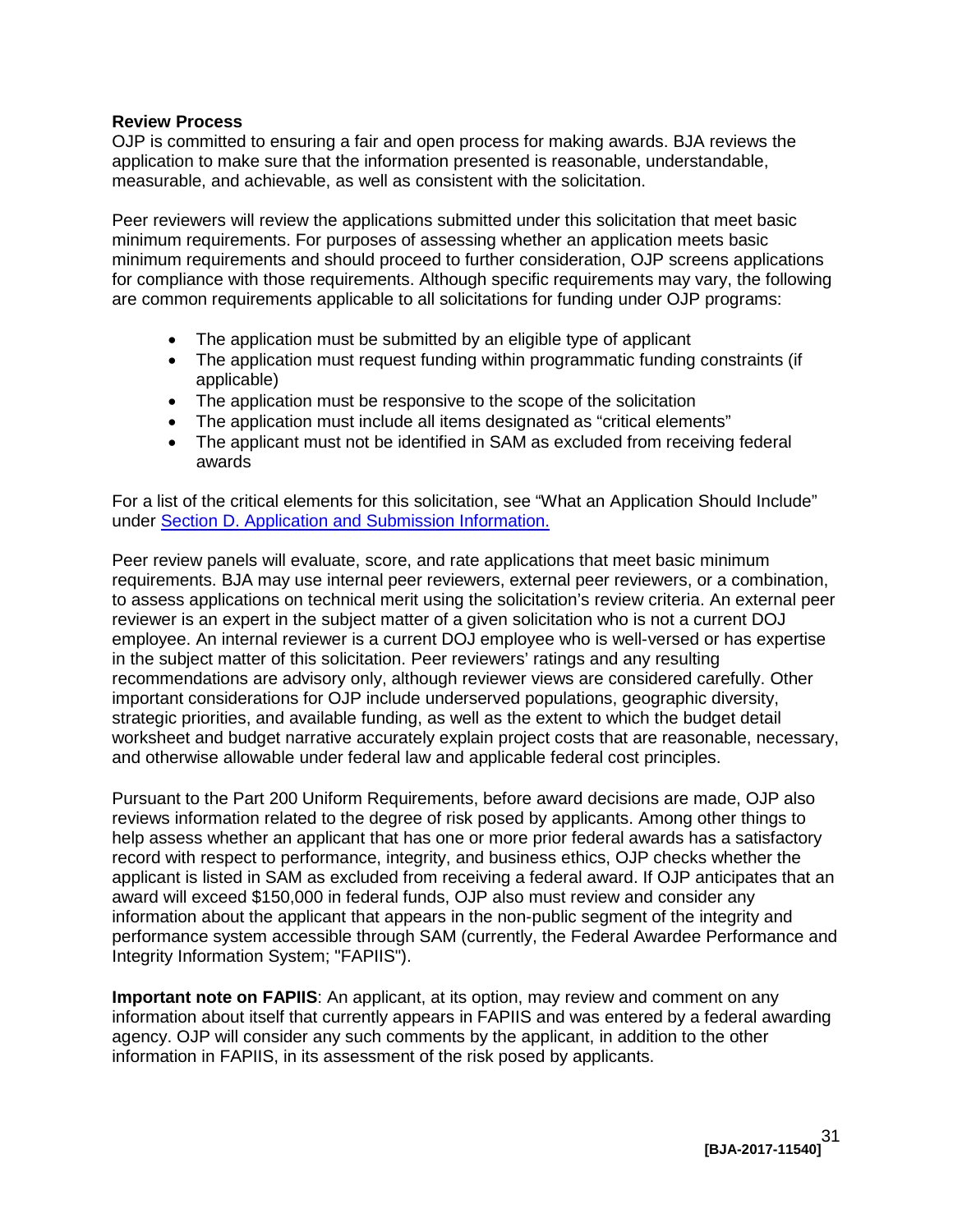The evaluation of risks goes beyond information in SAM, however. OJP itself has in place a account information pertinent to matters such as framework for evaluating risks posed by applicants for competitive awards. OJP takes into

- 1. Applicant financial stability and fiscal integrity
- 2. Quality of the management systems of the applicant, and the applicant's ability to meet prescribed management standards, including those outlined in the DOJ Grants Financial Guide
- 3. Applicant's history of performance under OJP and other DOJ awards (including compliance with reporting requirements and award conditions), as well as awards from other federal agencies
- 4. Reports and findings from audits of the applicant, including audits under the Part 200 Uniform Requirements
- 5. Applicant's ability to comply with statutory and regulatory requirements, and to effectively implement other award requirements

 only peer review ratings and BJA recommendations, but also other factors as indicated in this Absent explicit statutory authorization or written delegation of authority to the contrary, all final award decisions will be made by the Assistant Attorney General, who may take into account not section.

# <span id="page-31-3"></span><span id="page-31-0"></span>**F. Federal Award Administration Information**

## <span id="page-31-1"></span>**Federal Award Notices**

 on how to access and view the award documents, and steps to take in GMS to start the award the award date. Award notifications will be made by September 30, 2017. OJP sends award notifications by email through GMS to the individuals listed in the application as the point of contact and the authorizing official (E-Biz POC and AOR). The email notification includes detailed instructions acceptance process. GMS automatically issues the notifications at 9:00 p.m. eastern time on

 conditions; and sign and accept the award. The award acceptance process requires physical For each successful applicant, an individual with the necessary authority to bind the applicant will be required to log in; execute a set of legal certifications and a set of legal assurances; designate a financial point of contact; thoroughly review the award, including all award signature of the award document by the authorized representative and the scanning of the fullyexecuted award document to OJP.

#### <span id="page-31-2"></span> **Administrative, National Policy, and Other Legal Requirements**

 If selected for funding, in addition to implementing the funded project consistent with the OJP- connection with award acceptance). OJP strongly encourages prospective applicants to review approved project proposal and budget, the recipient must comply with all award conditions, as well as all applicable requirements of federal statutes, regulations, and executive orders (including applicable requirements referred to in the assurances and certifications executed in information on post-award legal requirements and common OJP award conditions **prior** to submitting an application.

 the receipt of any award funds, as each details legal requirements with which applicants must Please note in particular the following two forms, which applicants must accept in GMS prior to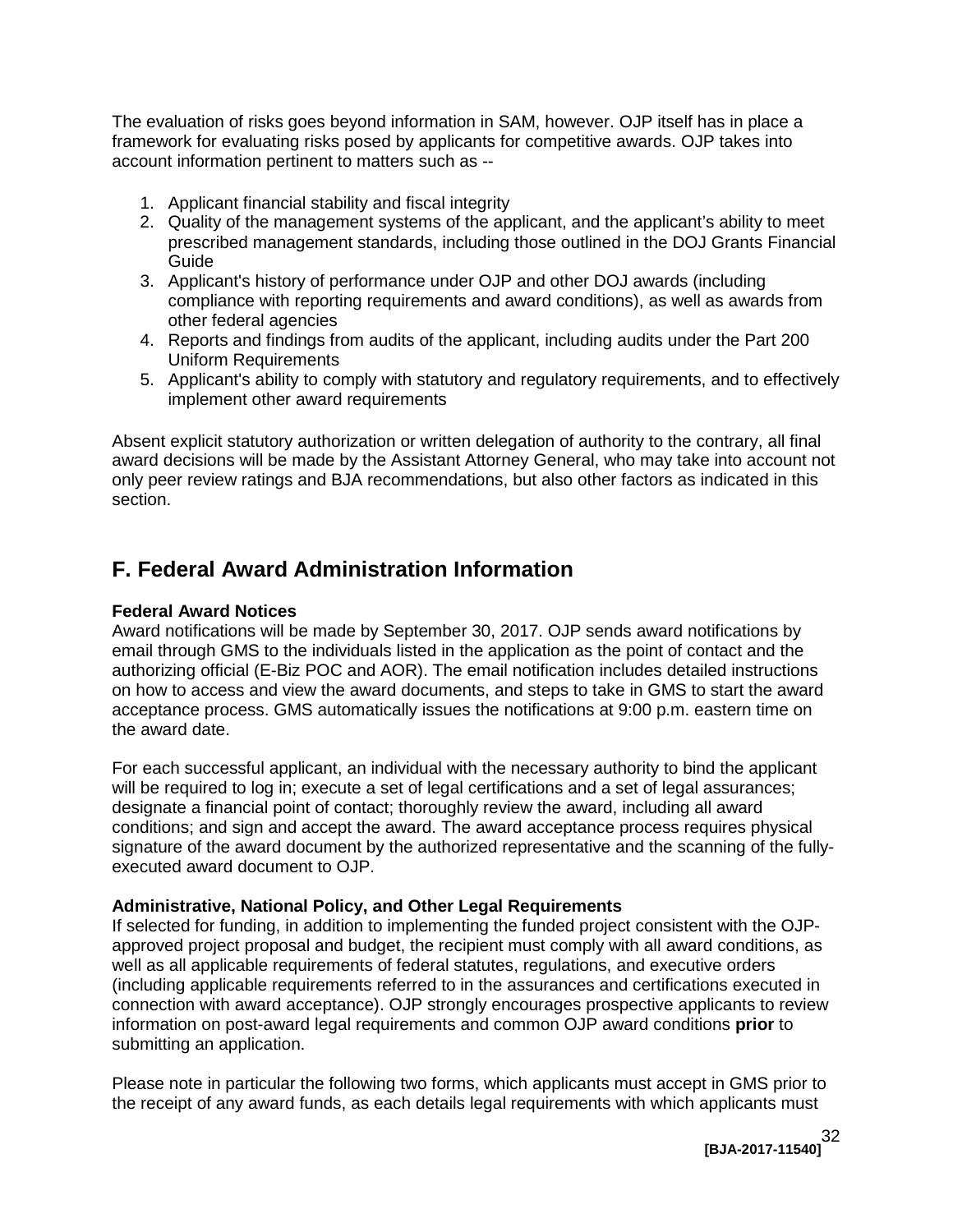provide specific assurances and certifications of compliance. Applicants may view these forms in the Apply section of the [OJP Funding Resource Center](http://ojp.gov/funding/index.htm) and are strongly encouraged to review and consider them carefully prior to making an application for OJP grant funds.

Applicants should consult the ["Overview of Legal Requirements Generally Applicable to OJP](http://ojp.gov/funding/Explore/SolicitationRequirements/index.htm)  [Grants and Cooperative Agreements -](http://ojp.gov/funding/Explore/SolicitationRequirements/index.htm) FY 2017 Awards," available in the [OJP Funding](http://ojp.gov/funding/index.htm)  [Resource Center.](http://ojp.gov/funding/index.htm) In addition, applicants should examine the following two legal documents, as each successful applicant must execute both documents before it may receive any award funds.

- **Matters; and Drug-Free Workplace Requirements** • Certifications Regarding Lobbying; Debarment, Suspension and Other Responsibility
- **Standard Assurances**

Applicants may view these documents in the Apply section of the OJP Funding Resource [Center.](http://ojp.gov/funding/index.htm)

[to OJP Grants and Cooperative Agreements -](http://ojp.gov/funding/Explore/SolicitationRequirements/index.htm) FY 2017 Awards" are intended to give applicants for OJP awards a general overview of important statutes, regulations, and award conditions that apply to many (or in some cases, all) OJP grants and cooperative agreements awarded in FY additional conditions may relate to the particular statute or program, or solicitation under which under other federal awards; to the recipient's legal status (e.g., as a for-profit entity); or to other The web pages accessible through the ["Overview of Legal Requirements Generally Applicable](http://ojp.gov/funding/Explore/SolicitationRequirements/index.htm)  2017. Individual OJP awards typically also will include additional award conditions. Those the award is made; to the substance of the funded application; to the recipient's performance pertinent considerations.

#### <span id="page-32-0"></span>**General Information about Post-Federal Award Reporting Requirements**

In addition to the deliverables described in [Section A. Program Description,](#page-3-0) any recipient of an award under this solicitation will be required to submit the following reports and data.

 and fund drawdowns may be withheld if reports are delinquent. (In appropriate cases, OJP may Required reports. Recipients typically must submit quarterly financial reports, semi-annual progress reports, final financial and progress reports, and, if applicable, an annual audit report in accordance with the Part 200 Uniform Requirements or specific award conditions Future awards require additional reports.)

 administrative proceedings connected with (or connected to the performance of) either the OJP award or any other grant, cooperative agreement, or procurement contract from the federal Awards that exceed \$500,000 will include an additional condition that, under specific circumstances, will require the recipient to report (to FAPIIS) information on civil, criminal, and government. Additional information on this reporting requirement appears in the text of the award condition posted on the OJP web site at [http://ojp.gov/funding/FAPIIS.htm.](http://ojp.gov/funding/FAPIIS.htm)

Data on performance measures. In addition to required reports, an award recipient also must provide data that measure the results of the work done under the award. To demonstrate program progress and success, as well as to assist DOJ in fulfilling its responsibilities under the Government Performance and Results Act of 1993 (GPRA), Public Law 103-62, and the GPRA Modernization Act of 2010, Public Law 111–352, OJP will require any recipient, post award, to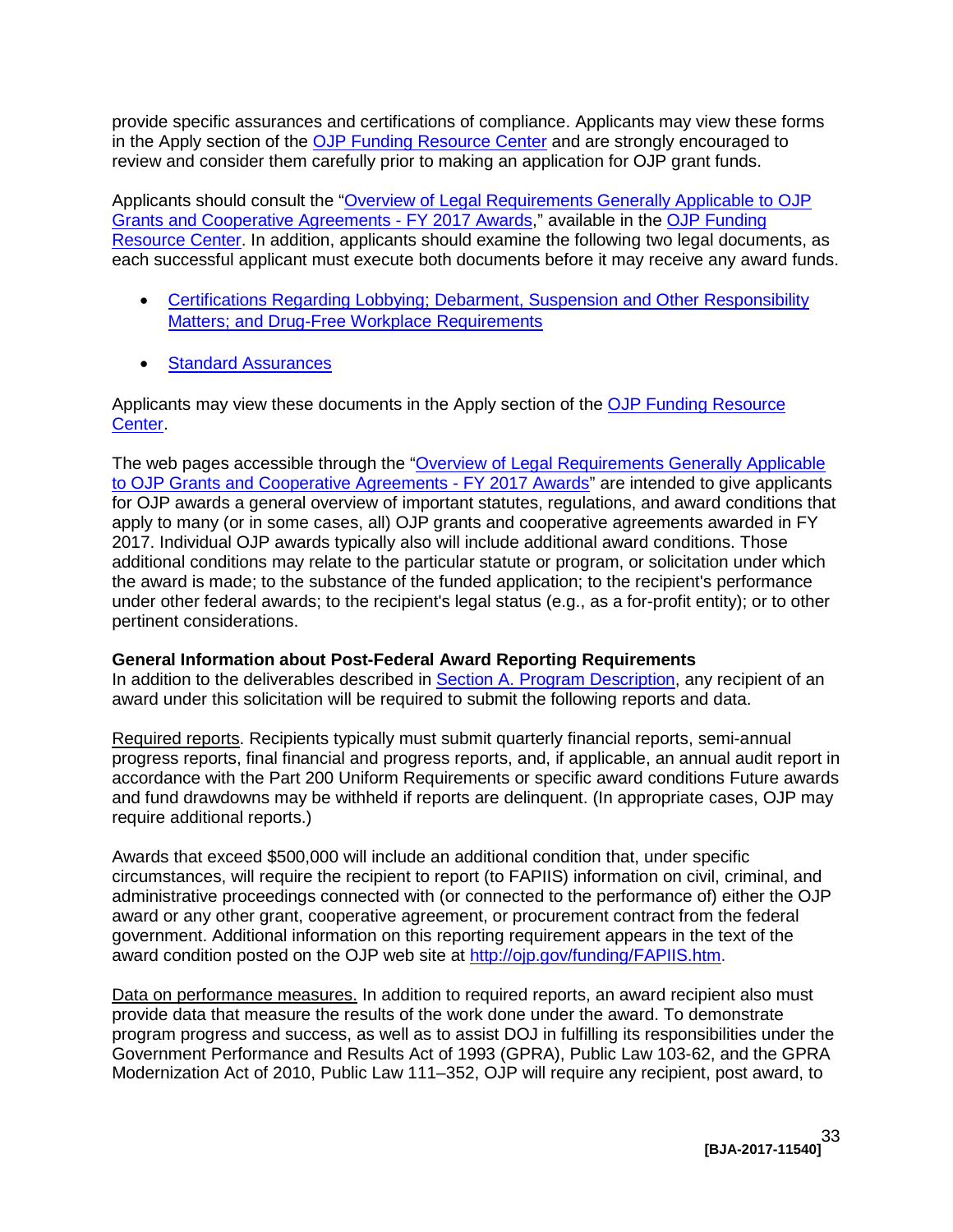provide the relevant data by submitting quarterly performance metrics through BJA's online Performance Measurement Tool (PMT), located at [www.bjaperformancetools.org.](http://www.bjaperformancetools.org/)

# <span id="page-33-0"></span> **G. Federal Awarding Agency Contact(s)**

For OJP Contact(s), see the title page.

For contact information for Grants.gov, see the title page.

# <span id="page-33-1"></span>**H. Other Information**

#### <span id="page-33-2"></span>**Freedom of Information Act and Privacy Act (5 U.S.C. 552 and 5 U.S.C. 552a)**

 federal Freedom of Information Act (FOIA) and to the Privacy Act. By law, DOJ may withhold information that is responsive to a request pursuant to FOIA if DOJ determines that the All applications submitted to OJP (including all attachments to applications) are subject to the responsive information either is protected under the Privacy Act or falls within the scope of one of nine statutory exemptions under FOIA. DOJ cannot agree in advance of a request pursuant to FOIA not to release some or all portions of an application.

 In its review of records that are responsive to a FOIA request, OJP will withhold information in those records that plainly falls within the scope of the Privacy Act or one of the statutory names and contact information for project staff other than certain key personnel.) In appropriate exemptions under FOIA. (Some examples include certain types of information in budgets, and circumstances, OJP will request the views of the applicant/recipient that submitted a responsive document.

 independent assessment regarding withholding information. OJP generally follows a similar process for requests pursuant to FOIA for applications that may contain law-enforcement For example, if OJP receives a request pursuant to FOIA for an application submitted by a nonprofit or for-profit organization or an institution of higher education, or for an application that involves research, OJP typically will contact the applicant/recipient that submitted the application and ask it to identify—quite precisely—any particular information in the application that applicant/recipient believes falls under a FOIA exemption, the specific exemption it believes applies, and why. After considering the submission by the applicant/recipient, OJP makes an sensitive information.

#### <span id="page-33-3"></span>**Provide Feedback to OJP**

 provide feedback on this solicitation, the application submission process, and/or the application review process. Provide feedback to [OJPSolicitationFeedback@usdoj.gov.](mailto:OJPSolicitationFeedback@usdoj.gov) To assist OJP in improving its application and award processes, OJP encourages applicants to

 **IMPORTANT:** This email is for feedback and suggestions only. OJP does **not** reply from this mailbox to messages it receives in this mailbox. Any prospective applicant that has specific questions on any program or technical aspect of the solicitation **must** use the appropriate telephone number or email listed on the front of this document to obtain information. These who can address specific questions in a timely manner. contacts are provided to help ensure that prospective applicants can directly reach an individual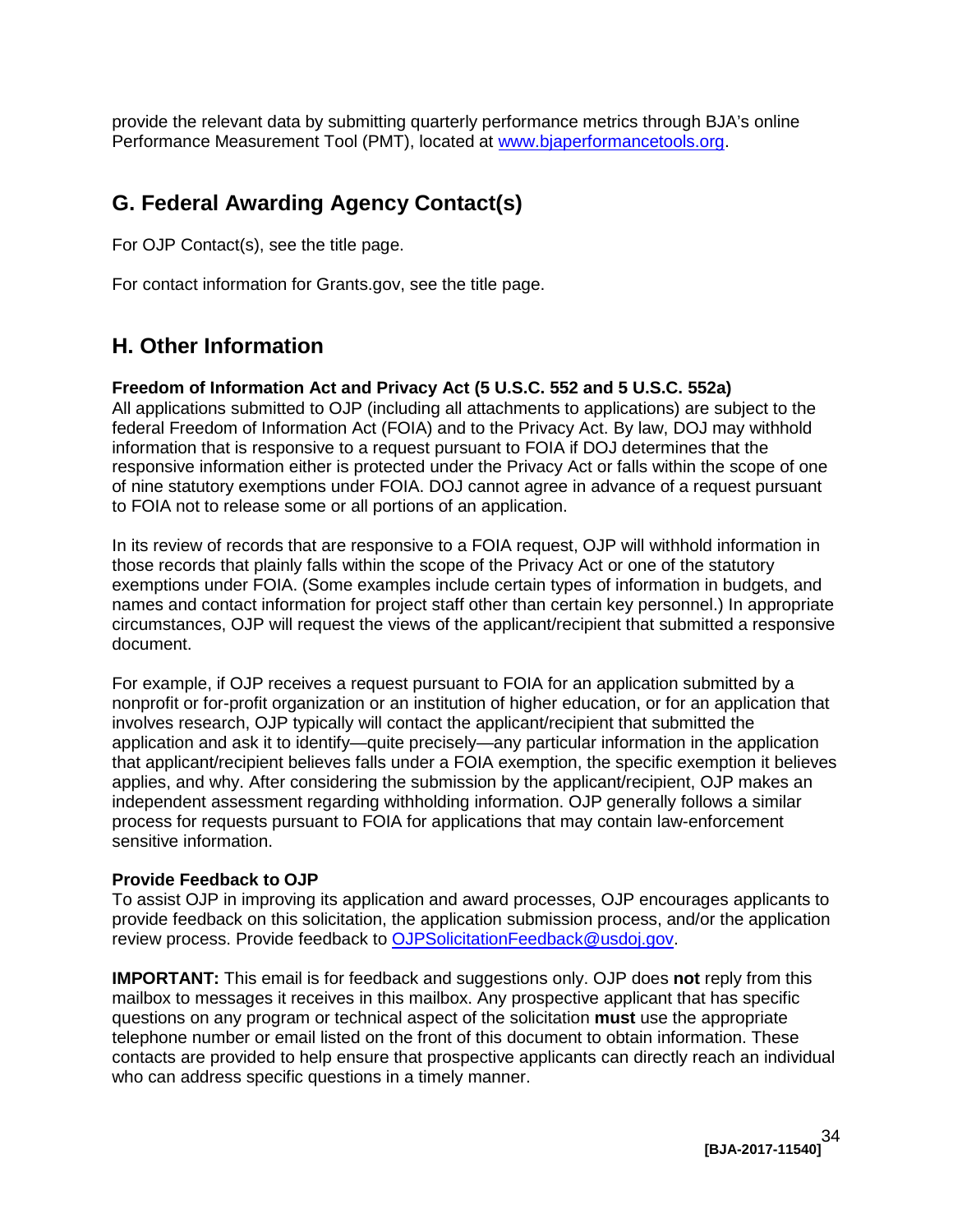$\overline{a}$ If you are interested in being a reviewer for other OJP grant applications, please email your résumé to *oippeerreview@Imsolas.com*. (Do not send your résumé to the OJP Solicitation Feedback email account.) **Note:** Neither you nor anyone else from your organization or entity can be a peer reviewer in a competition in which you or your organization/entity has submitted an application.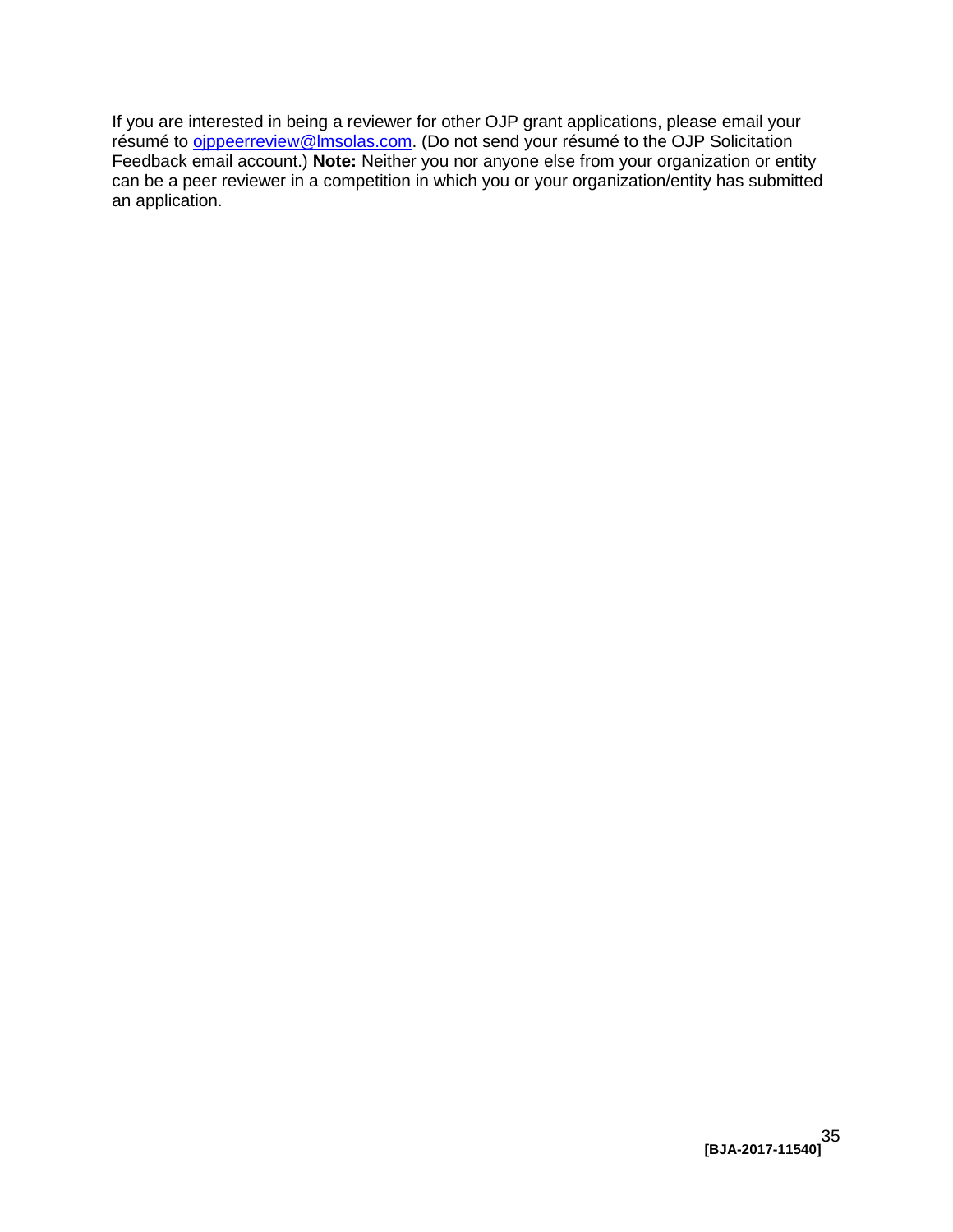# <span id="page-35-0"></span> **FY 2017 Second Chance Act Comprehensive Community-Based Adult Reentry Program Application Checklist**

This application checklist has been created as an aid in developing an application.

### **What an Applicant Should Do:**

| Prior to Registering in Grants.gov:<br>Acquire a DUNS Number<br>Acquire or renew registration with SAM                      | (see page 26)<br>(see page 26) |
|-----------------------------------------------------------------------------------------------------------------------------|--------------------------------|
| To Register with Grants.gov:<br>Acquire AOR and Grants.gov username/password<br>Acquire AOR confirmation from the E-Biz POC | (see page 26)<br>(see page 26) |
| To Find Funding Opportunity:                                                                                                |                                |

| Search for the Funding Opportunity on Grants.gov                | (see page 27) |
|-----------------------------------------------------------------|---------------|
| Download Funding Opportunity and Application Package            | (see page 27) |
| Sign up for Grants.gov email notifications (optional)           | (see page 25) |
| Read <i>Important Notice: Applying for Grants in Grants.gov</i> |               |

Read OJP policy and guidance on conference approval, planning, and reporting available at [ojp.gov/financialguide/DOJ/PostawardRequirements/chapter3.10a.htm](http://ojp.gov/financialguide/DOJ/PostawardRequirements/chapter3.10a.htm) (see page 13)

*After Application Submission*, *Receive Grants.gov Email Notifications That:*

- \_\_\_\_\_ (1) application has been received,
- \_\_\_\_\_ (2) application has either been successfully validated or rejected with error (see page 27)

*If No Grants.gov Receipt, and Validation or Error Notifications are Received:* 

 \_\_\_\_\_ contact the NCJRS Response Center regarding experiencing technical difficulties (see page 27)

#### **Overview of Post-Award Legal Requirements**:

**EXECTE:** Review the "Overview of Legal Requirements Generally Applicable to OJP Grants and [Cooperative Agreements -](http://ojp.gov/funding/Explore/SolicitationRequirements/index.htm) FY 2017 Awards" in the OJP Funding Resource Center.

#### **Scope Requirement:**

\_\_\_\_\_ The federal amount requested is within the allowable limit of \$1,000,000.

# **Eligibility Requirement:**

Applicants are limited to nonprofit organizations (including tribal nonprofit organizations) with a documented history of providing comprehensive, evidence-based reentry services, and federally recognized Indian tribal governments (as determined by the Secretary of the Interior).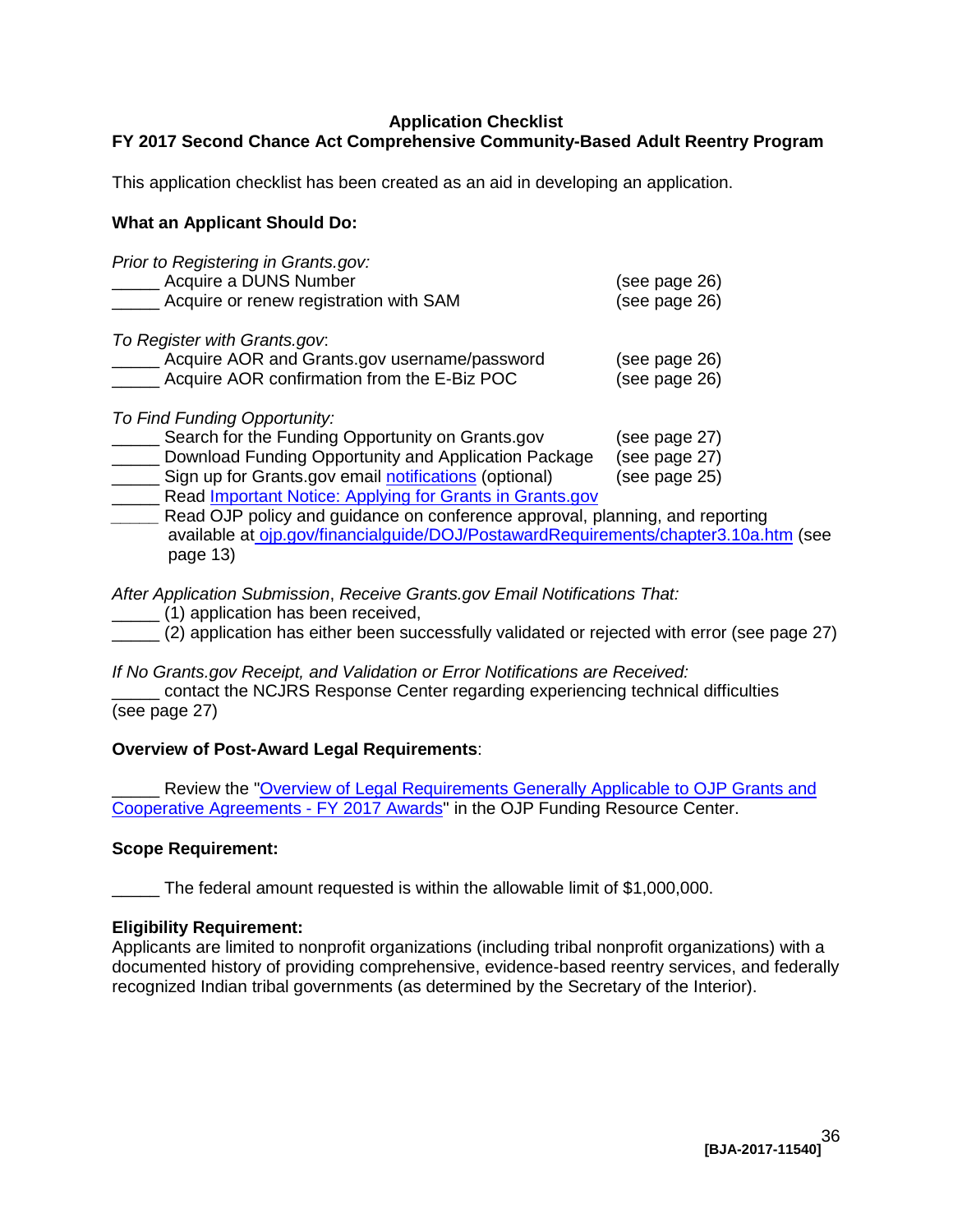### **What an Application Should Include:**

| Application for Federal Assistance (SF-424)                                           | (see page 14) |
|---------------------------------------------------------------------------------------|---------------|
| *Project Abstract                                                                     | (see page 15) |
| *Program Narrative                                                                    | (see page 16) |
| *Budget Detail Worksheet and Budget Narrative                                         | (see page 17) |
| Indirect Cost Rate Agreement (if applicable)                                          | (see page 20) |
| Tribal Authorizing Resolution (if applicable)                                         | (see page 20) |
| Financial Management and System of Internal Controls Questionnaire                    | (see page 21) |
| Disclosure of Lobbying Activities (SF-LLL)                                            | (see page 21) |
| <b>Additional Attachments</b>                                                         |               |
| <b>Project Timeline</b>                                                               | (see page 22) |
| <b>Position Descriptions</b>                                                          | (see page 22) |
| <b>Letters of Support</b>                                                             | (see page 22) |
| *Memorandum of Agreement or Understanding                                             | (see page 21) |
| Applicant Disclosure of Pending Applications                                          | (see page 22) |
| Research and Evaluation Independence and Integrity                                    | (see page 23) |
| Request and Justification Employee Compensation; Waiver (if applicable) (see page 12) |               |

 \*These elements are the basic minimum requirements for applications. Applications that do not include these elements shall neither proceed to peer review nor receive further consideration by BJA.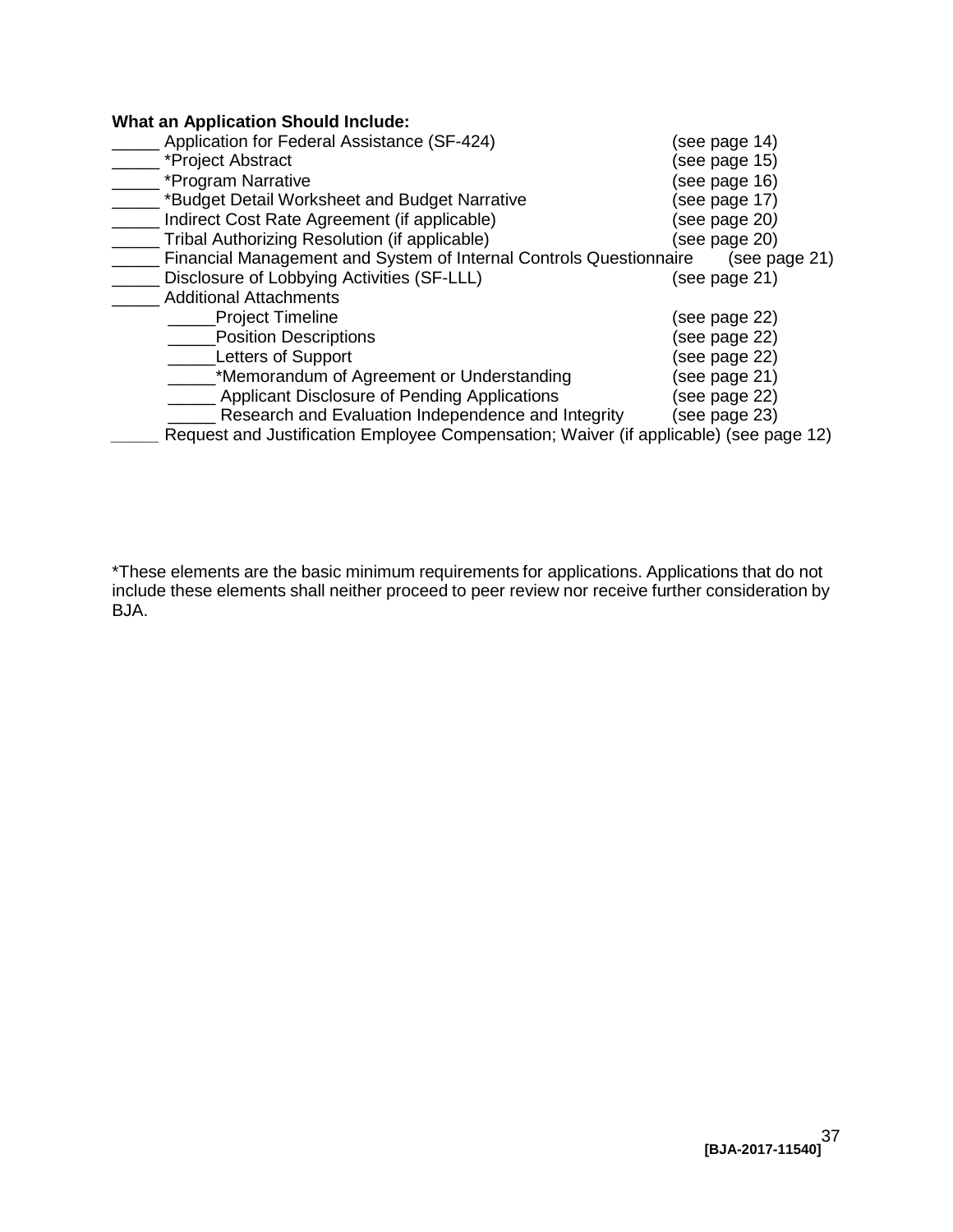## **Appendix**

#### **What You Need to Know to Ensure Your Program Is Built on Second Chance Act Grantees: Principles of Effective Practice**

# <span id="page-37-0"></span> **Fundamental Principles of Evidence-Based Correctional Practice**

 The primary objective of the Second Chance Act is to reduce recidivism. Based upon reliable research findings, there are six fundamental principles of evidence-based correctional practice that are widely accepted as strategies to reduce future criminal behavior.

- **1) Objectively Assess Criminogenic Risks and Needs**: Maintain a comprehensive system to establish risk screening and needs assessment. The actuarial assessment of offenders- individuals—in a reliable and valid manner—is essential for the effective supervision and treatment of people returning from prisons, jails, and juvenile facilities (Andrews and Bonta, 2010). The levels of supervision and services for offenders must be matched to individual risk and need.
- **2) Enhance Intrinsic Motivation**: Staff must be able to relate to offenders in interpersonally sensitive and constructive ways in order to enhance intrinsic motivation. Research findings suggest that motivational interviewing or other cognitive-behavioral communication techniques can effectively enhance a person's desire to initiate and maintain behavior changes (Miller and Rollnick, 2002; Miller and Mount, 2001).
- **3) Target Higher Risk Offenders** : Prioritize primary supervision and treatment resources for individuals who are at higher risk to re-offend. Consistent findings from a wide variety of recidivism studies show that supervision and treatment resources focused on lower risk offenders produce little, if any, positive effect on the rates of subsequent criminal behavior (McGuire, 2001, 2002) and can at times increase the risk level of people in the low risk categories. Maximum benefit is gained only when intervention resources are directed to moderate and high risk offenders.
- **4) Address Offenders' ' Greatest Criminogenic Needs**. The greatest emphasis must be placed on addressing those needs that are most closely associated with criminal behavior. When the factors that lead the individual to commit crimes are effectively addressed, that person is less likely to commit crime (Elliott, 2001).
- **5) Use Cognitive-Behavioral Interventions**: These strategies are focused on changing the offender's thinking patterns in order to change future behavior. The most effective interventions provide opportunities for participants to practice new behavior patterns and skills with feedback from program staff. (Andrews and Bonta, 2010)
- **6) Determine Dosage and Intensity of Services**: Higher risk offenders require significantly more structure and services than lower risk offenders. High risk offenders should receive a minimum of 300 hours of cognitive-based interventions, moderate risk offenders should receive a minimum of 200 hours, and low risk offenders should receive a minimum of 100 hours of cognitive-based interventions. Additionally, during the initial three to nine months post-release, 40%–70% of high risk offenders' free time needs to be occupied with delineated routine and appropriate services (Bourgon and Armstrong, 2005; Latessa, 2004; Gendreau and Goggin, 1995).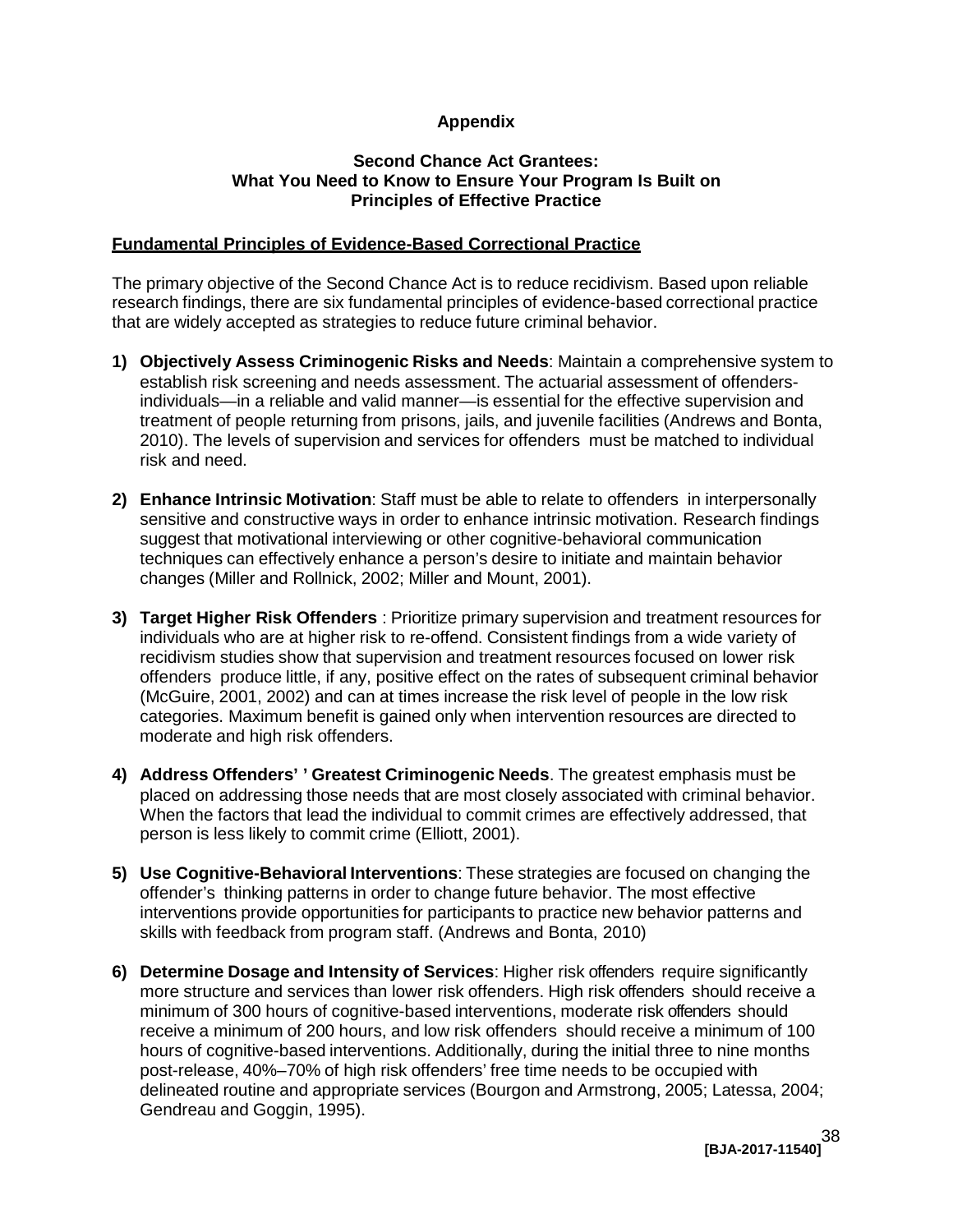# **Important Considerations from the Research:**

- Correctional staff members need to work with offenders to ensure they have the tools needed for success in the community.
- Correctional and community staff members must understand the importance of working with *moderate and high risk* offenders rather than low risk offenders in order to demonstrate that their program can decrease recidivism.
- to reinforce the expected way of doing business—training alone is not sufficient. The most effective organizational-change strategies involve supervision and coaching of staff

### **Questions to Ask as You Launch Your Program:**

- Who are you targeting for your program?
- Do the risk and needs of your target population match the services and supports you have funded through your Second Chance grant, or you are proposing to fund through your Second Chance grant application?
- When and how are the risks and needs of your target population assessed?
- Following the risk/need assessment, are the services, supervision, and interventions recommendations developed with the offender?
- Are these interventions based upon a systematic assessment of individual levels of risk and criminogenic needs?
- How are services coordinated for your target population as they move from the institutional phase, to the reentry phase, to the community phase?
- How is programming that is begun in prison linked to the programming that the offender receives in the community?
- How are supervision and treatment resources prioritized for moderate and high risk offenders ?
- Are your interventions cognitive-behavioral based?
- Have staff members been trained to appropriately use cognitive-behavioral interventions and strategies?
- • What data is collected about offenders reentering communities?
- Do you collect case-level data on which of your program participants have: (1) housing, (2) employment, (3) substance abuse treatment [if necessary], (4) mental health treatment [if necessary], and (5) social support?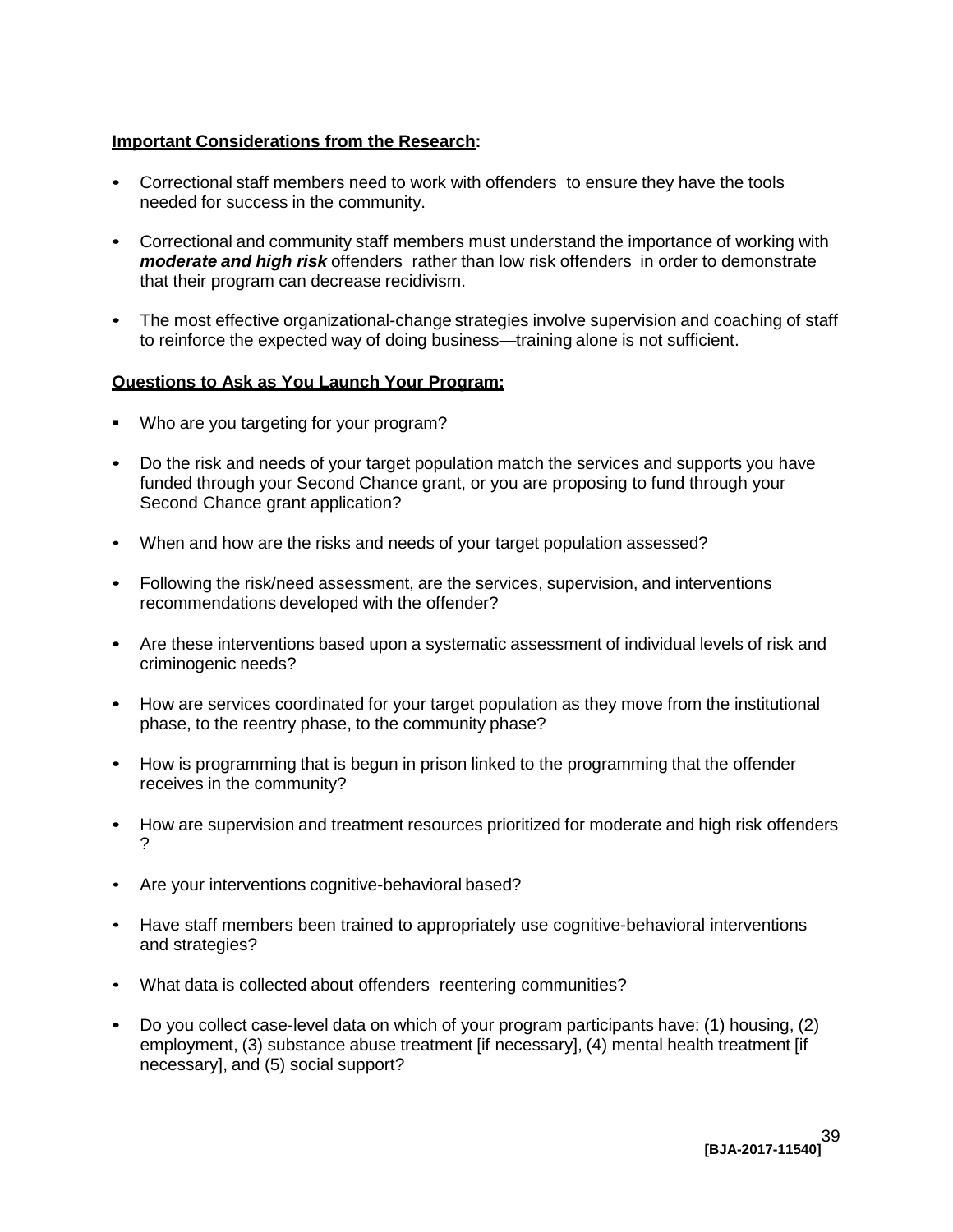#### **References and Resources**

<span id="page-39-0"></span>Andrews, D.A., and J. Bonta (2010). The psychology of criminal conduct, fifth edition. NewProvidence, NJ: Matthew Bender & Company, Inc.

 *Behavioral Health Disorders from Jail and Prison*. New York: Council of State Governments Blandford, Alex and Fred Osher. *Guidelines for the Successful Transition of People with*  Justice Center, 2013. [http://csgjusticecenter.org/wp-content/uploads/2013/12/Guidelines-for-](http://csgjusticecenter.org/wp-content/uploads/2013/12/Guidelines-for-Successful-Transition.pdf)[Successful-Transition.pdf.](http://csgjusticecenter.org/wp-content/uploads/2013/12/Guidelines-for-Successful-Transition.pdf)

Bourgon, G., and B. Armstrong (2006). Transferring the Principles of Effective Treatment into a "Real World" Setting. Criminal Justice, 32(1), 3-25.

Carey, Mark. *Effective Case Management*. Silver Spring, MD: Center for Effective Public Policy, 2010.

 *Justice Outcomes*. Silver Spring, MD: Center for Effective Public Policy, 2006. Carter, Madeline M. *The Importance of Data and Information in Achieving Successful Criminal*  [http://collaborativejustice.org/docs/Collaboration%20Data%20Monograph.pdf.](http://collaborativejustice.org/docs/Collaboration%20Data%20Monograph.pdf)

Carter, Madeline M. *Engaging in Collaborative Partnerships to Support Reentry*. Silver Spring, MD: Center for Effective Public Policy, 2010.

 *Results*. New York: The Council of State Governments Justice Center, 2014. The Council of State Governments Justice Center. *Reducing Recidivism: States Deliver*  [http://csgjusticecenter.org/wp](http://csgjusticecenter.org/wp-content/uploads/2014/06/ReducingRecidivism_StatesDeliverResults.pdf)[content/uploads/2014/06/ReducingRecidivism\\_StatesDeliverResults.pdf.](http://csgjusticecenter.org/wp-content/uploads/2014/06/ReducingRecidivism_StatesDeliverResults.pdf)

 Crime and Justice Institute at Community Resources for Justice. *Implementing Evidence-Based Policy and Practice in Community Corrections, 2nd ed.* Washington, DC: National Institute of Corrections, 2009. [http://static.nicic.gov/Library/024107.pdf.](http://static.nicic.gov/Library/024107.pdf)

states/ Desmarais, Sarah L. and Jay P. Singh. *Risk Assessment Instruments Validated and Implemented in Correctional Settings in the United States*. New York: Council of State Governments Justice Center, 2013. [http://csgjusticecenter.org/reentry/publications/risk](http://csgjusticecenter.org/reentry/publications/risk-assessment-instruments-validated-and-implemented-in-correctional-settings-in-the-united-states/)[assessment-instruments-validated-and-implemented-in-correctional-settings-in-the-united-](http://csgjusticecenter.org/reentry/publications/risk-assessment-instruments-validated-and-implemented-in-correctional-settings-in-the-united-states/)

<u>[states/.](http://csgjusticecenter.org/reentry/publications/risk-assessment-instruments-validated-and-implemented-in-correctional-settings-in-the-united-states/)</u><br>diZerega, Margaret. *Engaging Offenders' Families in Reentry.* Silver Spring, MD: Center for Effective Public Policy, 2010. http://www.cdcr.ca.gov/Reports/docs/External-Reports/Engaging-Offenders-Families-in-Reentry.pdf

Elliott, D. (2001). Youth violence: A report of the Surgeon General.

Gendreau, P. and C. Goggin (1995). Principles of effective correctional programming with offenders. Center for Criminal Justice Studies and Department of Psychology, University of New Brunswick, New Jersey.

 Treatment and Health Care under the Affordable Care Act. Washington, DC: National Institute Joplin, Lore. Mapping the Criminal Justice System to Connect Justice-Involved Individuals with of Corrections, 2014. [https://s3.amazonaws.com/static.nicic.gov/Library/028222.pdf.](https://s3.amazonaws.com/static.nicic.gov/Library/028222.pdf)

> **[BJA-2017-11540]**  40